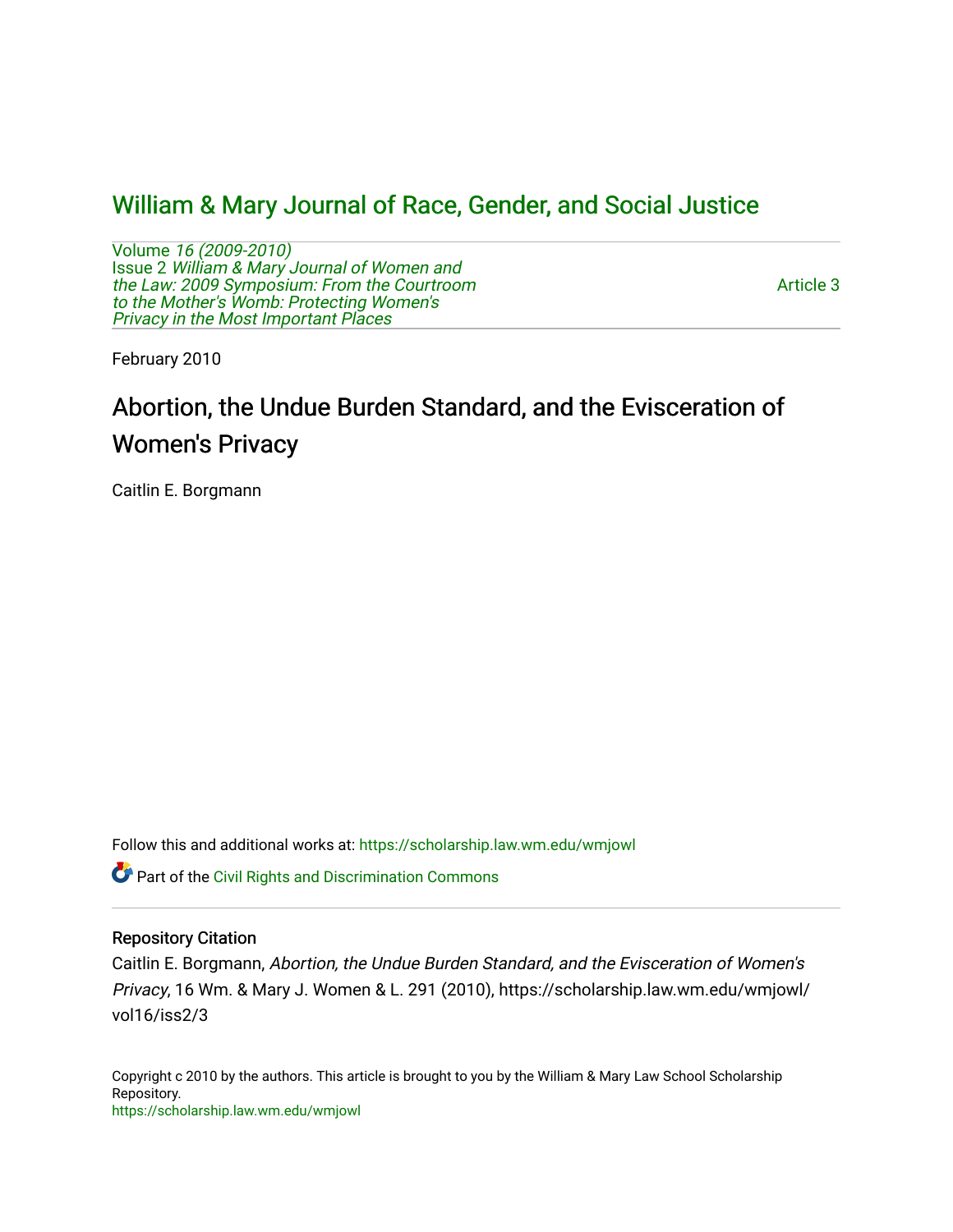# ABORTION, THE UNDUE BURDEN STANDARD, AND THE EVISCERATION OF WOMEN'S PRIVACY

# CAITLIN E. BORGMANN\*

#### **INTRODUCTION**

- I. EVOLUTION OF THE RIGHT TO REPRODUCTIVE PRIVACY
- II. PRIVACY AND ABORTION
	- *A. Belief and Conscience*
	- *B. Privacy in Familial Decision-making*
	- *C. Privacy in Medical Decision-making*
	- *D. Bodily Integrity*
- III. PRIVACY ENCROACHMENTS UNDER THE UNDUE BURDEN **STANDARD** 
	- *A. Interference with Belief and Conscience*
	- *B. Intrusions into Family Decision-making*
	- *C. Intrusions into Medical Decision-making*
	- *D. Violations of Bodily Integrity*

CONCLUSION: THE PARADOX OF PRIVACY UNDER THE UNDUE BURDEN STANDARD

#### **INTRODUCTION**

*Planned Parenthood of Southeastern Pennsylvania v. Casey*, 1 which upheld the basic right to abortion but established a new, less protective, constitutional standard for abortion restrictions, has had a paradoxical effect on women's constitutional right to privacy. By reaffirming that women have the right to make the ultimate decision about whether to bear a child, *Casey* reinforced the strand of constitutional privacy grounded in decisional autonomy over important personal decisions. At the same time, *Casey*'s "undue burden" test has fostered extensive encroachments on women's personal privacy.

In trying to strike an impossible compromise on abortion, the Court in *Casey* opened the door to physical, familial, and spiritual invasions of women's privacy that serve little purpose but public shaming and humiliation.2 The constitutional right to abortion under *Casey*

<sup>\*</sup> Professor of Law, CUNY School of Law. J.D., New York University School of Law; B.A., Yale University. I am grateful to the William & Mary *Journal of Women and the Law* for inviting me to participate in this symposium.

<sup>1. 505</sup> U.S. 833 (1992).

<sup>2.</sup> By "public shaming" I do not mean that the shaming necessarily occurs in the public realm, but rather that a process of shaming, or moral condemnation, is imposed upon abortion patients by the public, through federal and state abortion laws.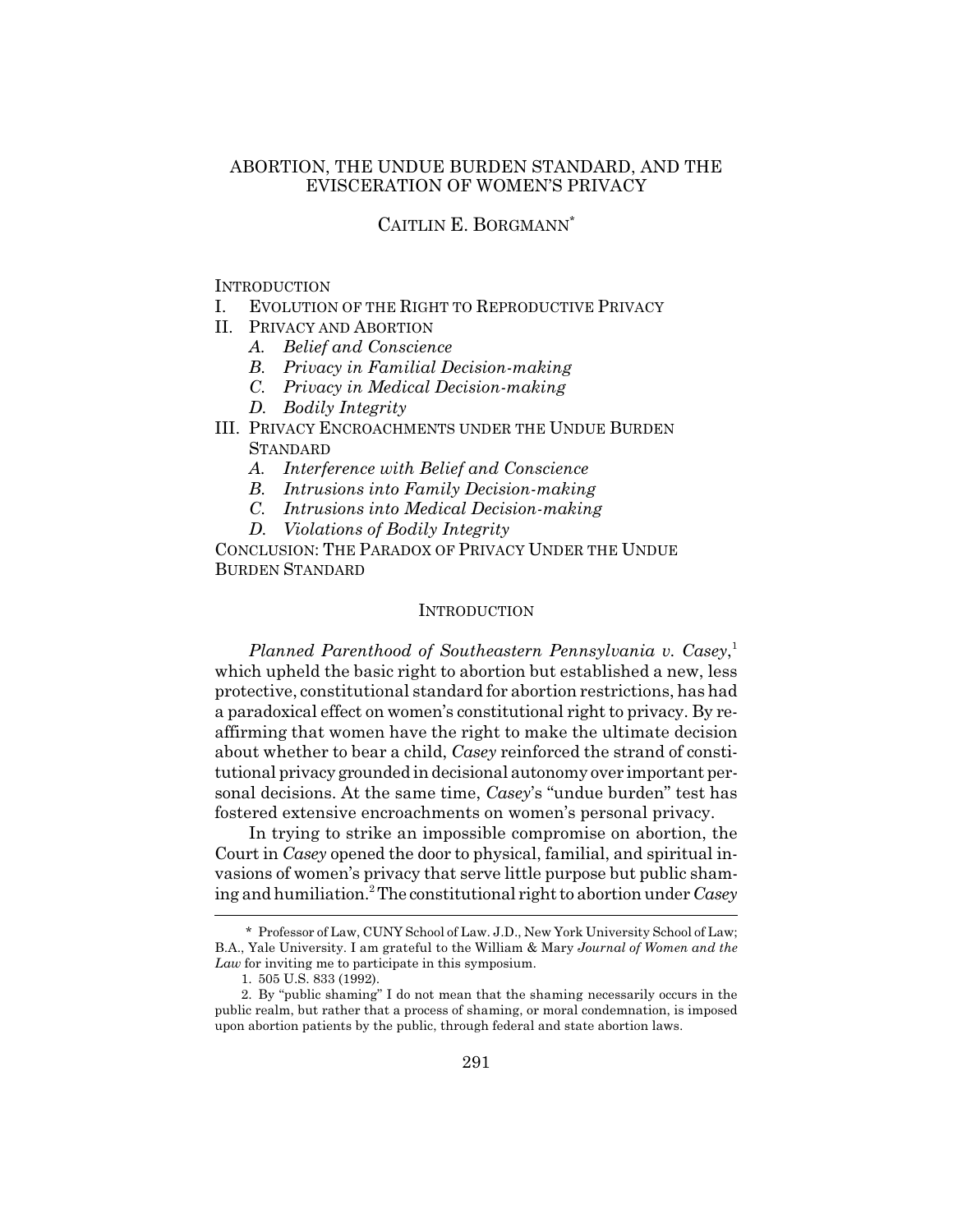accordingly has come to reflect a thin, impoverished notion of privacy, in which women retain the bare right to make a decision while having nearly all facets of that decision subjected to intense scrutiny.

While the Court's adoption of the undue burden standard in 1992 immediately enabled states to invade women's privacy in new ways,3 the Roberts Court has interpreted *Casey* expansively, to permit even greater erosions of the privacy boundaries that once protected the abortion decision.<sup>4</sup> The *Casey* standard is amorphous enough to allow a wide range of respect for women's privacy.<sup>5</sup> Now that Justice Kennedy is the Court's swing vote on abortion issues, he has become the key interpreter of the undue burden standard.6 *Gonzales* v. Carhart,<sup>7</sup> which Justice Kennedy authored, gives us a bleak picture of his interpretation of an undue burden and the encroachments on privacy that the Justice Kennedy undue burden standard will permit.

This Article is organized into three parts. Part I reviews the evolution of the constitutional right to privacy, from its articulation in cases involving parental decision-making, to contraception, to abortion. Part II canvasses the different facets of privacy implicated in the abortion decision — including belief and conscience, familial decision-making, medical decision-making, and bodily integrity — and reviews cases in which the Supreme Court has recognized or acknowledged these privacy interests. Part III describes how *Casey*'s undue burden standard, although protecting women's ultimate right to choose abortion, has severely curtailed privacy protection for abortion, allowing regulations that invade all of these dimensions of abortion decision-making. The Article's Conclusion suggests that, notwithstanding the widespread view that privacy as a basis for protecting abortion rights is passé (and was perhaps always ill-advised), a renewed focus on privacy, coupled with the newer formulations sounding in liberty or autonomy, and equality, would help ensure more robust protection of a woman's right to terminate unwanted or untenable pregnancies.

<sup>3.</sup> *See* Caitlin E. Borgmann, *Winter Count: Taking Stock of Abortion Rights After* Casey *and* Carhart, 31 FORDHAM URB.L.J. 675, 683-89 (2004) (discussing *Casey*'s approval of a 24-hour waiting period and the implications of the undue burden standard).

<sup>4.</sup> *See, e.g.*, Gonzales v. Carhart (*Carhart II*), 550 U.S. 124, 132, 167-68 (2007) (upholding first-ever federal ban on certain abortion procedures, despite the ban's similarity to a Nebraska ban struck down by the Court in *Stenberg v. Carhart* (*Carhart I*), 530 U.S. 914 (2000)).

<sup>5.</sup> *See* Borgmann, *supra* note 3, at 678-79, 688 (noting that the *Casey* standard is susceptible to judicial manipulation).

<sup>6.</sup> *See* Charles Lane, *All Eyes on Kennedy in Court Debate on Abortion; Justice Expected to Be Swing Vote in Ruling on Late-Term Procedure*, WASH.POST, Nov. 8, 2006, at A3 (describing Justice Kennedy's expected role as the Court's new swing vote on abortion issues).

<sup>7.</sup> *Carhart II*, 550 U.S. 124.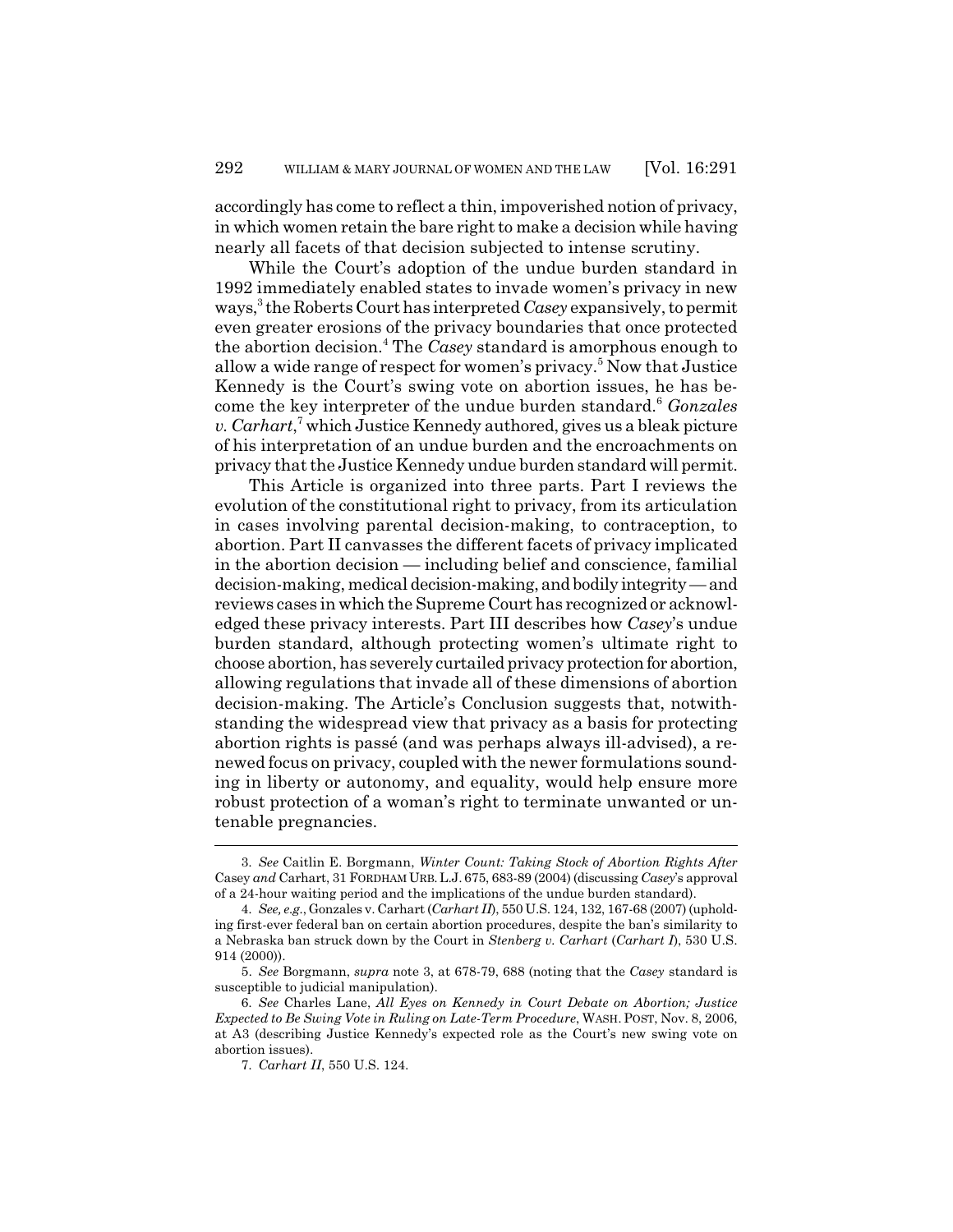#### I. EVOLUTION OF THE RIGHT TO REPRODUCTIVE PRIVACY

The Supreme Court's early articulation of reproductive privacy had a distinctly spatial sense. In *Griswold v. Connecticut*, the Court upheld the right of married couples to use contraception.<sup>8</sup> The majority opinion, by Justice Douglas, found privacy in the "penumbras" of many different constitutional provisions,<sup>9</sup> but in the context of the law before the Court, the opinion emphasized the sanctity of the marital bedroom and the unseemliness of government intrusion there. Expressing concern about how the contraception ban might be enforced, Douglas wrote, "Would we allow the police to search the sacred precincts of marital bedrooms for telltale signs of the use of contraceptives? The very idea is repulsive to the notions of privacy surrounding the marriage relationship."10 This conception of the home as a protected space, the Court noted, is echoed in express constitutional provisions, such as the Third Amendment's prohibition on the quartering of soldiers in private homes and the Fourth Amendment's protection against searches and seizures.<sup>11</sup>

The Court acknowledged that the "zone of privacy" is not simply a physical space and includes more abstract dimensions such as the rights of association, conscience, and belief.<sup>12</sup> More relevant to the private marital space that the Court carved out in *Griswold*, the Court noted that privacy encompasses the liberty of parents to determine how to raise their children.13 *Meyer v. Nebraska*, which held that a law forbidding the teaching of foreign languages violated parents' right to "bring up children,"14 and *Pierce v. Society of Sisters*, which held that Oregon's compulsory public education law unconstitutionally

<sup>8.</sup> Griswold v. Connecticut, 381 U.S. 479, 485-86 (1965).

<sup>9.</sup> *Id.* at 484-86. Justice Douglas's articulation was elaborated upon by the concurring Justices in *Griswold*. *See id.* at 486-99 (Goldberg, J., concurring) (relying on Ninth Amendment); *id.* at 499-502 (Harlan, J., concurring) (relying on Fourteenth Amendment's due process clause); *id.* at 502-03 (White, J., concurring) (relying on Fourteenth Amendment's references to "liberty" and "due process").

<sup>10.</sup> *Id.* at 485-86 (majority opinion).

<sup>11.</sup> *Id.* at 484 (noting that these provisions establish "zones of privacy" (citing Boyd v. United States, 116 U.S. 616, 630 (1886))).

<sup>12.</sup> *Id.* at 483. For example, the Court discussed the right of belief recognized in *Board of Education v. Barnette*, 319 U.S. 624, 642 (1943) (compulsory flag salute for public schoolchildren violated First Amendment), and the right of political association recognized in *NAACP v. Alabama*, 357 U.S. 449, 466 (1958) (compelled disclosure of NAACP membership lists violated freedom of association), and *Schware v. Board of Bar Examiners*, 353 U.S. 232, 246-47 (1957) (association with Communist Party not valid grounds to exclude lawyer from practice). *Griswold*, 381 U.S. at 483.

<sup>13.</sup> *See Griswold*, 381 U.S. at 482 (discussing Meyer v. Nebraska, 262 U.S. 390 (1923); Pierce v. Soc'y of Sisters, 268 U.S. 510 (1925)).

<sup>14.</sup> *Meyer*, 262 U.S. at 399-400.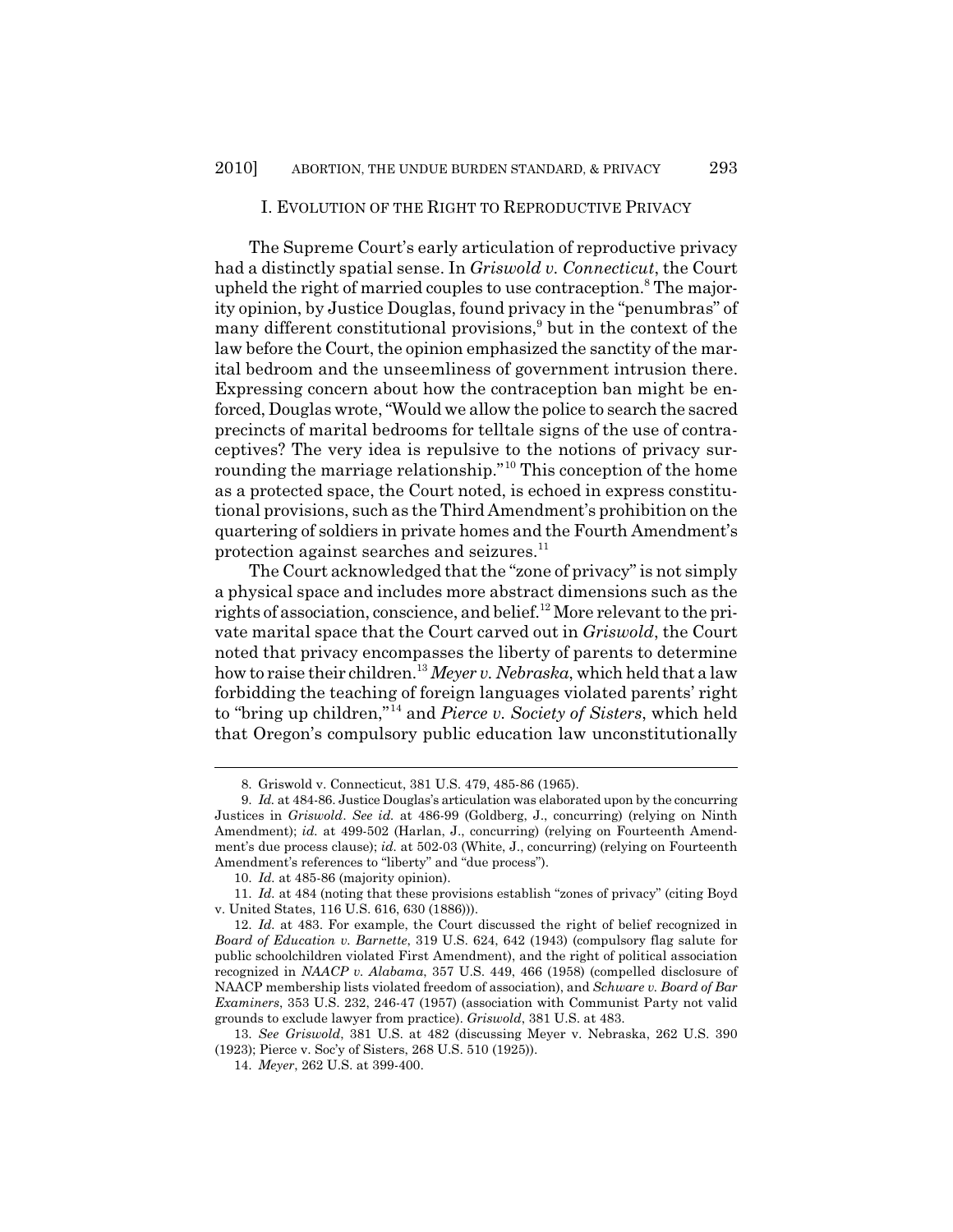"interfere[d] with the liberty of parents . . . to direct the upbringing and education of [their] children,"15 supported *Griswold*'s notion of a kind of protected sphere around familial decision-making.

Seven years later, in *Eisenstadt v. Baird*,<sup>16</sup> the Court shifted abruptly to a model of privacy that emphasized individual autonomy, in contrast to the familial or marital decision-making embraced in *Griswold*. <sup>17</sup> *Eisenstadt* addressed a law that forbade the distribution of contraceptives to unmarried persons.18 Lacking the "sacred precinct" of a marital bedroom,<sup>19</sup> the Court could not apply *Griswold*'s reasoning to invalidate the law. Instead, Justice Brennan's majority opinion held that the law violated equal protection, since it permitted only married couples to obtain contraception.<sup>20</sup> The Court, applying rational basis review, found that the differential treatment of unmarried individuals served neither to deter fornication nor to protect public health. $^{21}$  It concluded that, "whatever the rights of the individual to access to contraceptives may be, the rights must be the same for the unmarried and the married alike."<sup>22</sup>

Having decided the case on equal protection grounds, the Court then turned to privacy, where its discussion was brief, but striking:

It is true that in *Griswold* the right of privacy in question inhered in the marital relationship. Yet the marital couple is not an independent entity with a mind and heart of its own, but an association of two individuals each with a separate intellectual and emotional makeup. If the right of privacy means anything, it is the right of the *individual*, married or single, to be free from unwarranted governmental intrusion into matters so fundamentally affecting a person as the decision whether to bear or beget a child. $23$ 

While the passage was not central to the Court's legal analysis, *Eisenstadt* has come to be identified with these words, and for good reason.24 *Roe* was already on the docket when *Eisenstadt* was decided.25 Indeed, it seemed quite clear that Justice Brennan had

25. *See* Roe v. Wade, 410 U.S. 113 (1973) (first argued on Dec. 13, 1971).

<sup>15.</sup> *Pierce*, 268 U.S. at 534-35.

<sup>16. 405</sup> U.S. 438 (1972).

<sup>17.</sup> *Id.* at 453.

<sup>18.</sup> *Id.* at 440-42.

<sup>19.</sup> Griswold v. Connecticut, 381 U.S. 479, 485 (1965).

<sup>20.</sup> *Eisenstadt*, 405 U.S. at 454-55.

<sup>21.</sup> *Id.* at 447-52.

<sup>22.</sup> *Id.* at 453.

<sup>23.</sup> *Id.*

<sup>24.</sup> *See* DAVID J. GARROW, LIBERTY AND SEXUALITY: THE RIGHT TO PRIVACY AND THE MAKING OF ROE V. WADE 542-44 (2d ed. 1998) (discussing significance of Brennan's "crucial sentence").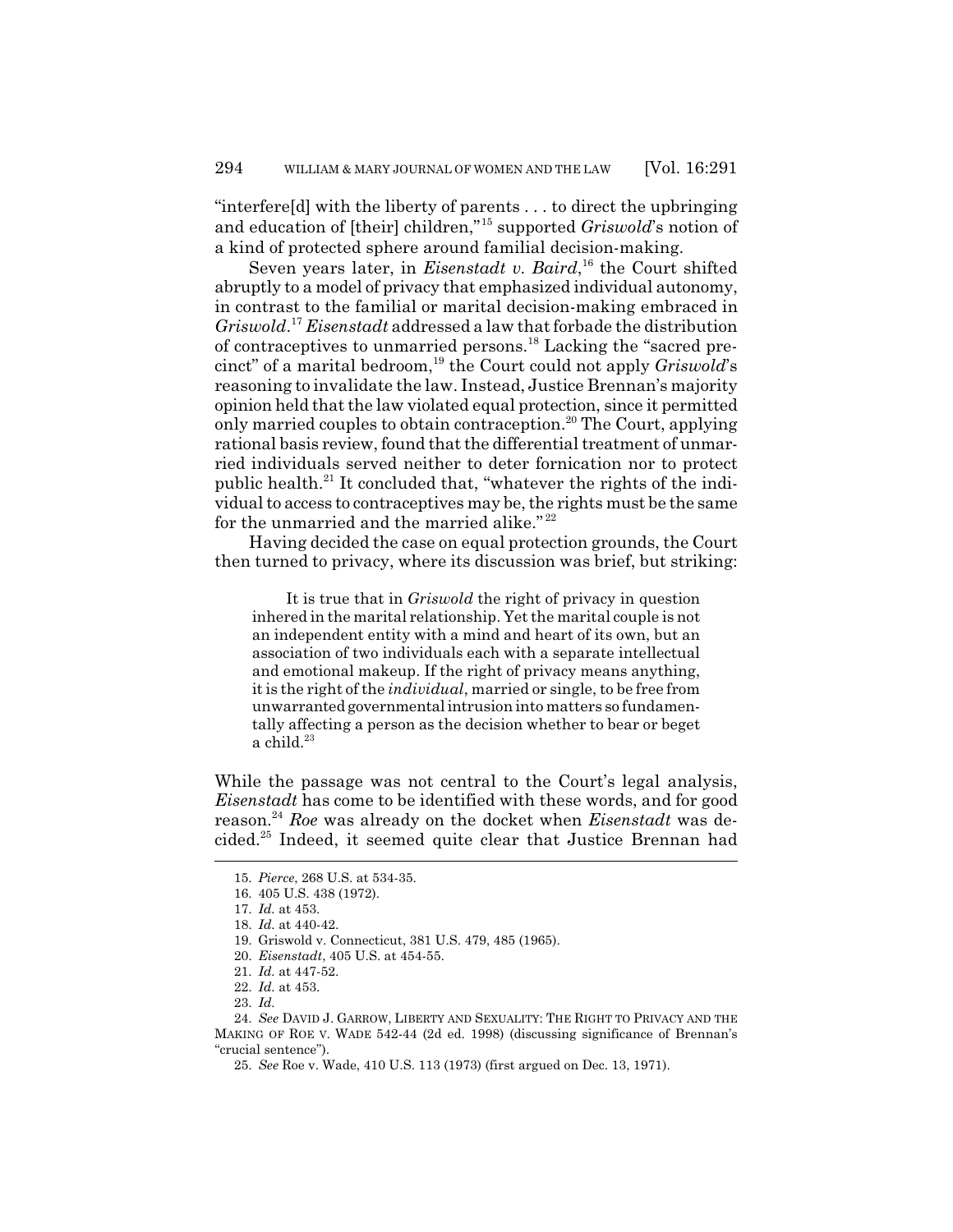deliberately inserted the privacy language in *Eisenstadt* to help pave the way for the Court's decision in *Roe*. 26

*Roe v. Wade* recognized the right to abortion as encompassed by the constitutional right to privacy.27 Given *Griswold*'s talk of penumbras, and the plethora of constitutional provisions discussed in that opinion,28 it had been difficult for the plaintiffs in *Roe* to predict what line of attack would be most persuasive. The case was argued twice.<sup>29</sup> In the first argument, plaintiffs' counsel, Sarah Weddington, acknowledged that the plaintiffs had originally hedged their bets by invoking a number of different constitutional provisions.<sup>30</sup> By the second argument, plaintiffs had narrowed their claims to vagueness and "the Ninth Amendment rights of a woman to determine whether or not she would continue or terminate a pregnancy." <sup>31</sup>

Relying as it had in *Griswold* on the right to privacy, the Court in *Roe* this time settled firmly on the Fourteenth Amendment Due Process Clause as the location of this right.<sup>32</sup> Justice Blackmun wrote for the seven Justice majority, "[T]he Court has recognized that a right of personal privacy, or a guarantee of certain areas or zones of privacy, does exist under the Constitution." 33 "This right of privacy," the Court went on,

whether it be founded in the Fourteenth Amendment's concept of personal liberty and restrictions upon state action, *as we feel it is*, or, as the District Court determined, in the Ninth Amendment's reservation of rights to the people, is broad enough to encompass a woman's decision whether or not to terminate her pregnancy.<sup>34</sup>

Yet, while *Eisenstadt* had pointed in the direction of decisional autonomy in profoundly personal decisions, Blackmun's opinion did

<sup>26.</sup> *See* GARROW, *supra* note 24, at 542 (describing Supreme Court clerks' awareness of the statement's import); *see also* Nan D. Hunter, *Justice Blackmun, Abortion, and the Myth of Medical Independence*, 72 BROOK. L. REV. 147, 167 (2006) ("Justice Brennan used the opportunity . . . in *Eisenstadt* to build a doctrinal bridge between" the contraception cases and the abortion cases.).

<sup>27.</sup> *Roe*, 410 U.S. at 153.

<sup>28.</sup> *See supra* note 9 (discussing the various constitutional provisions).

<sup>29.</sup> Transcript of Oral Argument, *Roe*, 410 U.S. 113 (No. 70-18), *reprinted in* 75 LANDMARK BRIEFS AND ARGUMENTS OF THE SUPREME COURT OF THE UNITED STATES: CONSTITUTIONAL LAW 781, 807 (Philip Kurland & Gerhard Gasper eds., 1975) (initially argued Dec. 13, 1971, and reargued Oct. 11, 1972).

<sup>30.</sup> *Id.* at 788 ("We had originally brought this suit alleging both the due process cause, equal protection clause, the Ninth Amendment, and a variety of others.").

<sup>31.</sup> *Id.* at 808. The three-judge federal district court panel had enjoined the statute on these grounds. *Roe*, 410 U.S. at 121-22.

<sup>32.</sup> *Roe*, 410 U.S. at 164.

<sup>33.</sup> *Id.* at 152.

<sup>34.</sup> *Id.* at 153 (emphasis added).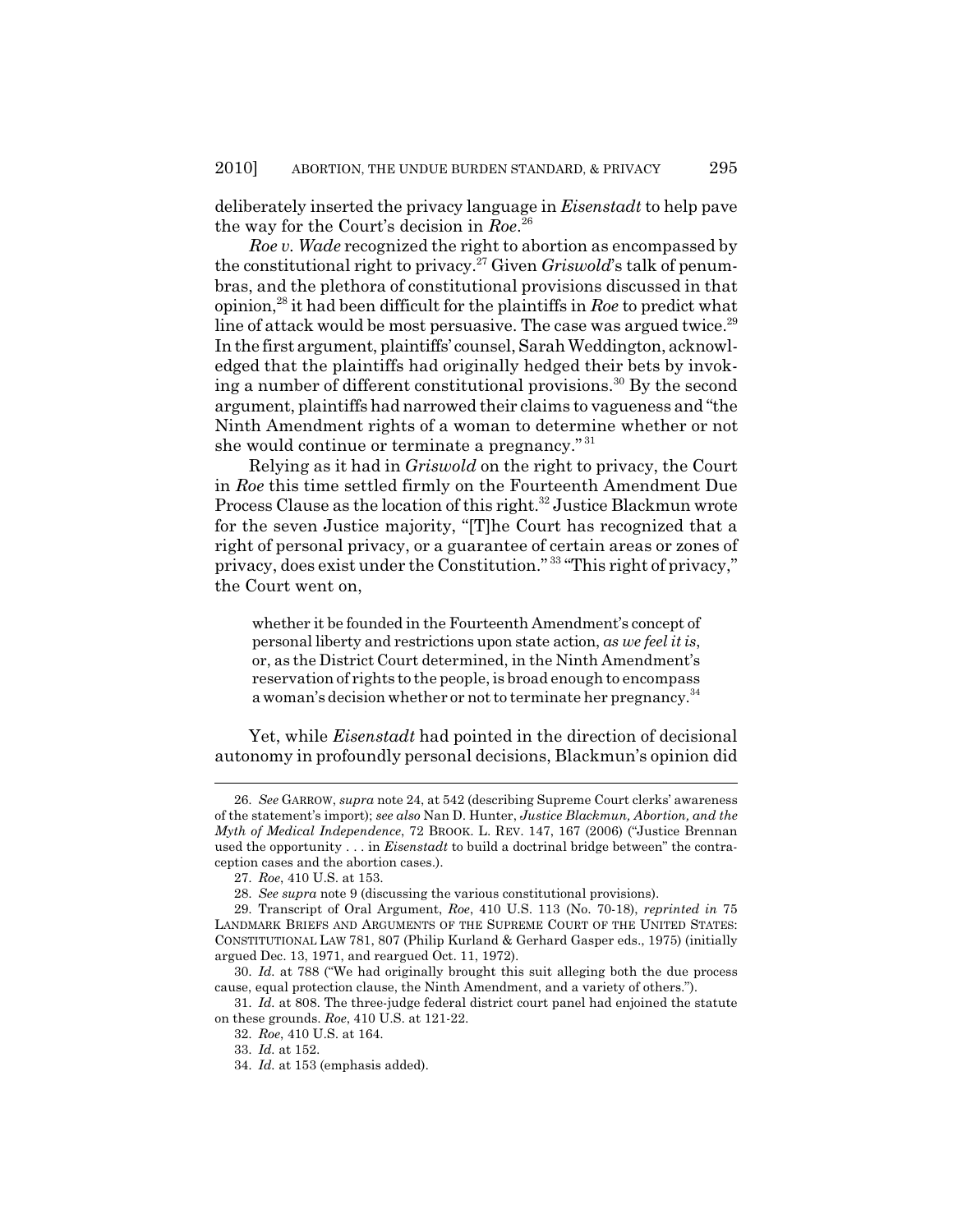not strongly emphasize women's autonomy. Instead, the opinion was oddly tentative in describing the effects of forced pregnancy, childbirth, and parenthood upon a woman. Using a detached, passive voice to describe these burdens, the Court wrote:

The detriment that the State would impose upon the pregnant woman by denying this choice altogether is apparent. Specific and direct harm medically diagnosable even in early pregnancy may be involved. Maternity, or additional offspring, may force upon the woman a distressful life and future. Psychological harm may be imminent. Mental and physical health may be taxed by child care. There is also the distress, for all concerned, associated with the unwanted child, and there is the problem of bringing a child into a family already unable, psychologically and otherwise, to care for it. In other cases, as in this one, the additional difficulties and continuing stigma of unwed motherhood may be involved. All these are factors the woman and her responsible physician necessarily will consider in consultation.35

Aside from this single passage, women facing unintended pregnancies were largely absent from the Court's opinion in *Roe*. Insofar as the Court acknowledged the decision to be "private," the relevant private realm seemed to be the doctor's office.<sup>36</sup> The Court focused more intently on the abortion provider than the woman, referring to "the right of the physician to administer medical treatment according to his professional judgment," and describing abortion as "*in all its aspects* . . . inherently, and primarily, a medical decision," for which "basic responsibility  $\dots$  must rest with the physician."<sup>37</sup>

<sup>35.</sup> *Id.*

<sup>36.</sup> *See* Hunter, *supra* note 26, at 149. Rejecting the traditional view of *Roe v. Wade* as paying great deference to physicians, Nan Hunter claims that "the Justices who decided *Roe* shared a liberal belief in the value of medical authority because they assumed it to be a sphere which could operate independently of the state." *Id.*

<sup>37.</sup> *Roe*, 410 U.S. at 165-66 (emphasis added); *see also id.* at 164 (holding that, in the first trimester, "the *abortion decision* and its effectuation must be left to the medical judgment of the pregnant woman's attending physician") (emphasis added); *id.* at 163 (holding that, in the first trimester, "the attending physician, in consultation with his patient, is free to determine . . . that, in his medical judgment, the patient's pregnancy should be terminated"). Many commentators have attributed *Roe*'s focus on the physician as stemming from Justice Blackmun's personal admiration for the medical profession, given his experience as general counsel for the Mayo Clinic. *See, e.g.*, Larry Gostin, *Guest* Editor's Introduction, 13 AM. J.L. & MED. 153, 153 (1987) (discussing Justice Blackmun's personal and professional relationship to the medical profession); Harold Hongju Koh, *Rebalancing the Medical Triad: Justice Blackmun's Contributions to Law and Medicine*, 13 AM. J.L. & MED. 315, 320 (1987) ("*Roe v. Wade* bears many of the earmarks of . . . Justice Blackmun's early proclivity to trust too fully in the goodness of doctors."). *But see* Hunter, *supra* note 26, at 148-49 (disputing this account).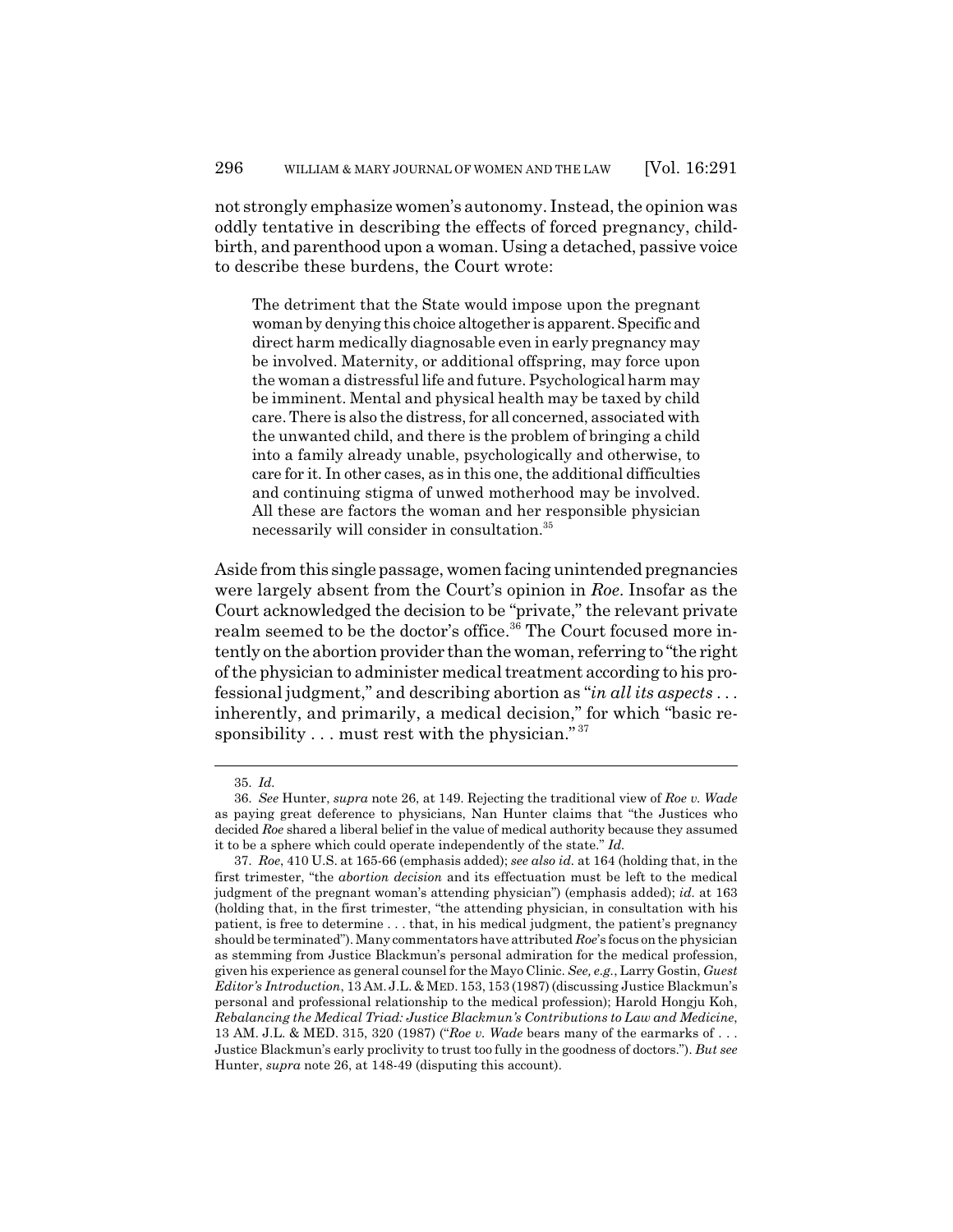Since *Roe*, however, the Court's articulation of "privacy" in abortion decision-making (at least among the liberal Justices) has matured to embrace *Eisenstadt*'s conception of personal autonomy in major life decisions. When the Court was poised to decide *Planned Parenthood of Southeastern Pennsylvania v. Casey* in 1992,<sup>38</sup> it was not clear that the right to abortion would survive in any form.<sup>39</sup> But, while the Court in *Casey* let stand five out of the six provisions of the Pennsylvania Abortion Control Act it considered,<sup>40</sup> it upheld what it called *Roe*'s "essential holding," reaffirming the right to privacy as encompassing the right to abortion.<sup>41</sup> Moreover, the Court's articulation of the right to privacy had evolved significantly since *Roe*. The joint opinion<sup>42</sup> expressly acknowledged that "[t]he ability of women to participate equally in the economic and social life of the Nation has been facilitated by their ability to control their reproductive lives."<sup>43</sup> It emphasized that "[t]he destiny of the woman must be shaped to a large extent on her own conception of her spiritual imperatives and her place in society."<sup>44</sup>

The Court's framing of the right was welcomed by many as newly attentive to the importance of reproductive freedom to women's autonomy and equality.45 Reacting to the decision, Professor Laurence Tribe

40. The Court invalidated only the statute's husband notification provision and the reporting requirement relating to that provision. *Casey*, 505 U.S. at 898-901. It upheld the medical emergency definition, 24-hour waiting period, parental consent requirement, and remainder of the reporting requirements. *Id.* at 880-87, 899-901; *see also* Borgmann, *supra* note 3, at 679 (discussing *Casey*).

42. The controlling opinion in *Casey* was jointly authored by Justice Kennedy, Justice O'Connor, and Justice Souter. *Casey*, 505 U.S. at 833.

<sup>38.</sup> Planned Parenthood of Se. Pa. v. Casey, 505 U.S. 833 (1992).

<sup>39.</sup> *See* GARROW, *supra* note 24, at 688-92 (describing the political climate and changes in the Court's composition leading up to *Casey* and tensions surrounding the oral arguments); Borgmann, *supra* note 3, at 675-76 (discussing high stakes posed by the *Casey* decision); Linda J. Wharton et al., *Preserving the Core of* Roe*: Reflections on* Planned Parenthood v. Casey, 18 YALE J.L. & FEMINISM 317, 319 (2006) ("As litigators for Planned Parenthood of Southern Pennsylvania and other Pennsylvania reproductive healthcare providers in the *Casey* litigation, we had awaited the day of the decision with foreboding.").

<sup>41.</sup> *Casey*, 505 U.S. at 846, 874. *But see* Jamal Greene, *The So-Called Right to Privacy*, 43 U.C. DAVIS L. REV. (forthcoming 2010) (manuscript at 11), *available at* http:// ssrn.com/abstract=1456026 (arguing that *Casey* reframed the right to abortion as rooted in liberty, not privacy).

<sup>43.</sup> *Id.* at 856.

<sup>44.</sup> *Id.* at 852.

<sup>45.</sup> *See, e.g.*, GARROW, *supra* note 24, at 701 (recounting editorial and scholarly reactions to *Casey*); David B. Cruz, *"The Sexual Freedom Cases"? Contraception, Abortion, Abstinence, and the Constitution*, 35 HARV. C.R.-C.L.L. REV. 299, 357-58 (2000) (discussing scholarly interpretations of *Casey* as recognizing the gender equality implications of abortion regulation); Wharton et al., *supra* note 39, at 319, 329 (noting that the *Casey* joint opinion respected the connection between women's reproductive liberty and their autonomy and equality); Linda Greenhouse, *The Supreme Court: A Telling Court Opinion*, N.Y. TIMES, July 1, 1992, at A1 ("In contrast to the emphasis in *Roe v. Wade* on the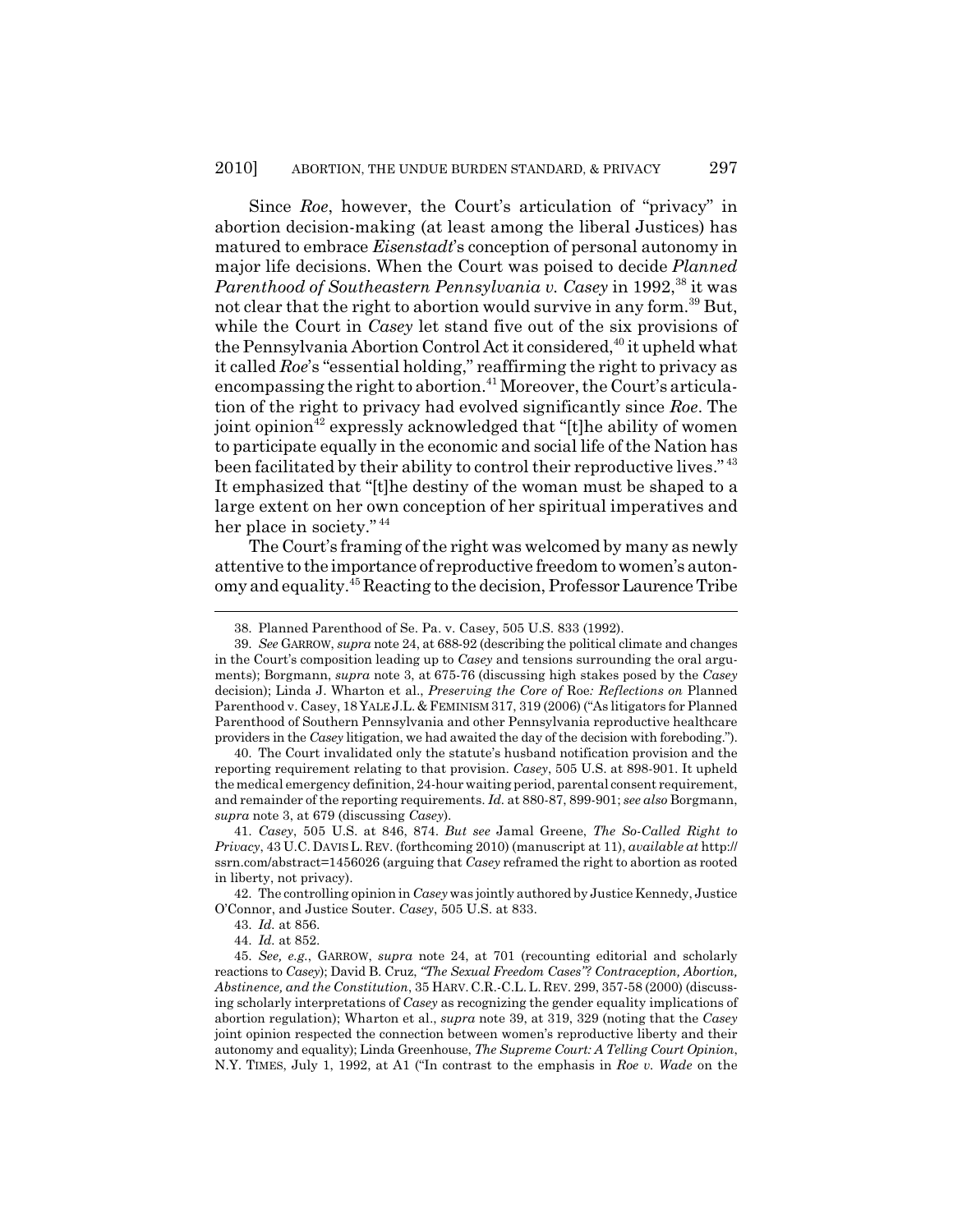exclaimed, "This opinion makes sense and puts the right to abortion on a firmer jurisprudential foundation than ever before." 46 Justice Blackmun, who had partially dissented in *Casey* and argued for upholding *Roe*'s original strict scrutiny framework,<sup>47</sup> later praised the *Casey* joint opinion for its "robust view of individual liberty and the equal protection undertone." <sup>48</sup>

## II. PRIVACY AND ABORTION

*Casey*'s new conception of the right to privacy, while welcomed by many abortion rights supporters, was nevertheless somewhat cramped. In emphasizing the equality and autonomy aspects of the right to privacy, the *Casey* joint opinion seemed far less concerned about protecting the abortion decision from lesser governmental intrusions than in ensuring that women retain the ultimate choice of whether to terminate their pregnancies.<sup>49</sup> For example, the Court invalidated Pennsylvania's husband notification provision because it found that this restriction would be an insurmountable obstacle for some women:

The spousal notification requirement is thus likely to prevent a significant number of women from obtaining an abortion. It does not merely make abortions a little more difficult or expensive to obtain; for many women, it will impose a substantial obstacle. We must not blind ourselves to the fact that the significant number of women who fear for their safety and the safety of their children are likely to be deterred from procuring an abortion as surely as if the Commonwealth had outlawed abortion in all cases.<sup>50</sup>

medical and social hierarchy of abortion, this opinion placed the question of women's ability to control their reproductive lives in the context of modern doctrines of equality.").

46. Greenhouse, *supra* note 45, at A1.

48. Wharton et al., *supra* note 39, at 342 (quoting The Harry A. Blackmun Oral History Project, Interview by Harold Hongju Koh, Professor, Yale Law School, with Justice Harry Blackmun in New Haven, Conn., at 504 (June 20, 1995) (available in The Harry A. Blackmun Papers, Library of Congress, Madison Building, Manuscript Division)).

49. *See, e.g.*, *Casey*, 505 U.S. at 877 ("What is at stake is the woman's right to make the ultimate decision, not a right to be insulated from all others in doing so."); Borgmann, *supra* note 3, at 684, 687-88 (arguing that the joint opinion suggests that only restrictions that are tantamount to a ban on abortion for some or all women constitute an undue burden).

50. *Casey*, 505 U.S. at 893-94. The joint opinion did suggest, although by no means unequivocally, that "undue burdens" might include certain lesser hindrances, including "significant" or "real" health risks, *id.* at 879-80, 886, and sufficient financial burdens, *id.* at 901. Nevertheless, other than the husband notification and related reporting provisions, the Court found that none of the Pennsylvania statute's provisions imposed a substantial obstacle. *See supra* note 40 (summarizing outcome of *Casey* decision).

<sup>47.</sup> *Casey*, 505 U.S. at 922, 929-30 (Blackmun, J., concurring in part and dissenting in part).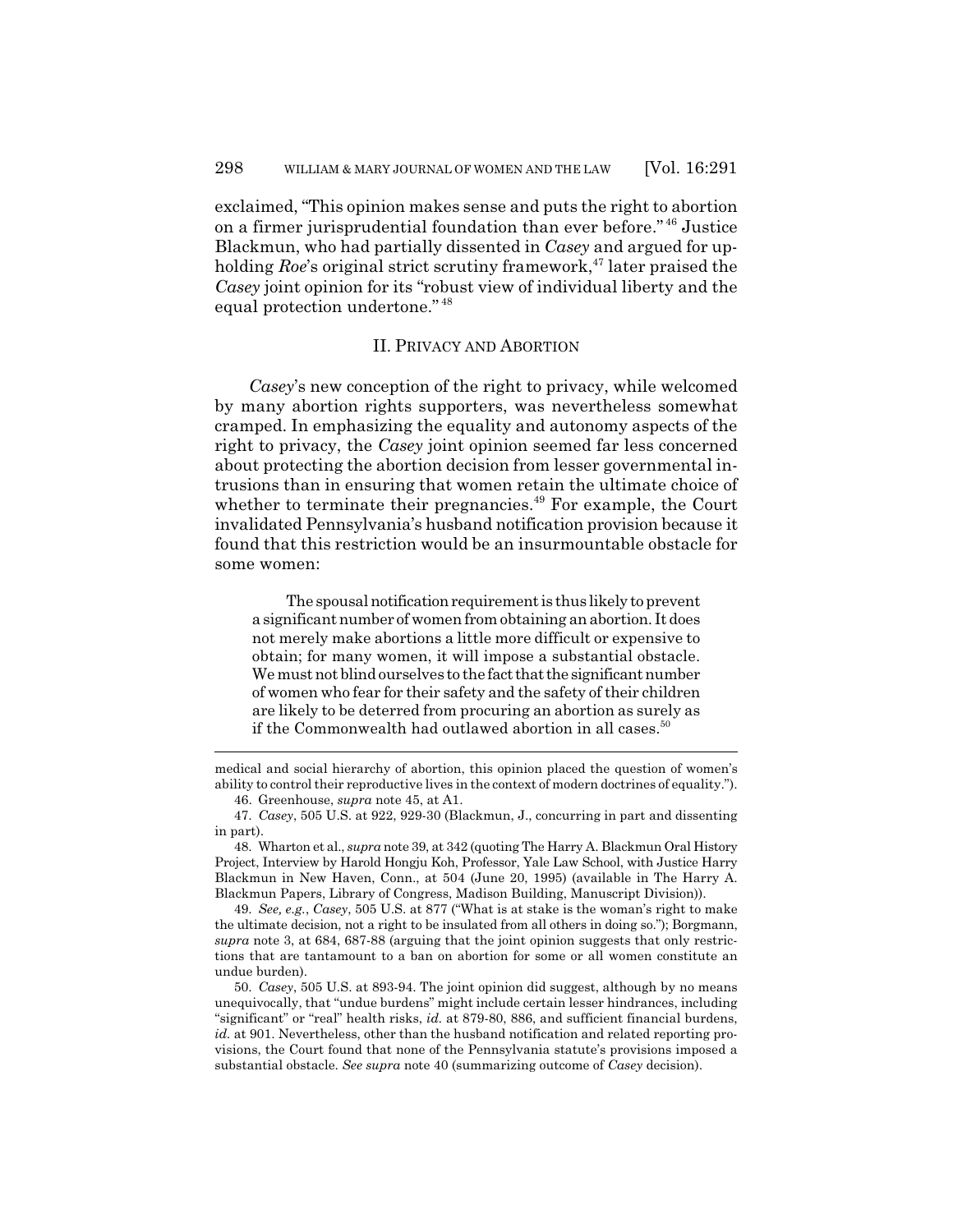This narrow focus on women's right to make the ultimate decision about abortion embraced autonomy at the expense of more traditional understandings of privacy. Indeed, some have suggested that *Casey* essentially abandoned privacy as a basis for abortion rights in favor of liberty.<sup>51</sup>

But when it comes to important personal decisions such as abortion or sexual intimacy, there is no distinct and obvious line between liberty and privacy. In *Eisenstadt*, Justice Brennan linked the two concepts when he declared, "[i]f the right of privacy means anything, it is the right of the *individual* . . . to be free from unwarranted governmental intrusion into matters so fundamentally affecting a person as the decision whether to bear or beget a child." 52 Justice Kennedy opened his majority opinion in *Lawrence v. Texas* with a depiction of liberty as tightly interwoven with privacy:

Liberty protects the person from unwarranted government intrusions into a dwelling or other private places. In our tradition the State is not omnipresent in the home. And there are other spheres of our lives and existence, outside the home, where the State should not be a dominant presence. Freedom extends beyond spatial bounds. Liberty presumes an autonomy of self that includes freedom of thought, belief, expression, and certain intimate conduct. The instant case involves liberty of the person both in its spatial and in its more transcendent dimensions.<sup>53</sup>

In *Casey*, Justices Stevens and Blackmun drew this same connection between liberty and privacy. In his partial concurrence and dissent, Justice Stevens noted, "[t]he woman's constitutional liberty interest also involves her freedom to decide matters of the highest privacy and the most personal nature." 54 Justice Blackmun's partial concurrence and dissent similarly explained how the right to privacy encompasses a right to make "critical life choices" free from governmental interference.55 Blackmun criticized Chief Justice Rehnquist for failing to see how rights of personal liberty "are grounded in a more general right of privacy." <sup>56</sup>

<sup>51.</sup> *See, e.g.*, Greene, *supra* note 41 (manuscript at 11) (noting that "[t]he right to privacy is mentioned just twice in the [*Casey*] joint opinion").

<sup>52.</sup> Eisenstadt v. Baird, 405 U.S. 438, 453 (1972).

<sup>53.</sup> Lawrence v. Texas, 539 U.S. 558, 562 (2003).

<sup>54.</sup> *Casey*, 505 U.S. at 915 (Stevens, J., concurring in part and dissenting in part); *see also id.* at 919 ("A woman who has, in the privacy of her thoughts and conscience, weighed the options and made her decision cannot be forced to reconsider all, simply because the State believes she has come to the wrong conclusion.").

<sup>55.</sup> *Id.* at 926-28 (Blackmun, J., concurring in part and dissenting in part).

<sup>56.</sup> *Id.* at 940.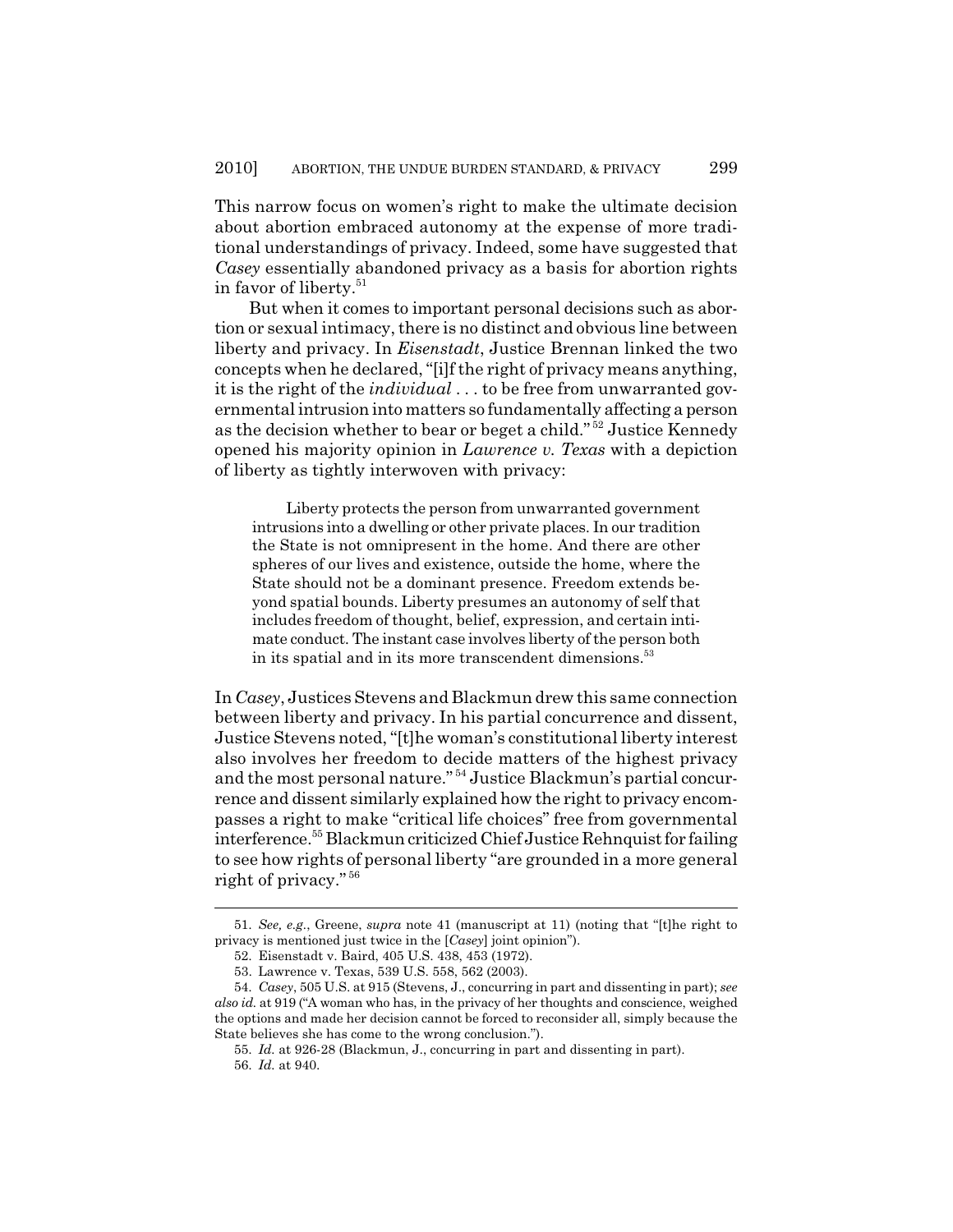Abortion is one of the most personal, intimate decisions a woman can make, as several Supreme Court Justices have recognized. In his concurrence in *Roe*, Justice Stewart observed:

"Certainly the interests of a woman in giving of her physical and emotional self during pregnancy and the interests that will be affected throughout her life by the birth and raising of a child are of a far greater degree of significance and personal intimacy than the right to send a child to private school . . . or the right to teach a foreign language . . . ."<sup>57</sup>

In *City of Akron v. Akron Center for Reproductive Health*, Justice Powell described the decision as a "highly personal choice." 58 Dissenting in *Webster v. Reproductive Health Services*, Justice Blackmun referred to "the quintessentially intimate, personal, and life-directing decision whether to carry a fetus to term." 59 He added:

As we recently reaffirmed[,] . . . few decisions are "more basic to individual dignity and autonomy" or more appropriate to that "certain private sphere of individual liberty" that the Constitution reserves from the intrusive reach of government than the right to make the uniquely personal, intimate, and self-defining decision whether to end a pregnancy.<sup>60</sup>

The abortion decision has both ethical and medical dimensions. Each of these dimensions evokes privacy concerns, and the combination of these elements into one decision only raises the intensity of the privacy at stake. $61$  Abortion implicates many different facets of

<sup>57.</sup> Roe v. Wade, 410 U.S. 113, 170 (1973) (Stewart, J., concurring) (quoting Abele v. Markle, 351 F. Supp. 224, 227 (D. Conn. 1972)) (citations omitted).

<sup>58.</sup> City of Akron v. Akron Ctr. for Reprod. Health, 462 U.S. 416, 420 n.1 (1983), *overruled by Casey*, 505 U.S. 833.

<sup>59.</sup> Webster v. Reprod. Health Serv., 492 U.S. 490, 538 (1989) (Blackmun, J., concurring in part and dissenting in part).

<sup>60.</sup> *Id.* at 548-49 (quoting Thornburgh v. Am. Coll. of Obstetricians and Gynecologists, 476 U.S. 747 (1986)). Justice Scalia has scoffed at his colleagues' references to privacy and intimacy, arguing that these are manipulable phrases used to disguise subjective judgments favoring a right to abortion. *See, e.g.*, *Casey*, 505 U.S. at 983 (Scalia, J., dissenting) (accusing colleagues of "rattl[ing] off a collection of adjectives that simply decorate a value judgment and conceal a political choice"); *see also Roe*, 410 U.S. at 172 (Rehnquist, J., dissenting) ("A transaction resulting in an operation such as this is not 'private' in the ordinary usage of that word.").

<sup>61.</sup> End-of-life decision-making raises a similar fusion of ethical and medical privacy concerns. *See infra* text accompanying notes 104-08. *But cf.* B. Jessie Hill, *The Constitutional Right to Make Medical Treatment Decisions: A Tale of Two Doctrines*, 86 TEX. L. REV. 277, 325-26 (2007) (arguing that "it is no answer to say that in one case a constitutional right is involved and in another no such right is involved. The abortion cases present the same issue as the public-health cases: whether individuals have the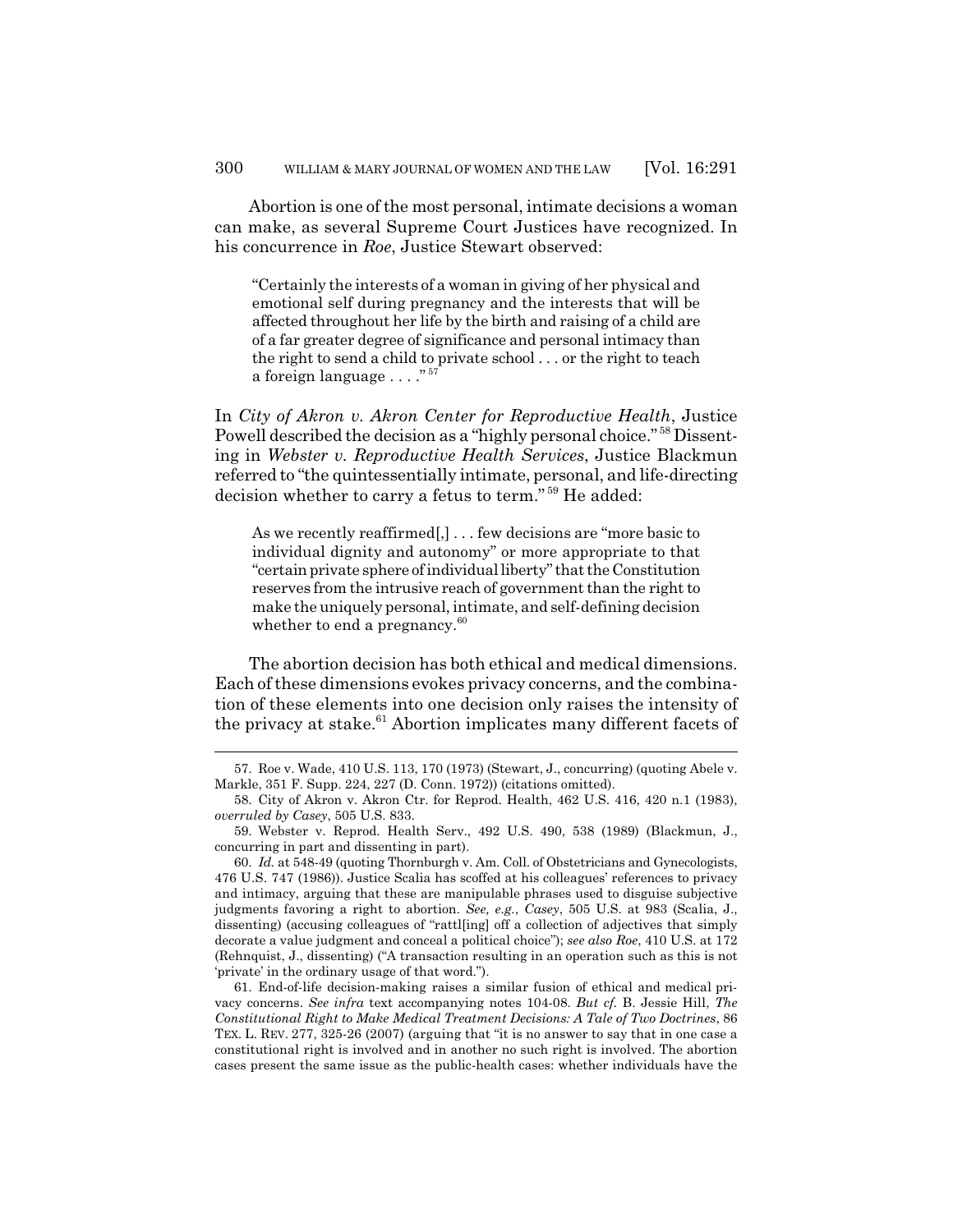privacy, including but also going beyond the basic right to make an autonomous decision. These dimensions include belief and conscience, familial decision-making, medical decision-making, and bodily integrity.62 In this Part, I discuss cases in which the Supreme Court has recognized or acknowledged these privacy interests. The case law has not always clearly established these as constitutionally protected under a "right to privacy." My object here is simply to flesh out the myriad ways in which recognized privacy concerns pervade the abortion decision, regardless of whether that decision is constitutionally protected under a rubric of privacy, liberty or autonomy,  $63$  or equality.64 Moreover, as a matter of fact, the *Roe* framework *did* protect these aspects of the abortion decision, whether or not the Court explicitly acknowledged it.<sup>65</sup> Casey, on the other hand, dramatically narrowed the scope of privacy protection for abortion, as I discuss in Part III.

#### *A. Belief and Conscience*

While the right to make a decision does not necessarily guarantee a private "space" within which to make that decision, the Court has in some contexts implicitly acknowledged the importance of such a (virtual) space in recognizing a right of conscience and belief. In his powerful dissenting opinion in *Olmstead v. United States*, Justice Brandeis emphasized the importance of individual freedom to determine one's own moral code:

The makers of our Constitution undertook to secure conditions favorable to the pursuit of happiness. They recognized the significance of man's spiritual nature, of his feelings and of his intellect. They knew that only a part of the pain, pleasure and satisfactions

right, in consultation with a physician, to protect their health and to make medical treatment choices without unwarranted government interference").

<sup>62.</sup> *See infra* Part III (discussing how abortion restrictions permitted under *Casey* interfere with the belief and conscience, familial decision-making, medical decision-making, and bodily integrity dimensions of the abortion decision).

<sup>63.</sup> *See, e.g.*, Greene, *supra* note 41 (manuscript at 11-13) (arguing that "liberty" provides a better foundation for abortion rights and describing the Supreme Court's shift away from privacy and toward liberty and autonomy in abortion cases).

<sup>64.</sup> *See, e.g.*, Sylvia A. Law, *Rethinking Sex and the Constitution*, 132 U. PA. L. REV. 955,1002-28(1984)(arguing that laws governing reproduction, including laws restricting abortion, implicate equality concerns and proposing a test to determine when such laws violate equality norms); Reva Siegel, *Reasoning from the Body: A Historical Perspective on Abortion Regulation and Questions of Equal Protection*, 44 STAN. L. REV. 261, 347-80 (1992) (employing historical and critical perspectives to analyze abortion-restrictive regulation in an equal protection framework).

<sup>65.</sup> *See infra* text accompanying notes 118-23 (discussing how *Roe* protected privacy interests in the context of abortion).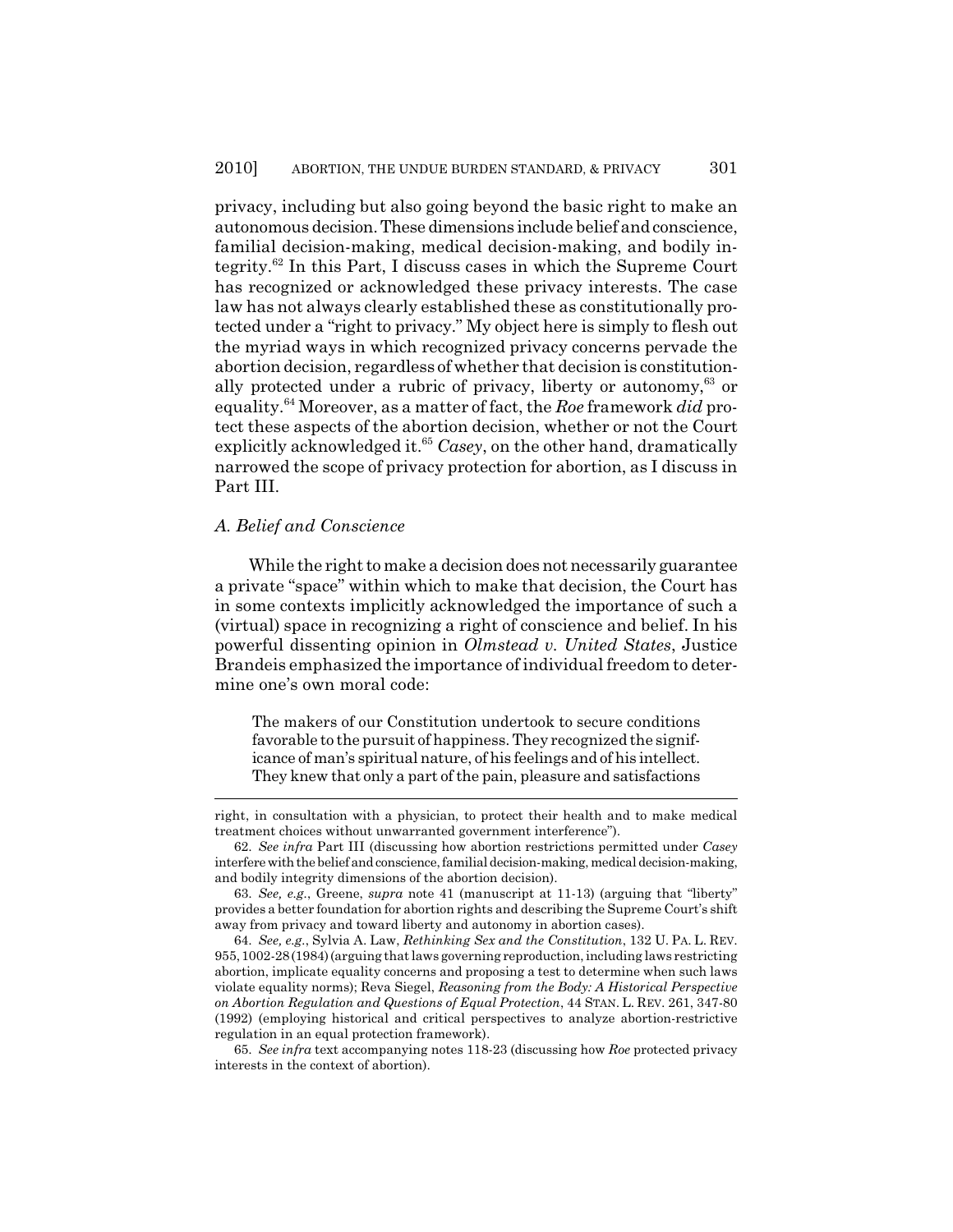of life are to be found in material things. They sought to protect Americans in their beliefs, their thoughts, their emotions and their sensations. They conferred, as against the Government, the right to be let alone — the most comprehensive of rights and the right most valued by civilized men.<sup>66</sup>

In *Stanley v. Georgia*, the Supreme Court relied on this famous passage in addressing the right to possess pornography in the home.<sup>67</sup> In unanimously holding that the First and Fourteenth Amendments prohibited criminalizing the private possession of "obscene material" in the home, the Court declared, "Our whole constitutional heritage rebels at the thought of giving government the power to control men's minds." 68 The Court based its decision on the "fundamental . . . right to be free, except in very limited circumstances, from unwanted governmental intrusions into one's privacy." 69 In a concurring opinion in *Brandenburg v. Ohio*, 70 Justice Douglas remarked, "[o]ne's beliefs have long been thought to be *sanctuaries* which government could not *invade*. . . . and government has no power to *invade that sanctuary* of belief and conscience." <sup>71</sup>

As discussed in Part I, in *Eisenstadt*, the Court extended its earlier recognition of a right to privacy in belief and conscience to the reproductive rights context when it recognized the right of individuals to use contraception.72 Some Supreme Court Justices have rightly observed that the abortion decision likewise strongly implicates this aspect of privacy. For example, in *Thornburgh v. American College of Obstetricians and Gynecologists*, Justice Stevens emphasized the importance of self-determination in a woman's abortion decision-making, stating that "no individual should be compelled to surrender the freedom to make that decision for herself simply because her 'value preferences' are not shared by the majority." <sup>73</sup>

72. Eisenstadt v. Baird, 405 U.S. 438, 453 (1972); *see supra* notes 17-23 and accompanying text (discussing *Eisenstadt*).

<sup>66.</sup> Olmstead v. United States, 277 U.S. 438, 478 (1928) (Brandeis, J., dissenting), *overruled by* Katz v. United States, 389 U.S. 347 (1967), *and* Berger v. New York, 388 U.S. 41 (1967).

<sup>67.</sup> Stanley v. Georgia, 394 U.S. 557, 564 (1969).

<sup>68.</sup> *Id.* at 565.

<sup>69.</sup> *Id.* at 564.

<sup>70. 395</sup> U.S. 444, 445-47, 449 (1969) (holding that a speech at a Ku Klux Klan rally could not constitutionally be punished as incitement where it was not "directed to inciting or producing imminent lawless action").

<sup>71.</sup> *Id.* at 456-57 (Douglas, J., concurring) (emphases added).

<sup>73.</sup> Thornburgh v. Am. Coll. Of Obstetricians & Gynecologists, 476 U.S. 747, 777 & n.5 (1986) (Stevens, J., concurring) ("What a person is, what he wants, the determination of his life plan, of his concept of the good, are the most intimate expressions of selfdetermination, and by asserting a person's responsibility for the results of this selfdetermination we give substance to the concept of liberty." (quoting CHARLES FRIED,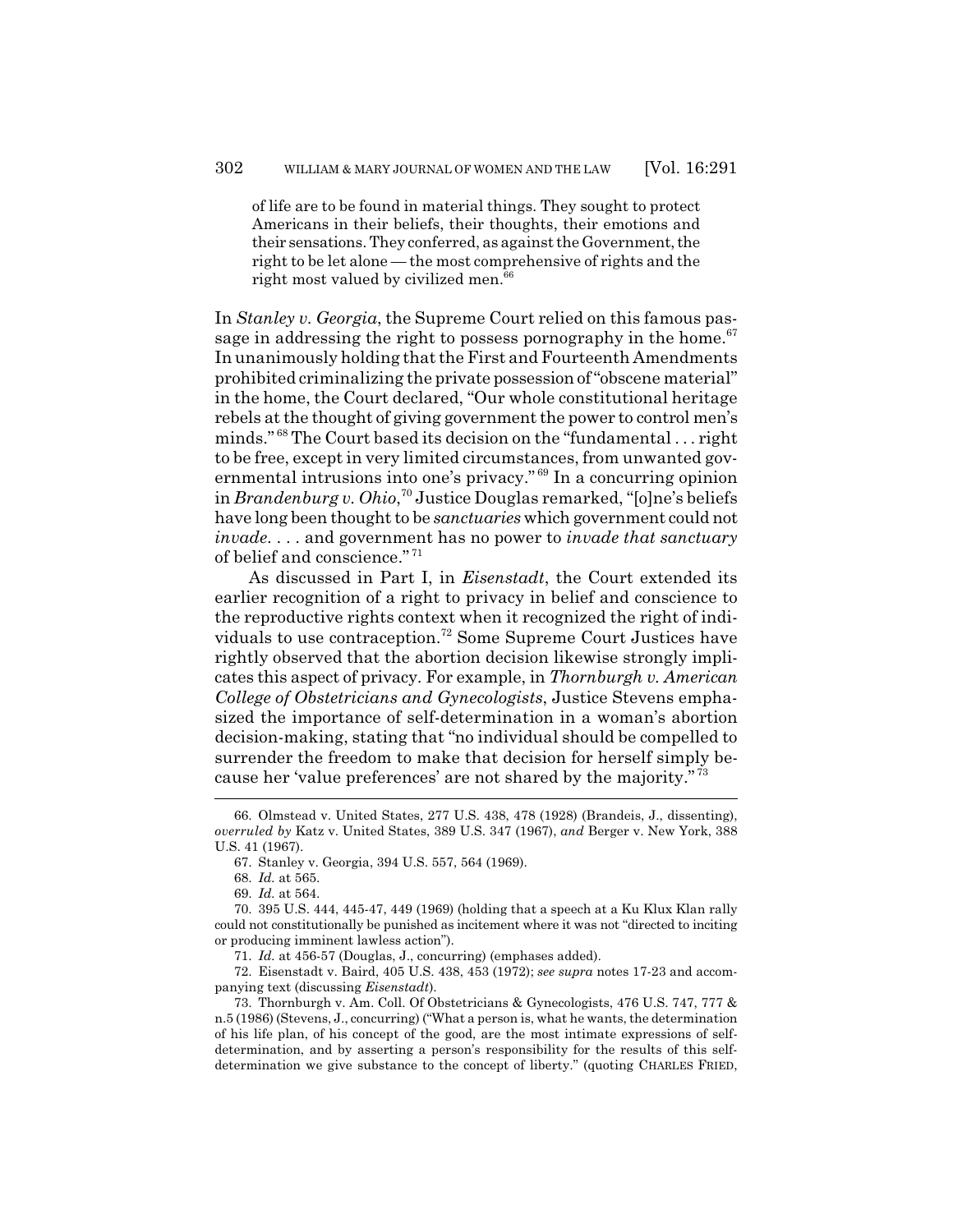A woman who must decide whether to have an abortion or whether to bring a new person into the world makes a significant moral decision.<sup>74</sup> She weighs her conception of the moral worth of the fetus with her other moral commitments. Perhaps she has existing children for whom she could not adequately care if she were to bear another child. Perhaps she is young, financially dependent upon her parents, and in the midst of pursuing her education. In that case, she may honor commitments to herself and to her parents to become self-sufficient before starting a family. Whatever choice a woman makes, she draws upon her own moral framework and her own conscientious beliefs.<sup>75</sup>

The joint opinion in *Casey* recognized that the abortion decision involves the exercise of belief and conscience, although it did not fully honor this recognition in its application of the undue burden standard.76 The Court acknowledged the different moral frameworks within which a woman might either seek out or avoid pregnancy:

One view is based on such reverence for the wonder of creation that any pregnancy ought to be welcomed and carried to full term no matter how difficult it will be to provide for the child and ensure its well-being. Another is that the inability to provide for the nurture and care of the infant is a cruelty to the child and an anguish to the parent. These are intimate views with infinite variations, and their deep, personal character underlay our decisions [regarding contraception]. The same concerns are present when the woman confronts the reality that, perhaps despite her attempts to avoid it, she has become pregnant. $77$ 

74. *See* Margaret Olivia Little, *Abortion and the Margins of Personhood*, 39 RUTGERS L.J. 331, 332, 342-46 (2008) (discussing the moral status of an embryo or fetus and the moral significance of abortion at different stages of pregnancy).

75. *See* Caitlin E. Borgmann, *The Meaning of 'Life': Belief and Reason in the Abortion Debate*, 18 COLUM. J. GENDER & L. 551, 593-607 (2009) (discussing moral dimensions of the abortion decision); Caitlin Borgmann & Catherine Weiss, *Beyond Apocalypse and Apology: A Moral Defense of Abortion*, 35 PERSP. ON SEXUAL & REPROD. HEALTH 40, 42-43 (2003) (same); Reva B. Siegel, *Dignity and the Politics of Protection: Abortion Restrictions Under* Casey/Carhart, 117 YALE L.J. 1694, 1796-1800 (2008) (arguing for the importance of respecting women's dignity and self-sovereignty in making the abortion decision).

76. *See infra* Part III.A (discussing the ways in which cases interfere with a woman's beliefs and conscience). Most significantly, the Court upheld Pennsylvania's so-called "informed consent" and waiting period provision. *Casey*, 505 U.S. at 881-87.

77. *Casey*, 505 U.S. at 853.

RIGHT AND WRONG 146-47 (1978))), *overruled by* Planned Parenthood of Se. Pa. v. Casey, 505 U.S. 833 (1992); Charles Fried, *Correspondence*, 6 PHIL. & PUB. AFF. 288, 288-89 (1977) ("[T]he concept of privacy embodies the 'moral fact that a person belongs to himself and not others nor to society as a whole.' "); *see also* RONALD DWORKIN, IS DEMOCRACY POSSIBLE HERE? 10 (2006) (stating that "the principle of personal responsibility . . . holds that each person has a special responsibility for realizing the success of his own life, a responsibility that includes exercising his judgment about what kind of life would be successful for him").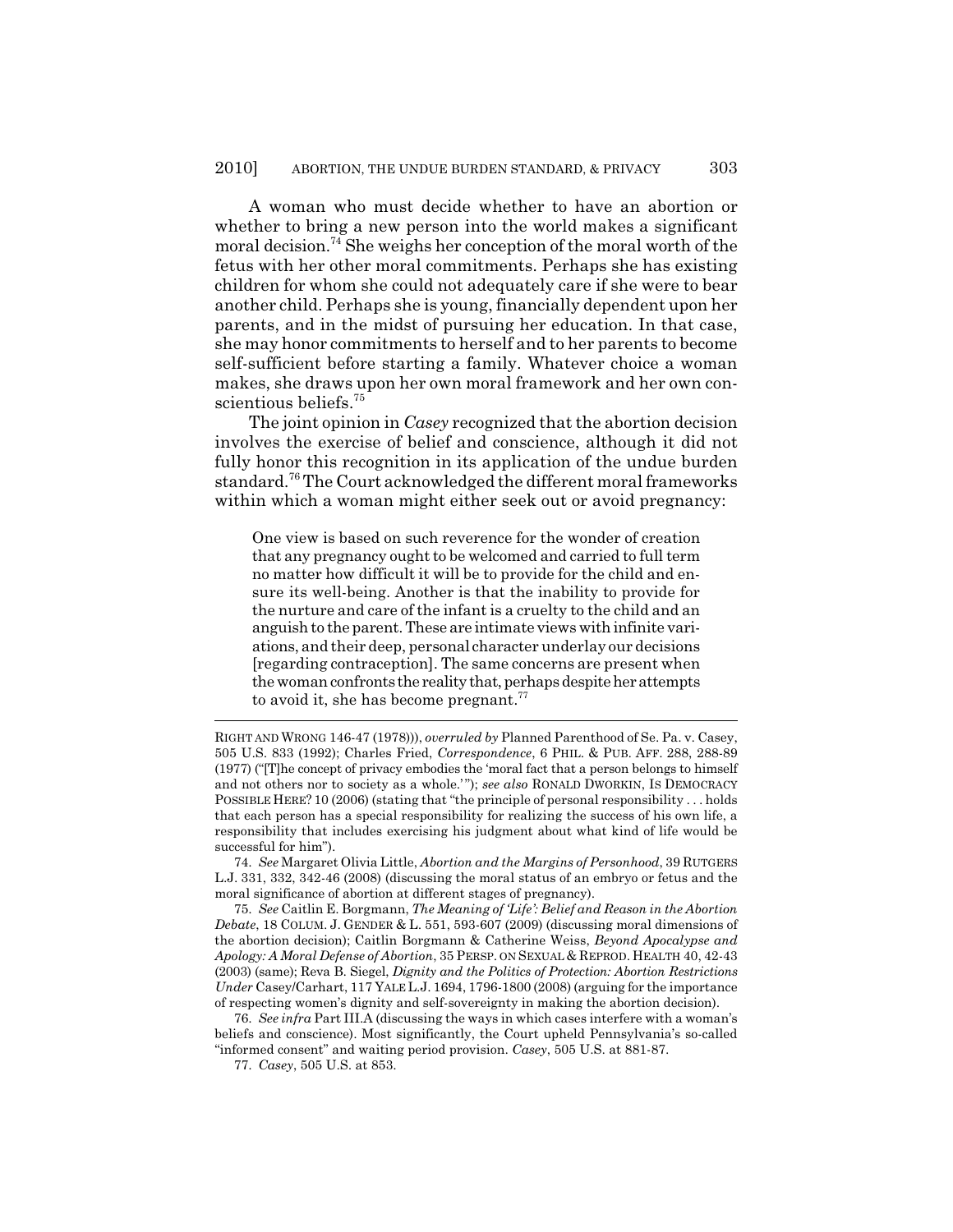Moreover, the Court emphasized the importance of women arriving at these moral positions without government coercion:

These matters, involving the most intimate and personal choices a person may make in a lifetime, choices central to personal dignity and autonomy, are central to the liberty protected by the Fourteenth Amendment. At the heart of liberty is the right to define one's own concept of existence, of meaning, of the universe, and of the mystery of human life. Beliefs about these matters could not define the attributes of personhood were they formed under compulsion of the State.78

The Justices added, "The destiny of the woman must be shaped to a large extent on her own conception of her spiritual imperatives and her place in society." <sup>79</sup>

#### *B. Privacy in Familial Decision-making*

While the Court has been far from consistent in how it treats privacy in family decision-making,<sup>80</sup> it has acknowledged in a number of contexts the importance of privacy in making decisions regarding the family and intimate relationships. In *Washington v. Glucksberg*, the Court catalogued these different familial contexts and the privacy right recognized in each.81 The Court recognized, in *Meyer* and *Pierce*, the right to direct the upbringing and education of children; $82$  in *Loving v. Virginia*, the right to marry;<sup>83</sup> in *Skinner v. Oklahoma*, the right to have children;<sup>84</sup> in *Griswold*, the right to marital privacy;<sup>85</sup> and in *Eisenstadt*, the right to use contraception regardless of marital status.86 Since *Glucksberg* was decided, the Court issued *Lawrence v. Texas*, in which the Court relied upon these same decisions in recognizing the right to privacy in same-sex intimacy. $87$ 

<sup>78.</sup> *Id.* at 851.

<sup>79.</sup> *Id.* at 852.

<sup>80.</sup> *See* David D. Meyer, *The Paradox of Family Privacy*, 53 VAND. L. REV. 527, 528-29, 548-49 (2000) (describing incoherence of the Court's treatment of family privacy rights, despite its "rhetoric consistently exalting the fundamental nature of these rights").

<sup>81. 521</sup> U.S. 702, 720 (1997).

<sup>82.</sup> Meyer v. Nebraska, 262 U.S. 390, 400 (1923); Pierce v. Soc'y of Sisters, 268 U.S. 510, 534-35 (1925).

<sup>83. 388</sup> U.S. 1, 12 (1967).

<sup>84. 316</sup> U.S. 535, 536 (1942).

<sup>85.</sup> Griswold v. Connecticut, 381 U.S. 479, 485-86 (1965).

<sup>86.</sup> Eisenstadt v. Baird, 405 U.S. 438, 443, 453-55 (1972).

<sup>87. 539</sup> U.S. 558, 573-74 (2003). The Court did not clearly state the constitutional basis for its decision (whether privacy, equality, or other grounds). Yet the Court unquestionably recognized the privacy concerns at stake and the disturbing implications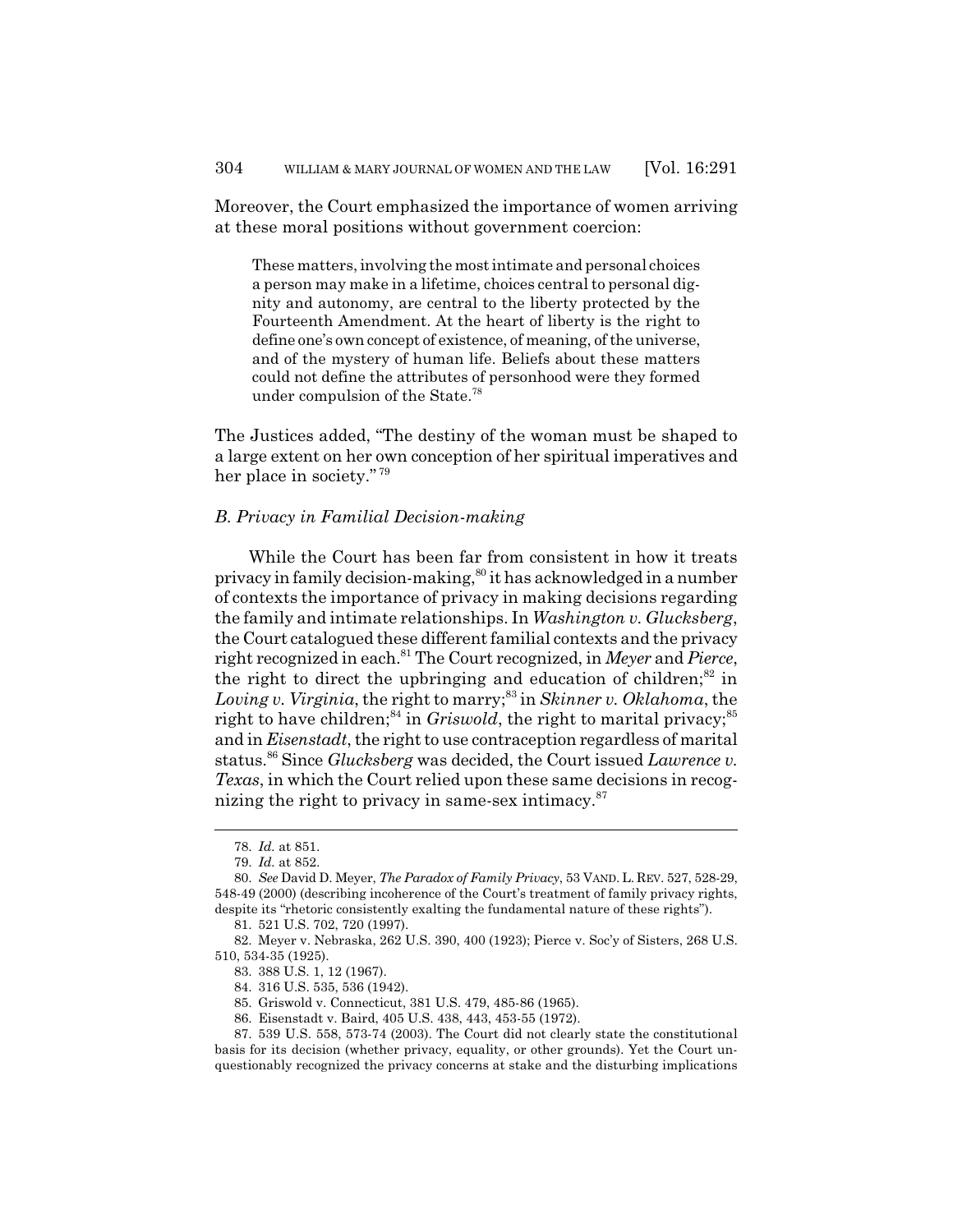The abortion decision likewise implicates familial decisionmaking because many, if not most, women will not make their decision wholly independently, but instead will seek the advice of their spouse or partner, a parent, or another family member.<sup>88</sup> The Court in *Casey* expressly identified "the right to make family decisions" as one of the "more general rights under which the abortion right is justified." 89 The Court thus recognized the appropriateness of situating the abortion decision within the Court's other cases on family decision-making. For example, the joint opinion noted that "[o]ur law affords constitutional protection to personal decisions relating to marriage, procreation, contraception, family relationships, child rearing, and education."<sup>90</sup> Likewise, the opinion acknowledged that "[o]ur precedents 'have respected the *private realm of family life* which the state cannot enter."<sup>91</sup> These passages suggest that privacy encompasses not only the individual's right to make a personal, morally weighty decision about abortion free from excessive government intrusion and coercion, but a protected space for family decisionmaking within which the government generally should not intrude.

#### *C. Privacy in Medical Decision-making*

The Court has demonstrated respect for privacy in medical decision-making contexts outside of abortion, even if this recognition has not always been sufficient to overcome asserted state interests.<sup>92</sup> Where it has found a state interest in public health or safety, the Court has often deferred to the state's factual claims about medical concerns and has not applied heightened scrutiny to regulations that infringe individuals' medical decision-making.<sup>93</sup> In the abortion

of government intrusion into this realm. *Id. But see* Greene, *supra* note 41 (manuscript at 3, 12) (arguing that *Lawrence* eschews "privacy" in favor of "liberty" as the basis for its decision).

<sup>88.</sup> *E.g.*, AMANDA DENNIS ET AL., GUTTMACHER INSTITUTE, THE IMPACT OF LAWS REQUIRING PARENTAL INVOLVEMENT FOR ABORTION:ALITERATURE REVIEW 6 (Mar. 2009), http://www.guttmacher.org/pubs/ParentalInvolvementLaws.pdf ("[A]pproximately 60% of minors say their parents know about their pregnancy and desire to have an abortion, even in states without parental involvement laws.").

<sup>89.</sup> Planned Parenthood of Se. Pa. v. Casey, 505 U.S. 833, 884 (1992); *see also id.* at 896 (stating that abortion laws touch "upon the private sphere of the family").

<sup>90.</sup> *Id.* at 851.

<sup>91.</sup> *Id.* (quoting Prince v. Massachusetts, 321 U.S. 158, 166 (1994)) (emphasis added).

<sup>92.</sup> *See* Hill, *supra* note 61, at 329-32 (arguing that "the Supreme Court has already recognized a substantive-due-process right to make medical treatment choices," but that "courts have avoided recognizing and properly analyzing this right" by deferring inappropriately to legislative findings of medical fact).

<sup>93.</sup> *See id.* at 282-85, 302-04 (discussing cases including Jacobson v. Massachusetts, 197 U.S. 11 (1905) (mandatory vaccination laws); United States v. Oakland Cannabis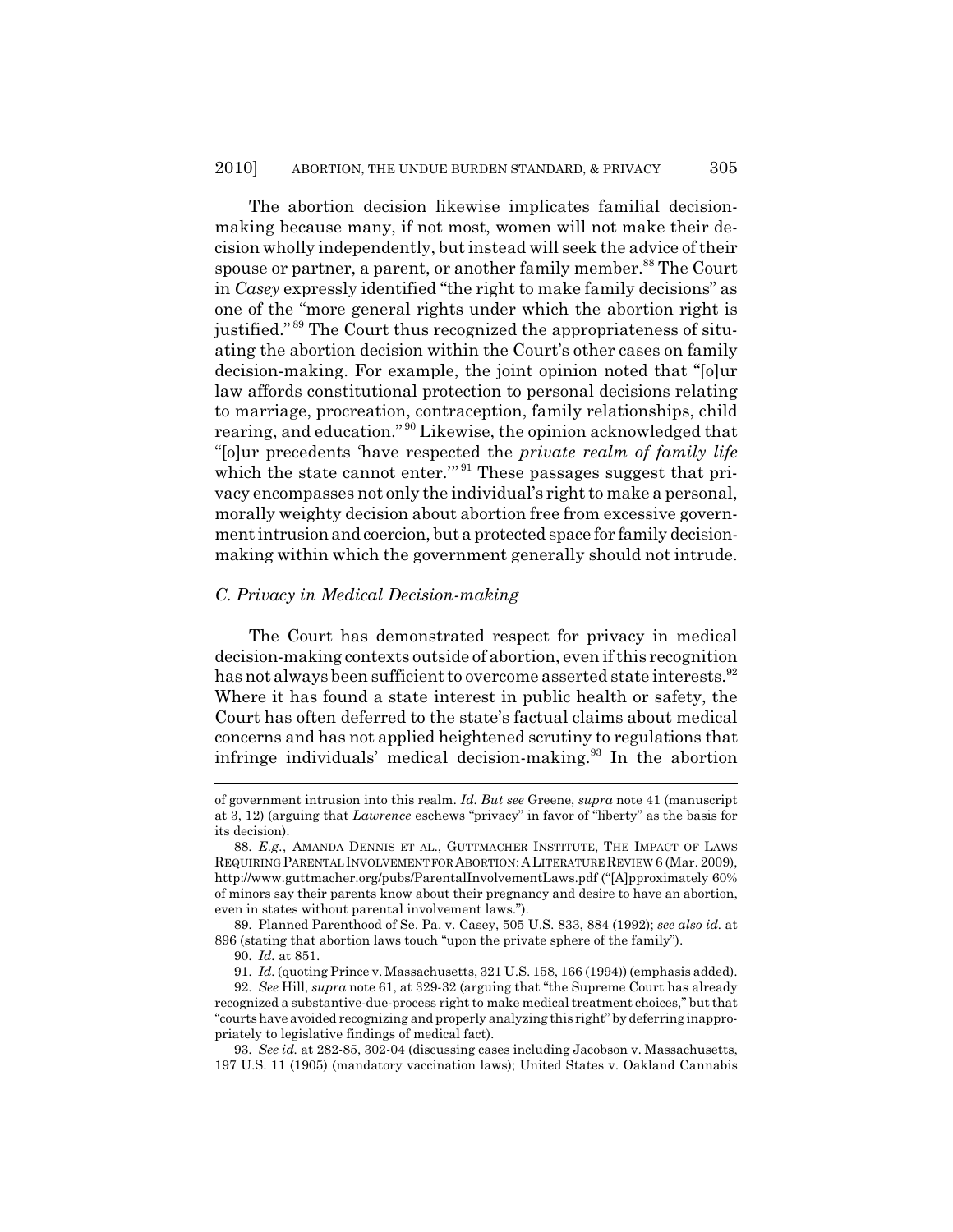context, however, *Roe* ensured stronger protection for the doctorpatient relationship.94 As the Court stressed in *Roe*, abortion implicates not only the moral issue of whether to terminate a pregnancy but also medical decision-making.<sup>95</sup> Nan Hunter has suggested that Justice Blackmun deliberately emphasized the medical aspect of the abortion issue because he and his colleagues in the *Roe* majority assumed that medical practice existed within a sphere that was relatively safe from government interference. "More than any deference to or identification with physicians," Hunter asserts, "the Justices who decided Roe shared a liberal belief in the value of medical authority because they assumed it to be a sphere which could operate independently of the state." <sup>96</sup>

This assumption eventually turned out to be wrong with regard to abortion, as *Casey* whittled away the protections *Roe* had built around the doctor-patient relationship.97 But under the *Roe* framework, the Court was skeptical even of measures ostensibly aimed at promoting women's health. For example, in *Doe v. Bolton*, the companion case to *Roe*, the Court invalidated a number of abortion restrictions, including a hospital accreditation requirement and hospital abortion committee approval, as "unduly restrictive of the patient's rights." 98 The Court emphasized the importance of protecting physician discretion and judgment in order to protect abortion patients' well-being.<sup>99</sup> In *Akron*, the Court struck down a law that purported to ensure that women gave their informed consent before an abortion,<sup>100</sup> and in *Planned Parenthood of Central Missouri v. Danforth*, the Court invalidated a ban on use of the saline amniocentesis method of abortion.<sup>101</sup> Even after fetal viability, the Court required that abortion restrictions be sufficiently deferential to physician judgment to ensure

Buyers' Coop., 532 U.S. 483 (2001) (medical marijuana); United States v. Rutherford, 442 U.S. 544, 552 (1979) (terminally ill patients' access to drug Laetrile); Whalen v. Roe, 429 U.S. 589 (1977) (state prohibition on certain prescription drugs)).

<sup>94.</sup> *See id.* at 294-95 (arguing that the Court's "public health" cases have proceeded on a separate theoretical track from "autonomy" cases such as abortion, and arguing for a unified approach to medical treatment cases).

<sup>95.</sup> Roe v. Wade, 410 U.S. 113, 116-17 (1973).

<sup>96.</sup> Hunter, *supra* note 26, at 149, 194-95 (stating that, for Justices who decided *Roe*, "medicine helped to define what was private, with doctors serving as border patrols").

<sup>97.</sup> *See infra* Part III (discussing *Casey*'s erosions of the *Roe* framework); *see also* Hunter, *supra* note 26, at 195-96 (describing how "[t]he Court's delegation of power [to medical authority] ultimately failed" as an increasingly conservative Court began to withdraw its protection of the doctor-patient relationship).

<sup>98. 410</sup> U.S. 179, 193-98 (1973).

<sup>99.</sup> *Id.* at 192, 199-200.

<sup>100.</sup> City of Akron v. Akron Ctr. for Reprod. Health, 462 U.S. 416, 426 (1982), *overruled by* Planned Parenthood of Se. Pa. v. Casey, 505 U.S. 833 (1992).

<sup>101.</sup> Planned Parenthood of Cent. Mo. v. Danforth, 428 U.S. 52, 75-79 (1976).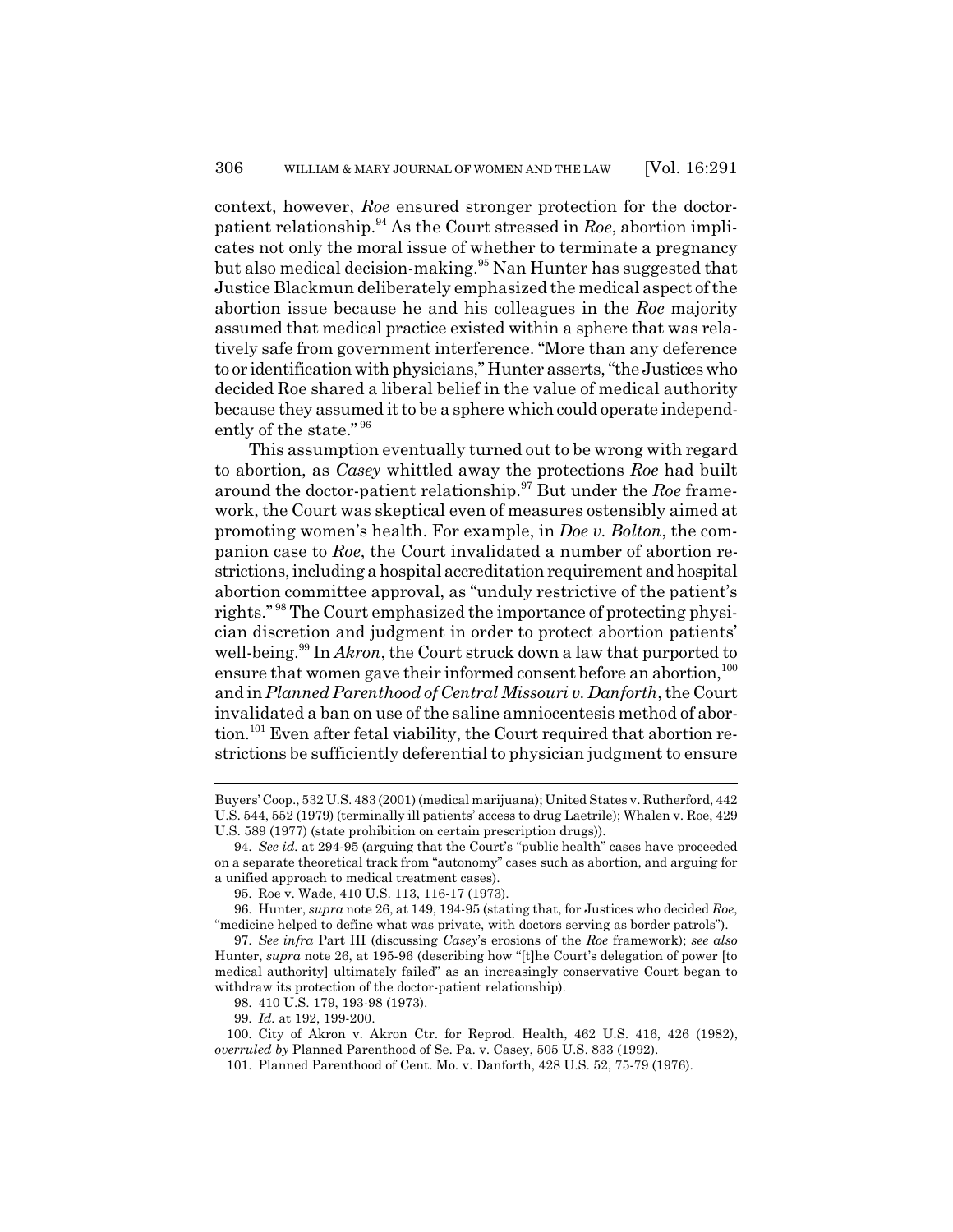that women's health was not compromised. Thus, for example, in *Colautti v. Franklin*, the Court struck down a viability-determination provision on the grounds that the statute's vague wording impermissibly constrained physicians' discretion.<sup>102</sup>

But abortion is much more than a mere medical issue. The fact that abortion is also a morally significant decision enhances the private nature of the medical decisions women must make regarding their abortions.103 In *Glucksberg*, Justice Stevens, concurring in the judgments, made a similar point regarding end-of-life medical decision-making.104 He noted,

[S]ome state intrusions on the right to decide how death will be encountered are also intolerable. . . .

. . . Cruzan did give recognition, not just to vague, unbridled notions of autonomy, but to the more specific interest in making decisions about how to confront an imminent death. . . . The liberty interest at stake in a case like this differs from, and is stronger than, both the common-law right to refuse medical treatment and the unbridled interest in deciding whether to live or die. It is an interest in deciding how, rather than whether, a critical threshold shall be crossed.<sup>105</sup>

A similar fusion of moral and medical concerns arises in the contraception cases, where the primary concern is pregnancy prevention, but where medical issues also abound.<sup>106</sup>

Of course, even under *Roe*'s protective framework, recognizing privacy in medical decision-making did not foreclose all possibility of state regulation for the sake of public health.<sup>107</sup> As the Court noted in *Akron*, "[t]his does not mean that a State never may enact a regulation touching on the woman's abortion right during the first weeks of pregnancy. Certain regulations that have no significant impact on the woman's exercise of her right may be permissible where justified by important state health objectives."<sup>108</sup>

<sup>102. 439</sup> U.S. 379, 390-97 (1979).

<sup>103.</sup> *But see* Hill, *supra* note 61, at 325-26 (arguing that medical aspects of abortion decision should be treated no differently than medical decision-making in other contexts). 104. Washington v. Glucksberg, 521 U.S. 702, 745 (1997) (Stevens, J., concurring in judgments).

<sup>105.</sup> *Id.* (Stevens, J., concurring in judgments).

<sup>106.</sup> *See, e.g.*, Griswold v. Connecticut, 381 U.S. 479, 482 (1965) (referring to the importance of physician's role in prescribing contraception); Hill, *supra* note 61, at 306-09 (discussing public health aspects of *Griswold* and *Eisenstadt*).

<sup>107.</sup> *See* Roe v. Wade, 410 U.S. 113, 164 (1973) (stating that before viability the state could regulate abortion to extent that such regulation is "reasonably related" to promoting maternal health).

<sup>108.</sup> City of Akron v. Akron Ctr. for Reprod. Health, 462 U.S. 416, 430 (1983).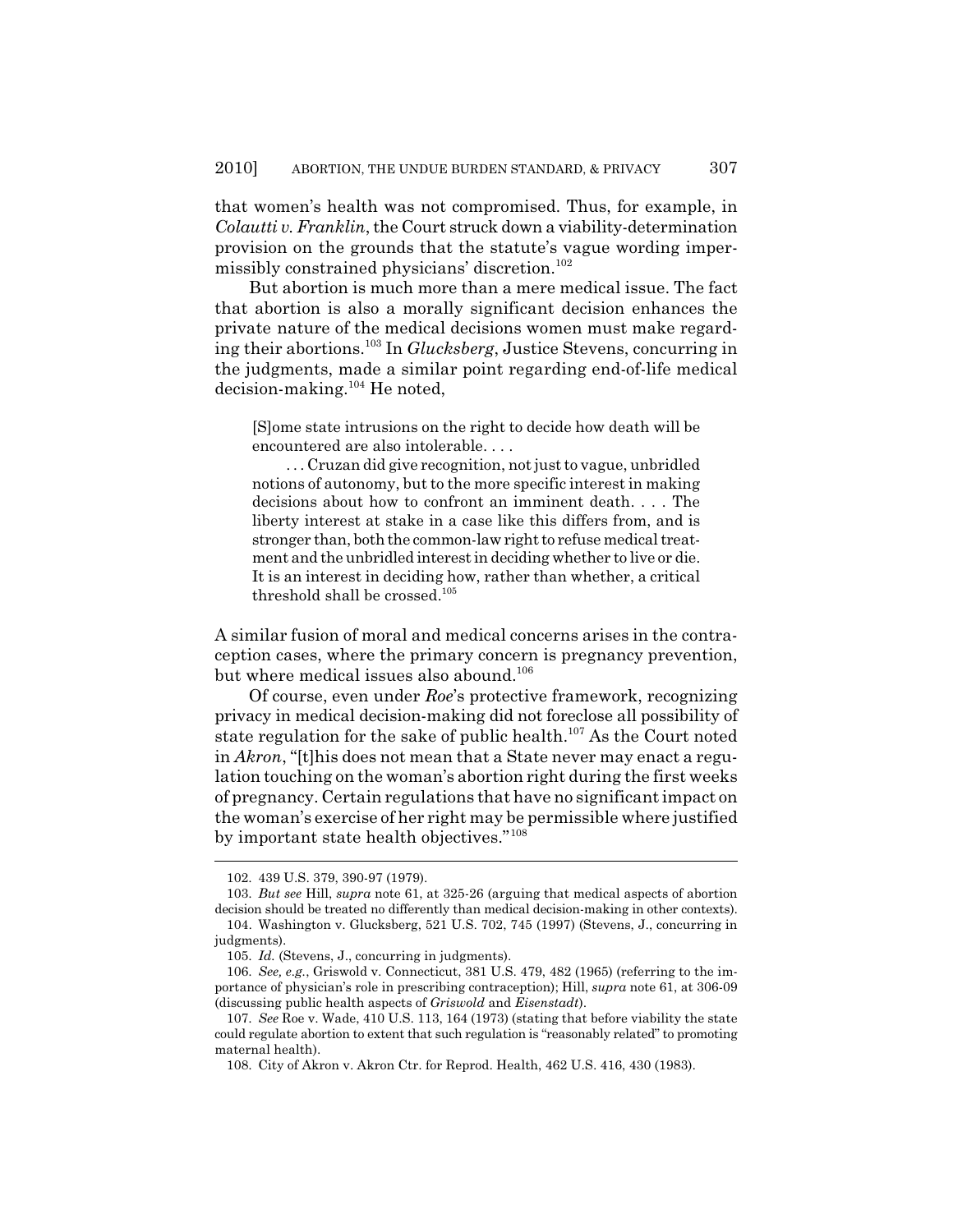#### *D. Bodily Integrity*

Under common law, the right to bodily integrity was strongly protected. In *Union Pacific Railway Co. v. Botsford*, the Court declared, "[n]o right is held more sacred, or is more carefully guarded, by the common law, than the right of every individual to the possession and control of his own person, free from all restraint or interference of others, unless by clear and unquestionable authority of law."109 Constitutionally, the cases have not been as consistent. In *Schmerber v. California*, for example, the Court upheld the forced drawing of blood for purposes of an alcohol-analysis test.110 In *Washington v. Harper*, the Court upheld the right of the state under certain circumstances to administer anti-psychotic drugs to a prison inmate against his will, even as the Court admitted that "[t]he forcible injection of medication into a nonconsenting person's body represents a substantial interference with that person's liberty."111 Yet in *Rochin v. California*, the Court struck down the use of forced stomach pumping to produce evidence of illegal drugs, referring to the procedure as "breaking into the privacy of the petitioner."112 Similarly, in *Winston v. Lee*, the Court invalidated the use of compelled surgery to remove a bullet for evidentiary purposes, proclaiming that such an "intrusion into an individual's body . . . implicates expectations of privacy . . . of such magnitude that the intrusion may be 'unreasonable' even if likely to produce evidence of a crime."113 In *Buck v. Bell*, the Court upheld the involuntary sterilization of the "feeble-minded,"114 while in *Skinner v. Oklahoma*, the Court struck down the compulsory sterilization of certain criminals.<sup>115</sup>

Concededly, the Court made clear in *Roe* that the Supreme Court has never recognized "an unlimited right to do with one's body as one pleases."116 Nevertheless, the Court has recognized that state encroachments on a person's bodily integrity must be justified by an appropriately weighty governmental interest. The *Casey* joint opinion specifically identified "physical autonomy" as one of the "general rights" under which abortion is subsumed. $117$ 

<sup>109. 141</sup> U.S. 250, 251 (1891) (holding the judge to be without authority under the common law to order a plaintiff in a personal injury suit to undergo surgical examination). 110. 384 U.S. 757, 761, 772 (1966).

<sup>111. 494</sup> U.S. 210, 229, 236 (1990).

<sup>112. 342</sup> U.S. 165, 166, 172, 174 (1952).

<sup>113. 470</sup> U.S. 753, 759, 766-67 (1985).

<sup>114. 274</sup> U.S. 200, 205, 207 (1927).

<sup>115. 316</sup> U.S. 535, 536-38 (1942).

<sup>116.</sup> Roe v. Wade, 410 U.S. 113, 154 (1973) (citing Jacobson v. Massachusetts, 197 U.S.

<sup>11 (1905);</sup> *Buck*, 274 U.S. 200)).

<sup>117.</sup> Planned Parenthood of Se. Pa. v. Casey, 505 U.S. 833, 884 (1992); *see also id.* at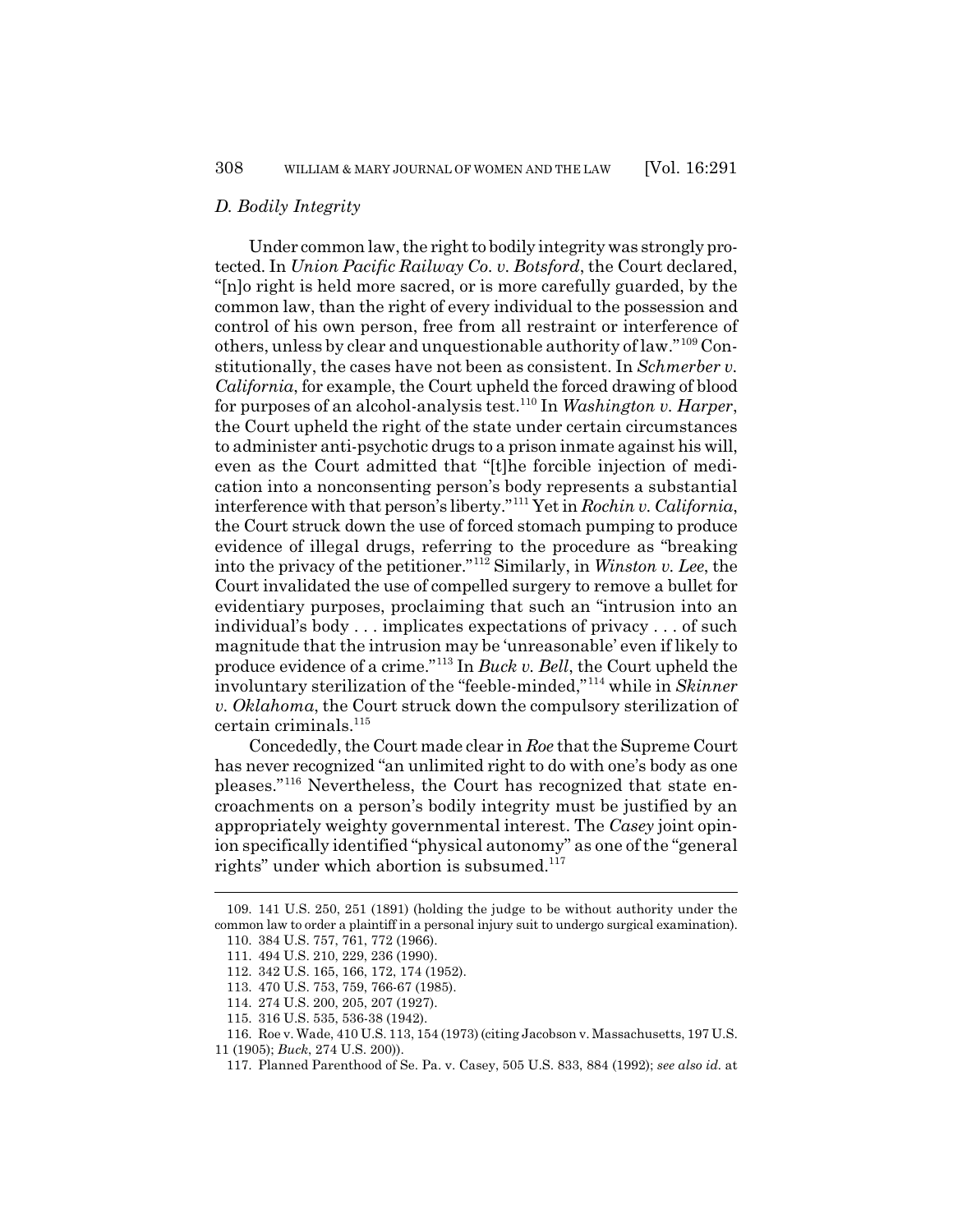### III. PRIVACY ENCROACHMENTS UNDER THE UNDUE BURDEN **STANDARD**

Privacy in all of the above manifestations is eviscerated by *Casey*'s undue burden standard, especially as interpreted by Justice Kennedy. While the *Casey* decision itself is primarily responsible for this shift, the Court in *Roe* partially (if inadvertently) paved the way. Under *Roe*, the abortion decision was made in a protected space, one that existed from the moment of conception to the point of fetal viability. While the state could legislate regarding the time prior to fetal viability in order to protect women's health, it could not otherwise encroach on her decision-making in any way.118 It could not moralize, or attempt to convince the woman to choose childbirth, or shame the woman for her choice.<sup>119</sup> It could not act to protect the embryo or fetus.<sup>120</sup>

Yet, while *Roe*'s standard effectively carved out this protected realm, and while some of the Court's language supported the concept of such an inviolate sphere, other language in *Roe* suggested potential limits to the woman's privacy in decision-making regarding abortion:

The pregnant woman cannot be isolated in her privacy. She carries an embryo and, later, a fetus . . . . The situation therefore is inherently different from marital intimacy, or bedroom possession of obscene material, or marriage, or procreation, or education . . . . [I]t is reasonable and appropriate for a State to decide that at some point in time another interest, that of health of the mother or that of potential human life, becomes significantly involved. The woman's privacy is no longer sole and any right of privacy she possesses must be measured accordingly.<sup>121</sup>

119. *See* City of Akron v. Akron Ctr. for Reprod. Health, 462 U.S. 416, 443-44 (1983) (striking down an Ohio "informed consent" law on grounds that it was designed to dissuade a woman from undergoing an abortion, rather than to inform her consent).

120. *See Roe*, 410 U.S. at 164 (holding that the state may act to further its interest in the fetus only after viability).

121. *Id.* at 159 (citation omitted).

<sup>896 (</sup>asserting that state regulation of abortion implicates "the very bodily integrity of the pregnant woman").

<sup>118.</sup> *Roe*, 410 U.S. at 163. The state was permitted to regulate abortion after the first trimester in order to promote women's health. *Id.* However, the main encroachments on the abortion decision traditionally have been grounded in moral opposition to abortion, not in a desire to protect women's health. Caitlin E. Borgmann, *Judicial Evasion and Disingenuous Legislative Appeals to Science in the Abortion Controversy*, 17 J.L. & POL'Y 15, 31, 33 (2008) [hereinafter *Judicial Evasion*]; *see* Borgmann, *supra* note 75, at 561 (noting that commentators have observed a shift in anti-abortion rhetoric from focusing on the fetus's personhood to concentrating on the woman's mental and physical health). *But see Judicial Evasion*, *supra*, at 31, 33 (discussing post-*Casey* trend in which morally based abortion legislation is presented as scientifically based and in furtherance of women's well-being); Reva B. Siegel, Lecture, *The Right's Reasons: Constitutional Conflict and the Spread of Woman-Protective Antiabortion Argument*, 57 DUKE L.J. 1641, 1657 (2008) (discussing strategic transition from "argu[ing] the moral and political case against abortion in fetal-focused terms" to "woman-centered" claims).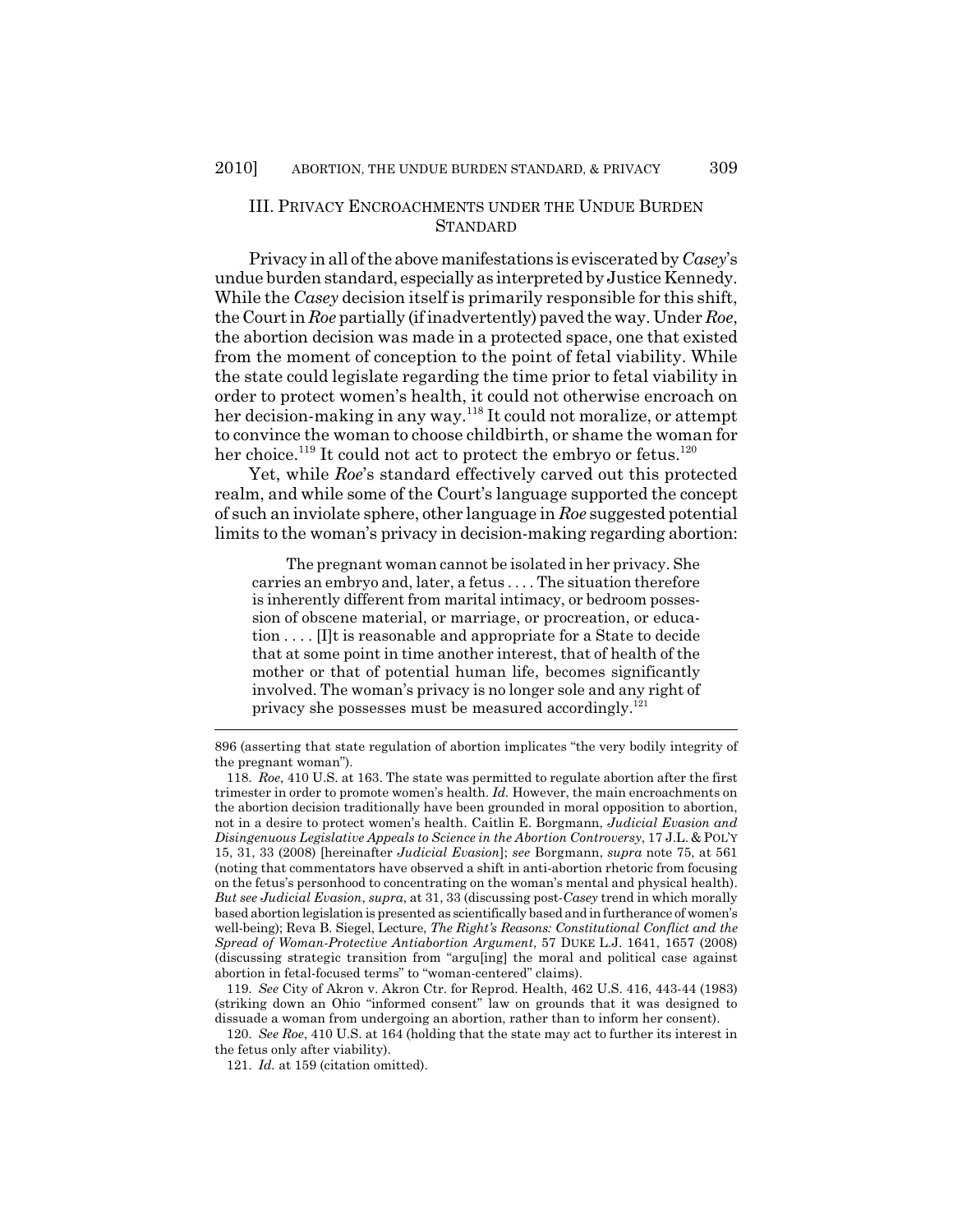However, the Court determined that the stage at which the state's interest in the fetus became sufficiently compelling to invade the woman's privacy was fetal viability.<sup>122</sup> By confining the time period of permissible morally based intrusion to the post-viability period, in which exceedingly few abortions are performed, the Court greatly reduced the potential for clashes between the government's interest in the fetus and the woman's privacy.<sup>123</sup> The protected domain for abortion decision-making under *Roe* therefore remained significant.

*Casey* abruptly invaded this space by changing the standard for abortion. In one of its major departures from *Roe*, *Casey* held that the state has a legitimate and important interest in the fetus from the very inception of pregnancy.124 The Court found that *Roe*'s trimester framework "undervalue[d] the State's interest in potential life."<sup>125</sup> This of course created a dilemma for the three authors of the joint opinion, who claimed to uphold *Roe*, because the two interests it now recognized — that of a woman in terminating her pregnancy and that of the state in protecting the embryo or fetus — are seemingly diametrically opposed.126 However, the joint opinion emphasized that before viability the state could not employ its interest in the fetus to stop, or even unduly burden, women seeking abortions.<sup>127</sup> Thus, the Justices explained, "the means chosen by the State to further the interest in potential life must be calculated to inform the woman's free choice, not hinder it."<sup>128</sup>

At the same time, by formally acknowledging the state's role in pre-viability abortion decision-making, *Casey* opened the door and invited the state into the private space that, under *Roe*, protected

<sup>122.</sup> *Id.* at 163-64.

<sup>123.</sup> Borgmann, *supra* note 3, at 690.

<sup>124.</sup> Planned Parenthood of Se. Pa. v. Casey, 505 U.S. 833, 846, 870-73 (1992).

<sup>125.</sup> *Id.* at 873.

<sup>126.</sup> *See* Borgmann, *supra* note 3, at 689-93 (detailing the ways in which *Casey*'s expanded recognition of the state's interest in the embryo or fetus imperils the woman's interest); *see also Casey*, 505 U.S. at 986-87 (Scalia, J., dissenting) ("*Any* regulation of abortion that is intended to advance what the joint opinion concedes is the State's 'substantial' interest in protecting unborn life will be 'calculated [to] hinder' a decision to have an abortion."); City of Akron v. Akron Ctr. for Reprod. Health, 462 U.S. 416, 421 n.1 (1983) ("[T]he dissent would uphold virtually any abortion-inhibiting regulation [including a twenty-four-hour waiting period] because of the State's interest in preserving potential human life. . . . This analysis is wholly incompatible with the existence of the fundamental right recognized in *Roe* v. *Wade*."). *But see* Siegel, *supra* note 75, at 1737-38 (pointing out that state's interest in "potential life" is not necessarily concerned with preserving particular fetal lives, and describing other potential interpretations).

<sup>127.</sup> *See Casey*, 505 U.S. at 878 (holding that the state may not enact legislation with the purpose or effect of placing a "substantial obstacle in the path of a woman seeking an abortion before" viability).

<sup>128.</sup> *Id.* at 877.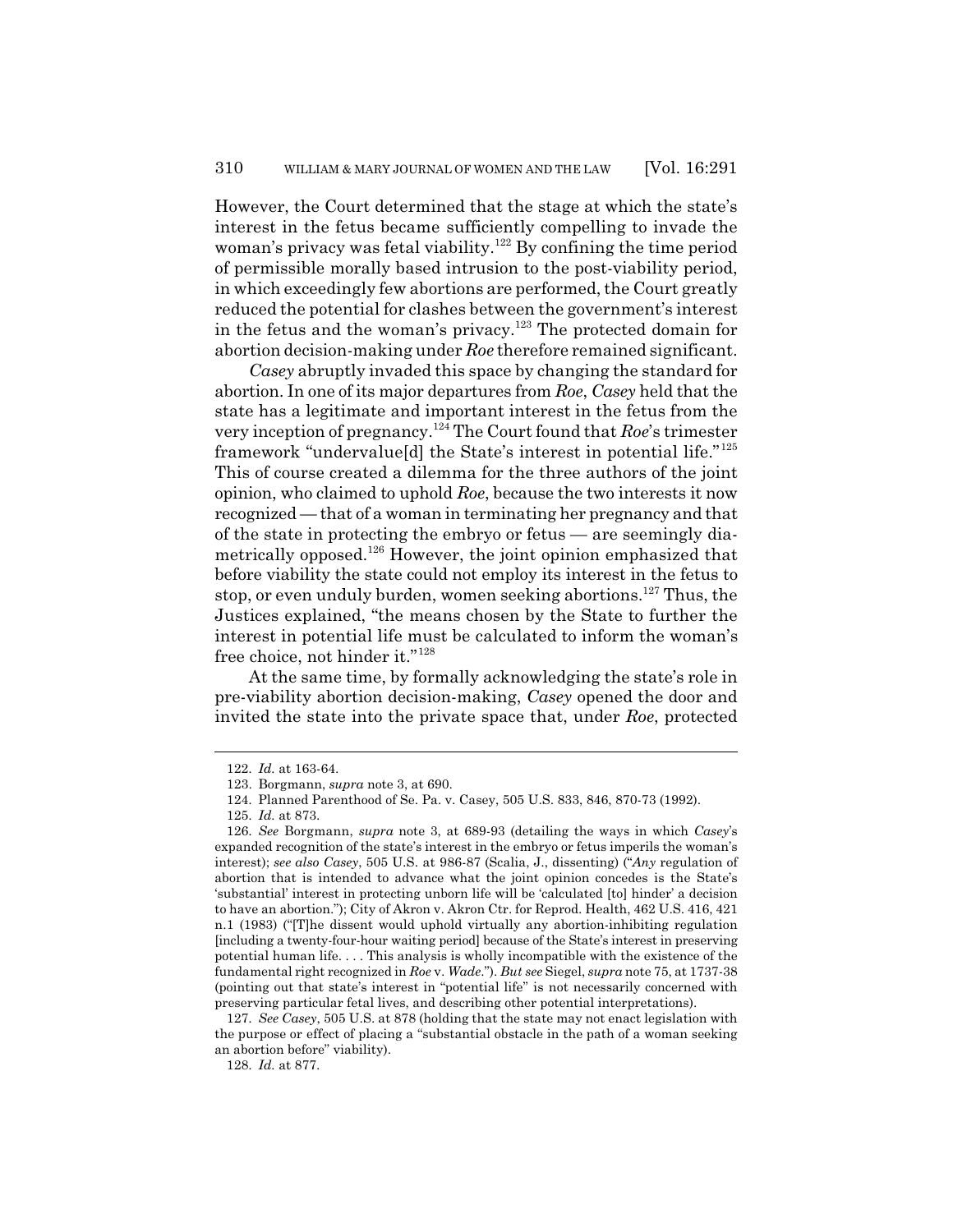women's decisions about abortion.<sup>129</sup> The joint opinion maintained that the presence of an embryo or fetus distinguishes abortion from other personal decisions and renders the abortion decision undeserving of a "zone of privacy." The Justices wrote:

What is at stake is the woman's *right to make the ultimate decision, not a right to be insulated from all others in doing so*. Regulations which do no more than create a structural mechanism by which the State, or the parent or guardian of a minor, may express profound respect for the life of the unborn are permitted, if they are not a substantial obstacle to the woman's exercise of the right to choose. Unless it has that effect on her right of choice, a state measure designed to persuade her to choose childbirth over abortion will be upheld if reasonably related to that goal. $130$ 

*Casey*'s characterization of abortion as not solely a private concern finds its echo in *Roe*'s claim that the abortion decision is "inherently different" from other significant, personal moral decisions, including marital intimacy or even procreation.<sup>131</sup>

With Justice O'Connor's retirement, Justice Kennedy now serves as the Court's swing vote on abortion issues.<sup>132</sup> It is therefore largely his interpretation of the undue burden standard that currently governs abortion regulation in the United States. Justice Kennedy's interpretation of the standard appears to be quite expansive. As this Part describes, *Casey*, as interpreted by Justice Kennedy, gives unprecedented weight to the state's interest in the embryo or fetus, thereby permitting all manner of encroachments on the privacy of women seeking abortion. Thus, more than two decades after *Casey*, women still retain the formal right to obtain an abortion, but the decision has significantly changed the landscape surrounding decision-making on abortion.

# *A. Interference with Belief and Conscience*

Although *Casey* does not allow the government to force a woman to choose childbirth, it makes clear that it is the government's

<sup>129.</sup> *See* Borgmann, *supra* note 3, at 693 (noting that *Casey* "granted the state far broader latitude" to hinder abortion access from the beginning of pregnancy).

<sup>130.</sup> *Casey*, 505 U.S. at 877-78 (emphasis added) (citation omitted).

<sup>131.</sup> *See* Roe v. Wade, 410 U.S. 113, 159 (1973).

<sup>132.</sup> *Compare* Stenberg v. Carhart (*Carhart I*), 530 U.S. 914, 956 (2000) (Kennedy, J., dissenting) (arguing that Court should have upheld Nebraska "partial-birth abortion" ban) *with* Gonzales v. Carhart (*Carhart II*), 550 U.S. 124, 132 (2007) (authoring majority opinion upholding federal "partial-birth abortion" ban).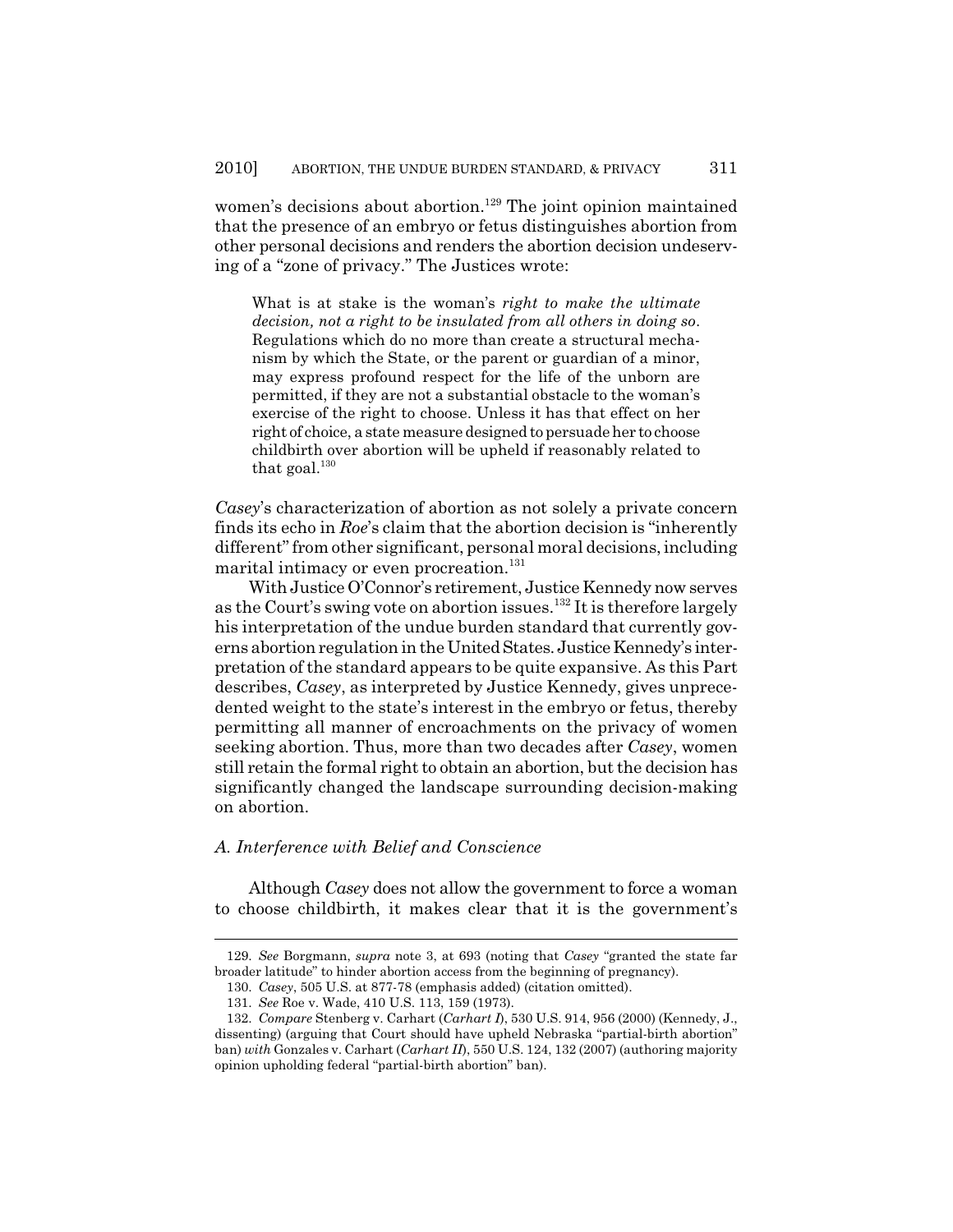prerogative to try to "persuade the woman to choose childbirth over abortion."133 The way in which the government has exercised this prerogative is through so-called "informed consent" laws.134 These laws require that abortion providers convey, either orally or via written materials, information compiled by the government with the goal of convincing women to reject abortion.135 Earlier versions of such laws required women to receive nominally objective, though selectively chosen, information, such as the gestational age of the fetus and depictions of fetuses at various anatomical stages.<sup>136</sup> This type of law was originally declared unconstitutional in *Akron*, which was decided under the strict scrutiny framework established in *Roe*. <sup>137</sup> *Casey* overruled this portion of *Akron*, not only sanctioning the earlier informed consent laws but inviting innovation and experimentation as states continue to test the boundaries of what the "undue burden" standard will bear.<sup>138</sup>

New versions of "informed consent" legislation, for example, require that women be offered the opportunity to view ultrasounds of their fetuses or even to undergo an ultrasound and simultaneously hear a description of the ultrasound from the technician performing it.139 Others require that abortion providers deliver a homily about the biological and spiritual significance of the fetus.<sup>140</sup> A South Dakota law requires physicians to tell their abortion patients "[t]hat the

136. *Judicial Evasion*, *supra* note 118, at 35. *But see* City of Akron v. Akron Ctr. for Reprod. Health, 462 U.S. 416, 444-45 (1983) (taking issue with supposed neutrality of information conveyed by "informed consent" requirement before the Court).

137. *Akron*, 462 U.S. at 444-45.

138. *See* Borgmann, *supra* note 3, at 705 (arguing legislatures may perceive *Casey* as an invitation to experiment with abortion restrictions).

139. Carol Sanger, *Seeing and Believing: Mandatory Ultrasound and the Path to a Protected Choice*, 56 UCLA L. REV. 351, 357-58, 375-76 (2008) (describing and citing mandatory ultrasound laws); *see also infra* note 196 and accompanying text (discussing Oklahoma's mandatory ultrasound law).

<sup>133.</sup> *Casey*, 505 U.S. at 878 ("To promote the State's profound interest in potential life, throughout pregnancy the State may take measures to ensure that the woman's choice is informed, and measures designed to advance this interest will not be invalidated as long as their purpose is to persuade the woman to choose childbirth over abortion.").

<sup>134.</sup> *See* Robert Post, *Informed Consent to Abortion: A First Amendment Analysis of Compelled Physician Speech*, 2007 U. ILL. L. REV. 939, 941-42 (2007) (describing South Dakota's "informed consent" law for abortion).

<sup>135.</sup> Chinué Turner Richardson & Elizabeth Nash, *Misinformed Consent: The Medical Accuracy of State-Developed Abortion Counseling Materials*, GUTTMACHER POL'Y REV., Fall 2006, at 6, 6-7, *available at* http://www.guttmacher.org/pubs/gpr/09/4/gpr090406.pdf (describing abortion "informed consent" laws and the biased and inaccurate information they mandate be distributed).

<sup>140.</sup> The South Dakota law that takes this approach does not overtly identify the moral or religious significance of the fetus, but the law's import is obvious. *See Judicial Evasion*, *supra* note 118, at 35-43 (discussing South Dakota law) (citations omitted); Post, *supra* note 134, at 941-42 (also discussing South Dakota law).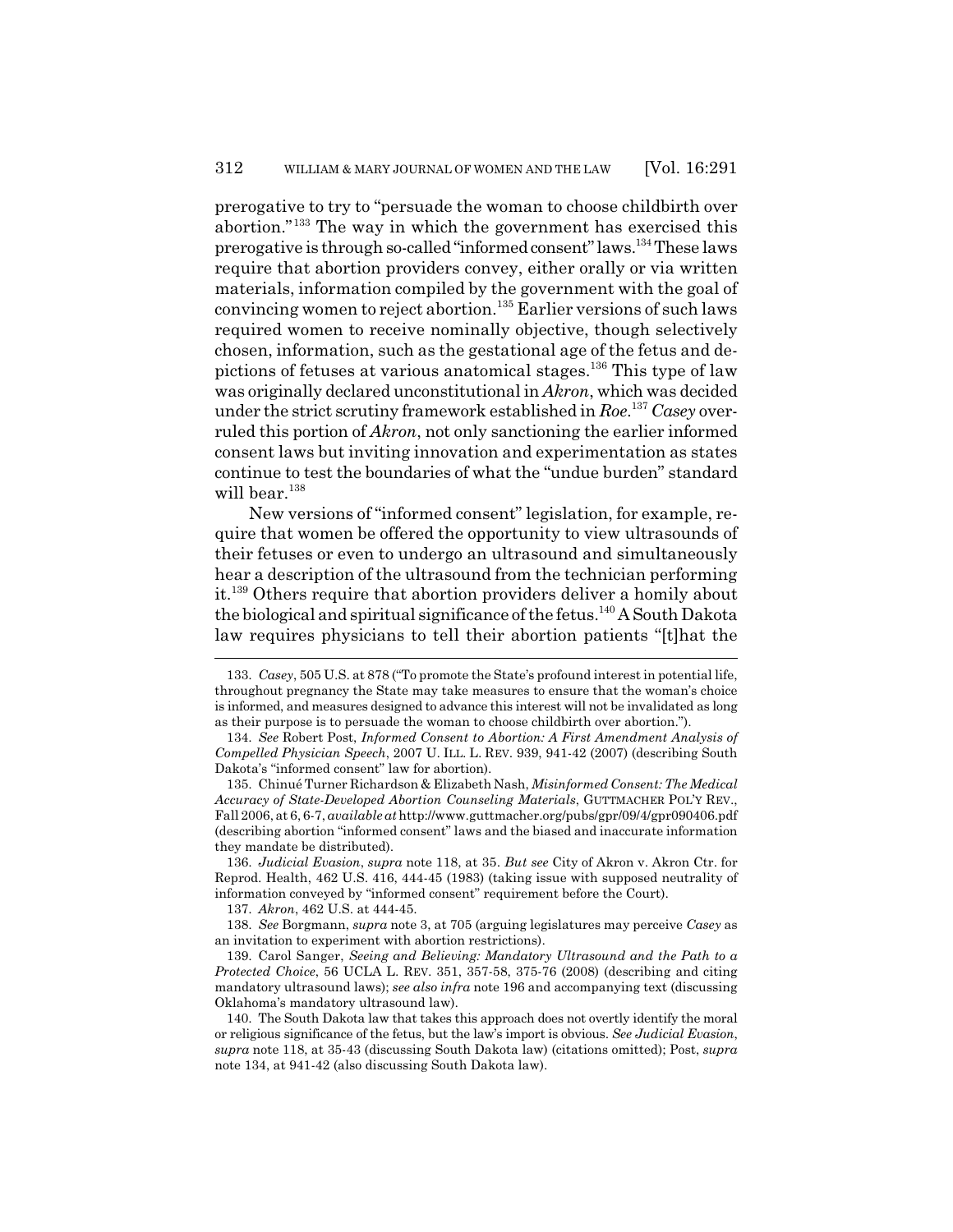abortion will terminate the life of a whole, separate, unique, living human being."<sup>141</sup>

In its recent decision in *Gonzales v. Carhart* (*Carhart II*), which upheld the federal Partial-Birth Abortion Ban Act of 2003.<sup>142</sup> the Court hinted that it might approve laws designed to warn women of the purported risk that they will regret their abortions. In an opinion authored by Justice Kennedy, the Court declared,

While we find no reliable data to measure the phenomenon, it seems unexceptionable to conclude some women come to regret their choice to abort the infant life they once created and sustained. . . .

In a decision so fraught with emotional consequence some doctors may prefer not to disclose precise details of the means that will be used, confining themselves to the required statement of risks the procedure entails. . . .

It is, however, precisely this lack of information concerning the way in which the fetus will be killed that is of legitimate concern to the State. . . . The State has an interest in ensuring so grave a choice is well informed.<sup>143</sup>

It seems likely that some lower courts will interpret this dictum in *Carhart II* as expanding the scope and quality of the information the state can force the woman to consider, $144$  and indeed the Eighth Circuit has already done so in upholding the South Dakota law.<sup>145</sup>

Laws like South Dakota's, and indeed even the earlier "informed consent" laws, do more than simply attempt to ensure that women make fully informed, voluntary decisions. Rather, they insert the government as an advocate into the woman's decision-making process and attempt to influence her "innermost thoughts"146 and (re)shape her moral view to match that of the state. The Court in *Akron* recognized the difference between ordinary conceptions of informed consent and "informed consent" that campaigns for one position:

It remains primarily the responsibility of the physician to ensure that appropriate information is conveyed to his patient, depending

<sup>141.</sup> S.D. CODIFIED LAWS § 34-23A-10.1(1)(b) (2009).

<sup>142.</sup> Gonzales v. Carhart (*Carhart II*), 550 U.S. 124, 159-60 (2007). In *Carhart I*, the Supreme Court held that a nearly identical Nebraska ban violated the "undue burden" standard under *Casey*. Stenberg v. Carhart (*Carhart I*), 530 U.S. 914, 938-39 (2000).

<sup>143.</sup> *Carhart II*, 550 U.S. at 159.

<sup>144.</sup> *See Judicial Evasion*, *supra* note 118, at 28 (discussing how *Carhart II* paved the way for more intrusive "informed consent" requirements).

<sup>145.</sup> Planned Parenthood Minn., N.D., S.D. v. Rounds, 530 F.3d 724, 735, 738 (8th Cir. 2008); *Judicial Evasion*, *supra* note 118, at 37-40 (discussing *Rounds*).

<sup>146.</sup> Brandenburg v. Ohio, 395 U.S. 444, 454 (1969) (Douglas, J., concurring) (describing an investigator who "roams at will through all of the beliefs of the witness, ransacking his conscience and his innermost thoughts").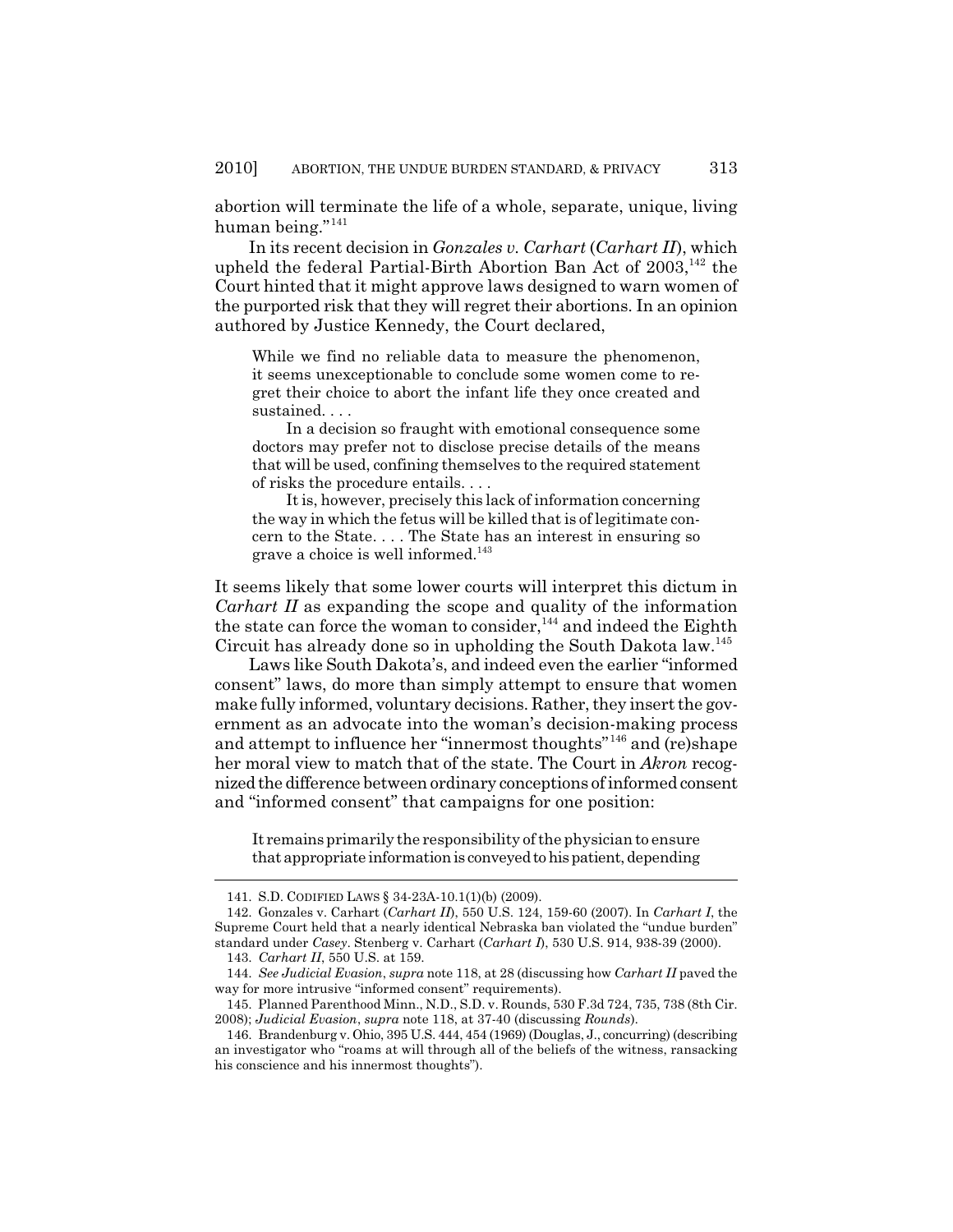on her particular circumstances. [Our] recognition [in *Danforth*] of the State's interest in ensuring that this information be given will not justify abortion regulations designed to influence the woman's informed choice between abortion or childbirth.<sup>147</sup>

Mandatory ultrasound laws similarly intrude upon a woman's decision-making about her pregnancy in an effort to convince her not to choose abortion. Carol Sanger points out:

What . . . is the purpose of requiring ultrasound for women who do not intend to remain pregnant? The answer seems clear: to produce a confrontation, whether actual or notional, between the pregnant woman and her fetus that will result in a change of heart regarding the abortion. . . .

. . . Mandatory ultrasound disrupts the law's traditional respect for privacy, bodily integrity, and decisional autonomy in matters of such intimacy as reproduction, pregnancy, and family formation. It is harassment masquerading as knowledge.<sup>148</sup>

The Court has not done a good job of explaining why the government should be allowed to try to talk women out of abortions. It is hard to imagine that the Court would tolerate a law under which pregnant women were forced to hear a government-mandated script urging them to have abortions.<sup>149</sup> The interest that the Court has recognized as justifying so-called "informed consent" laws is its interest in "potential life."150 But it is not self-evident what this interest encompasses and why it should override the pregnant woman's interests in making her decision privately. As Reva Siegel notes, "Remarkably little attention has been devoted to clarifying the character of government's interest in restricting abortion to protect potential life."<sup>151</sup>

<sup>147.</sup> City of Akron v. Akron Ctr. for Reprod. Health, 462 U.S. 416, 443-44 (1983); *see also* Post, *supra* note 134, at 941-42 (distinguishing traditional medical informed consent doctrine from abortion laws such as South Dakota's "informed consent" statute).

<sup>148.</sup> Sanger, *supra* note 139, at 359-60.

<sup>149.</sup> In counterpoise is the woman's constitutional interest in liberty. One aspect of this liberty is a right to bodily integrity, a right to control one's person. This right is neutral on the question of abortion: The [sic] Constitution would be equally offended by an absolute requirement that all women undergo abortions as by an absolute prohibition on abortions. "Our whole constitutional heritage rebels at the thought of giving government the power to control men's minds." The same holds true for the power to control women's bodies.

Planned Parenthood of Se. Pa. v. Casey, 505 U.S. 833, 915 (1992) (Stevens, J., concurring in part and dissenting in part) (quoting Stanley v. Georgia, 394 U.S. 557, 565 (1965)) (citations omitted).

<sup>150.</sup> *Casey*, 505 U.S. at 881-83 (joint opinion).

<sup>151.</sup> Siegel, *supra* note 75, at 1746-47 (offering several possible explications of the government's interest including pronatalist, eugenic, life-saving, moral and expressive, and political).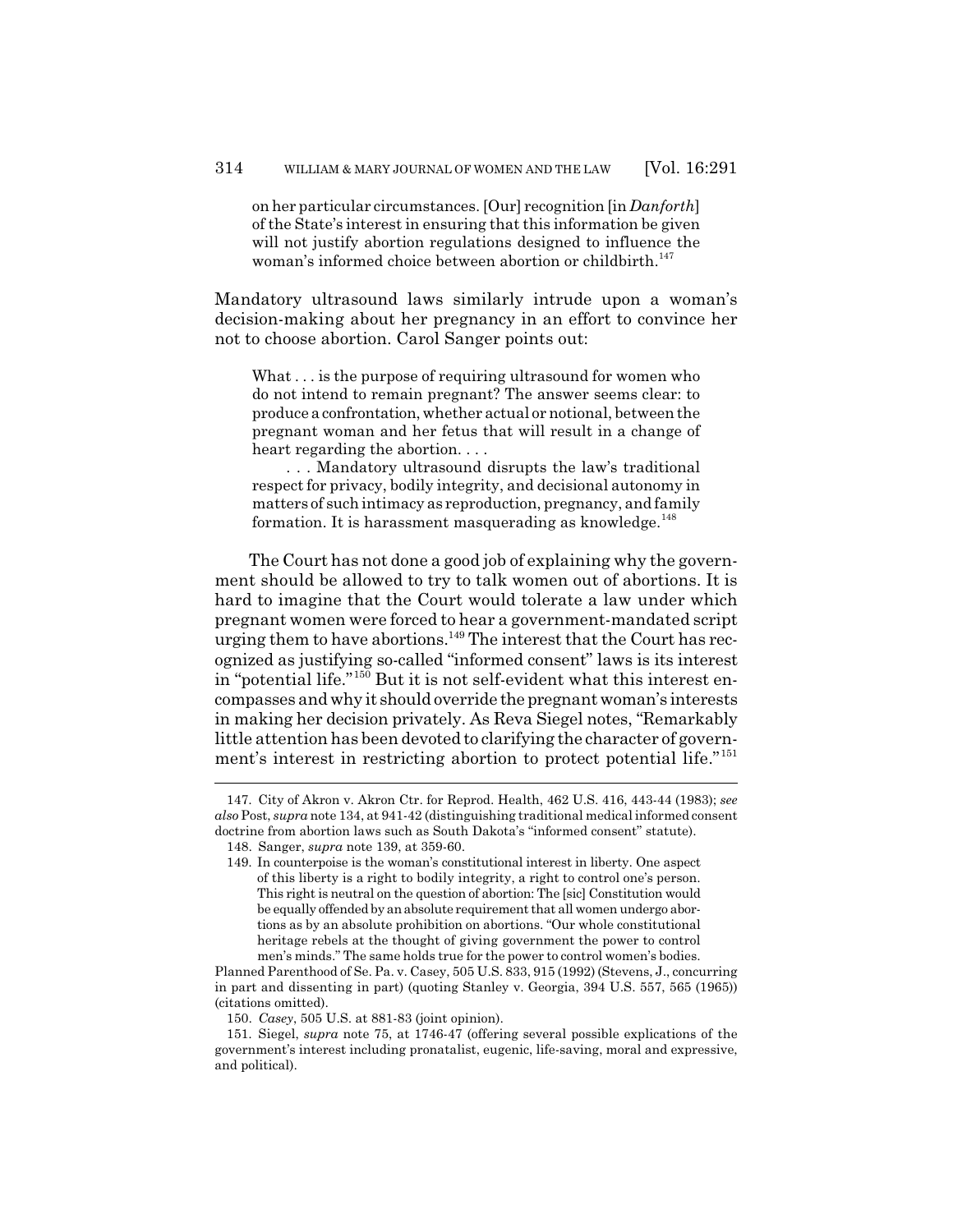Regardless, as Justice Kennedy interprets *Casey*, these startling intrusions into women's moral decision-making on abortion are likely not sufficient to constitute an "undue burden" on the woman's decision.<sup>152</sup>

#### *B. Intrusions into Family Decision-making*

The privacy of minors seeking an abortion is particularly vulnerable under the Court's abortion precedents, which have upheld laws that force teenagers to involve their parents in their abortion decisions even though such mandated involvement can be dangerous for some minors.153 While these laws are often pitched as enhancing family communications, evidence shows that teenagers are equally likely to involve their parents when no such law applies.<sup>154</sup> Contrary to their stated purpose, these laws can instead intrude on the decisionmaking of custodial parents. For example, in states that require the involvement of both parents,155 teenagers may be forced to contact parents from whom they are estranged or who are abusive.156 If the second parent cannot be found, or if the teenager and her custodial parent deem it unwise to contact that parent, the minor is forced to seek permission through the court system, even though her custodial parent supports her decision.<sup>157</sup>

In most states that require parental involvement, the minor's only way around the requirement is to seek permission from a judge.<sup>158</sup> Minors who are subject to psychological or physical abuse at home and who are therefore afraid to consult their parents must instead reveal intimate details to a judge.159 Some of these judges are morally opposed to abortion and either routinely deny permission or berate minors in the courtroom.<sup>160</sup> While the proceedings are required to

<sup>152.</sup> *See Casey*, 505 U.S. at 883 ("[R]equiring that the woman be informed of . . . information relating to fetal development and the assistance available should she decide to carry the pregnancy to full term is a reasonable measure to ensure an informed choice . . . . This requirement cannot be considered a substantial obstacle . . . .").

<sup>153.</sup> HELENA SILVERSTEIN, GIRLS ON THE STAND: HOW COURTS FAIL PREGNANT MINORS 13, 15 (2007) (relating the American Medical Association's conclusion that some minors would be endangered by such laws but noting the Supreme Court has upheld these provisions so long as they included a bypass alternative).

<sup>154.</sup> DENNIS ET AL., *supra* note 88, at 6.

<sup>155.</sup> *See, e.g.*, Hodgson v. Minnesota, 497 U.S. 417, 424-25, 448, 450 (1998) (upholding such a law in light of its judicial bypass mechanism).

<sup>156.</sup> SILVERSTEIN, *supra* note 153, at 13-14.

<sup>157.</sup> *See id.* at 27-28 (noting that three states require both parents' involvement and petitions to bypass this requirement nearly always must be heard by a court).

<sup>158.</sup> *Id.* at 15.

<sup>159.</sup> *See id.* at 13, 15, 27-28 (recognizing that some minors may be in abusive homes, and describing judges' discretion in judicial bypass proceedings).

<sup>160.</sup> *See id.* at 65, 84-85 (recounting phone interviews with court employees in Tennessee and Alabama who said their judges are pro-life and refuse to grant abortions to minors).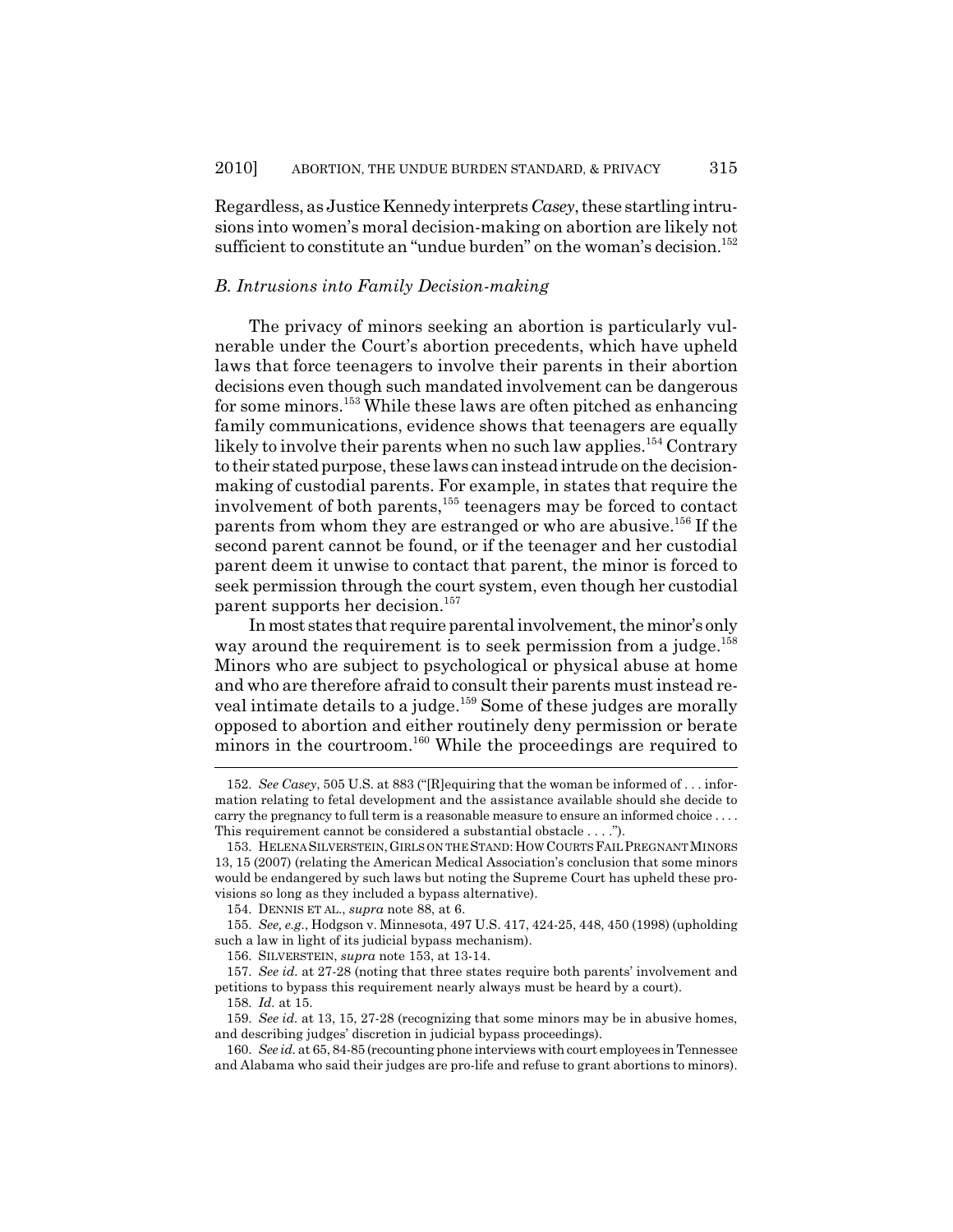respect minors' confidentiality,  $^{161}$  the reality — especially in small towns — is that it can be difficult for minors to negotiate the judicial process and make their court appearance without someone recognizing them.

While it might seem logical that minors' health care decisionmaking should be more heavily regulated than that of adults, abortion restrictions are an anomaly in regulations concerning minors' access to sensitive medical care. Most states recognize that mandating parental involvement for sensitive medical treatment will risk deterring many minors from seeking care at all.<sup>162</sup> Accordingly, as the Guttmacher Institute reports, "The legal ability of minors to consent to a range of sensitive health care services — including sexual and reproductive health care, mental health services and alcohol and drug abuse treatment — has expanded dramatically over the past 30 years."163 Minors in most states can consent to services including contraception, prenatal care, and treatment for sexually transmitted infection.164 In many states, minors can even relinquish their children for adoption and consent to medical care for their children.<sup>165</sup>

Parental involvement requirements were held permissible even under the *Roe* framework, provided they did not give parents an absolute veto over a minor's abortion decision.166 But *Casey*'s application of the undue burden standard to Pennsylvania's parental consent provision underscored the standard's elasticity and the Court's tendency to tolerate invasions of privacy with which it is less sympathetic.<sup>167</sup> For example, the Court recognized the inappropriateness of interfering in spousal communications when there could be domestic violence involved.168 This conclusion contrasted starkly with the Court's refusal to acknowledge that minors likewise can be subjected to abuse if they are either forced to consult their parents about their abortions or if their clandestine decisions to obtain an abortion with court permission are uncovered.169 Thus, while the Court was unwilling to

<sup>161.</sup> *See id.* at 33 (quoting TENN. CODE ANN. § 37-10-304(g) (2001)).

<sup>162.</sup> GUTTMACHER INSTITUTE, STATE POLICIES IN BRIEF: AN OVERVIEW OF MINORS' CONSENT LAW (2009), *available at* http://www.guttmacher.org/statecenter/spibs/spib \_OMCL.pdf.

<sup>163.</sup> *Id.*

<sup>164.</sup> *Id.*

<sup>165.</sup> *Id.*

<sup>166.</sup> *E.g.*, Bellotti v. Baird, 443 U.S. 622, 639-40 (1979) (opinion of Powell, J.) (stating that properly drafted laws requiring parental consent or notice for abortion are constitutional).

<sup>167.</sup> Borgmann, *supra* note 3, at 683.

<sup>168.</sup> Planned Parenthood of Se. Pa. v. Casey, 505 U.S. 833, 888-94 (1992).

<sup>169.</sup> *See* Borgmann, *supra* note 3, at 683-85 (contrasting the *Casey* joint opinion's approach to Pennsylvania's husband notification with its treatment of the parental involvement requirement).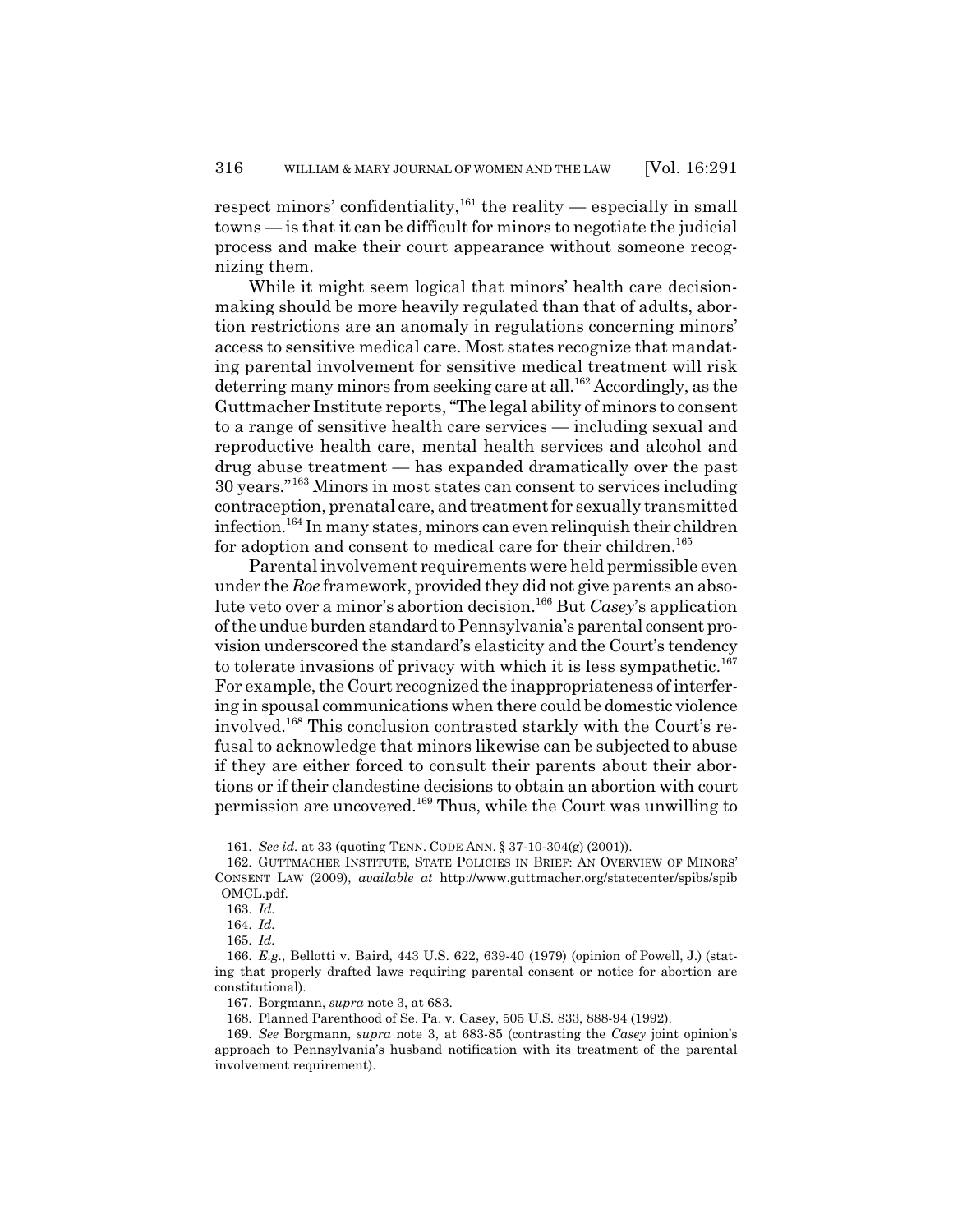tolerate governmental intrusion into the marital relationship, it was untroubled by intrusions into parent-child relations, even in the face of evidence that such intrusions could seriously harm minors.<sup>170</sup>

#### *C. Intrusions into Medical Decision-making*

State intrusions on medical decision-making have typically been justified as promoting public health or safety.<sup>171</sup> Few abortion measures, however, can truly be defended as necessary for public health. First, their proponents' clear motive is to hinder abortion access, not to promote women's health.172 While anti-abortion-rights advocates often cast proposed restrictions as beneficial to women's health and well-being, these claims are mere rhetoric designed to make the restrictions politically more palatable.<sup>173</sup> Second, as discussed below, these restrictions invade women's privacy, do not in fact promote women's health, and may in some cases impose serious health risks on women.

In many states, abortion providers are targeted with onerous and discriminatory facility regulations, purportedly to safeguard women's health.<sup>174</sup> These laws are commonly referred to as Targeted Regulation of Abortion Providers, or TRAP laws.

TRAP laws are generally defined as laws that single out physicians' offices and outpatient clinics where abortions are performed, and subject them to wide-ranging medical, administrative, and facility requirements that are not imposed on comparable medical facilities. . . . [Some of these] laws require offices of physicians that provide abortions to obtain licenses from state health departments, even though medical offices and clinics in general are typically not licensed. . . . [Some impose] formalized administrative

<sup>170.</sup> *See Casey*, 505 U.S. at 895 (declaring that invalidation of husband notification provision is not inconsistent with upholding parental involvement laws based on the "quite reasonable assumption that minors will benefit from consultation with their parents"); *see also* SILVERSTEIN, *supra* note 153, at 12-13 (documenting the risks of parental abuse when teenagers are forced to tell their parents about their decisions to seek an abortion).

<sup>171.</sup> *See* Hill, *supra* note 61, at 282-85, 302-04 (discussing cases in which government intrusions on medical decision-making were defended on public health grounds).

<sup>172.</sup> *See* Memorandum from James Bopp, Jr. & Richard E. Coleson, Pro-Life Strategy Issues 6 (Aug. 7, 2007), *available at* http://www.montanacc.org/directors\_pages/PDFs/ 10March08/BoppMemo-re-ProlifeStrategy1.pdf (communicating the views of two attorneys influential in the anti-abortion-rights movement and describing various abortion restrictions as serving to change "hearts and minds" and to encourage opposition to all abortions).

<sup>173.</sup> *Id.*; *Judicial Evasion*, *supra* note 118, at 34-35; Reva B. Siegel, *The New Politics of Abortion: An Equality Analysis of Woman-Protective Abortion Restrictions*, 2007 U. ILL. L. REV. 991, 992-93 (2007).

<sup>174.</sup> Amalia W. Jorns, Note, *Challenging Warrantless Inspections of Abortion Providers: A New Constitutional Strategy*, 105 COLUM. L. REV. 1563, 1568 (2005).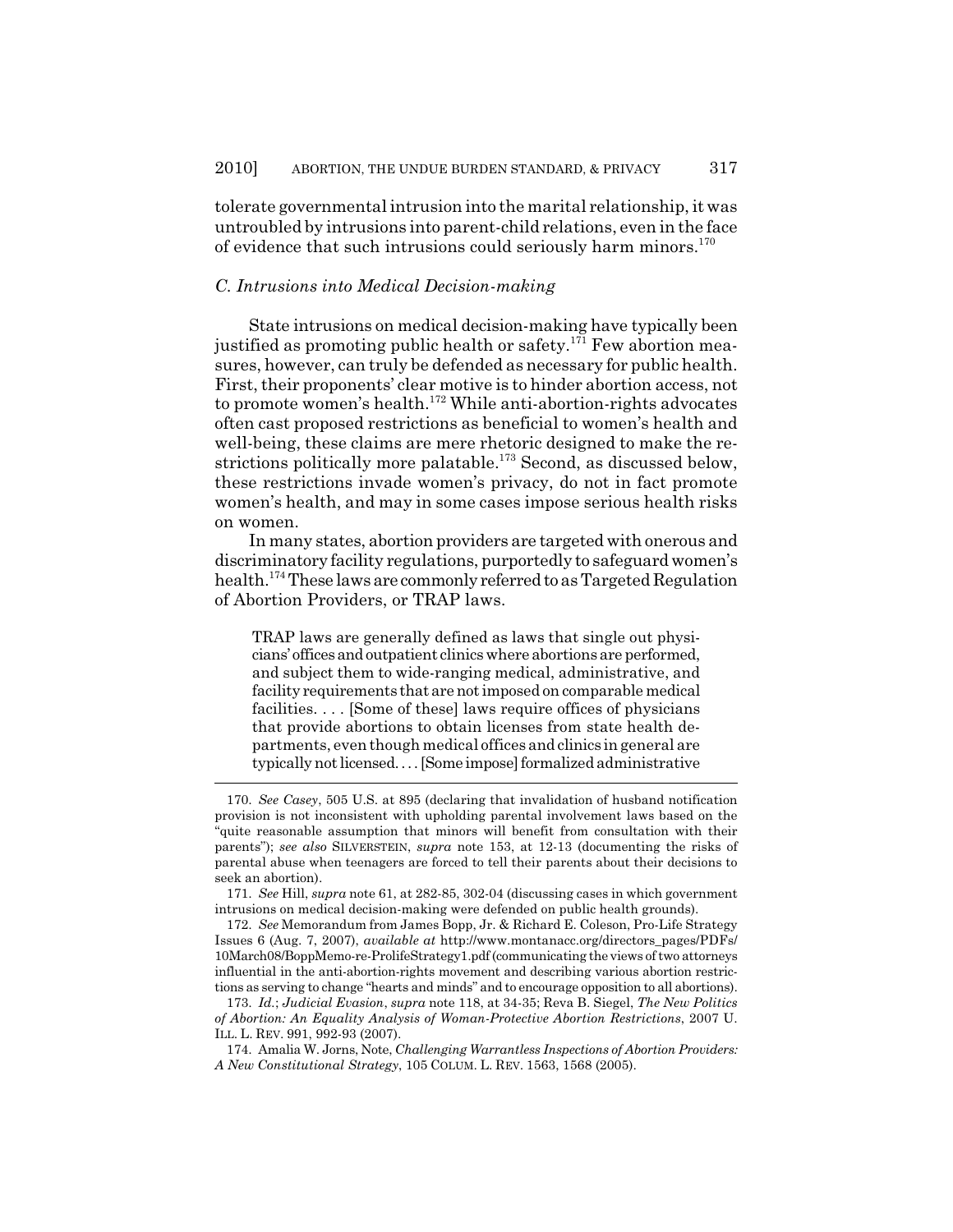practices and policies that might not otherwise be in place, or would have been conducted informally; training and qualification specifications for staff members; mandatory testing of patients for sexually transmitted diseases, even if unnecessary for their treatment; requiring employees to submit to physical examinations; and requirements regarding the physical design and function of the clinic itself. These facility requirements can involve such a degree of specificity that they have been described as "micromanaging everything from elevator safety to countertop varnish to the locations of janitors' closets." Finally, certain TRAP laws authorize state health departments to inspect the offices and medical records of abortion providers who are subject to these licensing schemes without a warrant or probable cause to search.<sup>175</sup>

While TRAP laws are often defended as public health measures, in fact, their underlying intent is to force abortion clinics to shut down.<sup>176</sup>

By meddling so deeply in abortion practice, TRAP laws infringe the privacy of women seeking abortions. Many of the provisions override medical judgment and discretion with no discernable benefit to patients. Some intrude more directly on women's privacy, for instance by calling for unnecessary testing<sup>177</sup> or by allowing warrantless searches of abortion facilities and private abortion records.<sup>178</sup> They can also hamper access to abortion services by increasing the costs of operating a clinic.179 Nevertheless, these laws have been upheld under *Casey*'s undue burden standard.<sup>180</sup>

179. See*, e.g.*, Greenville Women's Clinic v. Bryant, 222 F.3d 157, 159 (4th Cir. 2000) (rejecting claims of increased costs as a basis for invalidating South Carolina TRAP law).

<sup>175.</sup> *Id.* (citations omitted); *see* CTR. FOR REPROD. RIGHTS, TARGETED REGULATION OF ABORTION PROVIDERS: AVOIDING THE "TRAP," 1, 2-4 (2003), *available at* http://reproductive rights.org/sites/crr.civicactions.net/files/documents/pub\_bp\_avoidingthetrap.pdf (providing numerous examples of these laws).

<sup>176.</sup> *See* Memorandum from James Bopp, Jr. & Richard E. Coleson, *supra* note 172, at 6 (anti-abortion strategy memo, referring to benefits of " 'incremental' efforts" to eliminate abortion, including "clinic regulations (which often shut down clinics)").

<sup>177.</sup> *See* S.C. CODE ANN. REGS. 61-12 § 304(B)-(C) (requiring that certain laboratory tests be administered prior to the abortion procedure, including "[d]etermination of Rh factor (including the Du variant when the patient is Rh negative)" and "testing for Chlamydia and gonorrhea").

<sup>178.</sup> *See* Jorns, *supra* note 174, at 1570-71 (describing "significant patient privacy concerns" posed by warrantless inspections of abortion providers).

<sup>180.</sup> *See id.* (upholding South Carolina's TRAP law as promoting "the health and appropriate care of women seeking abortions"); Gillian E. Metzger, *Abortion, Equality, and Administrative Regulation*, 56 EMORY L.J. 865, 871-75 (2007) (describing difficulty of challenging TRAP laws under *Casey*); Jorns, *supra* note 174, at 1572-76 (same). *But see* B. Jessie Hill, *Reproductive Rights as Health Care Rights*, 18 COLUM. J. GENDER & L. 501, 546-47 (2009) (arguing for a right-to-health framework that "would invoke heightened security for TRAP laws"); Jorns, *supra* note 174, at 1590 (proposing that a Fourth Amendment purpose-based doctrine be extended to the warrantless search provisions of TRAP laws).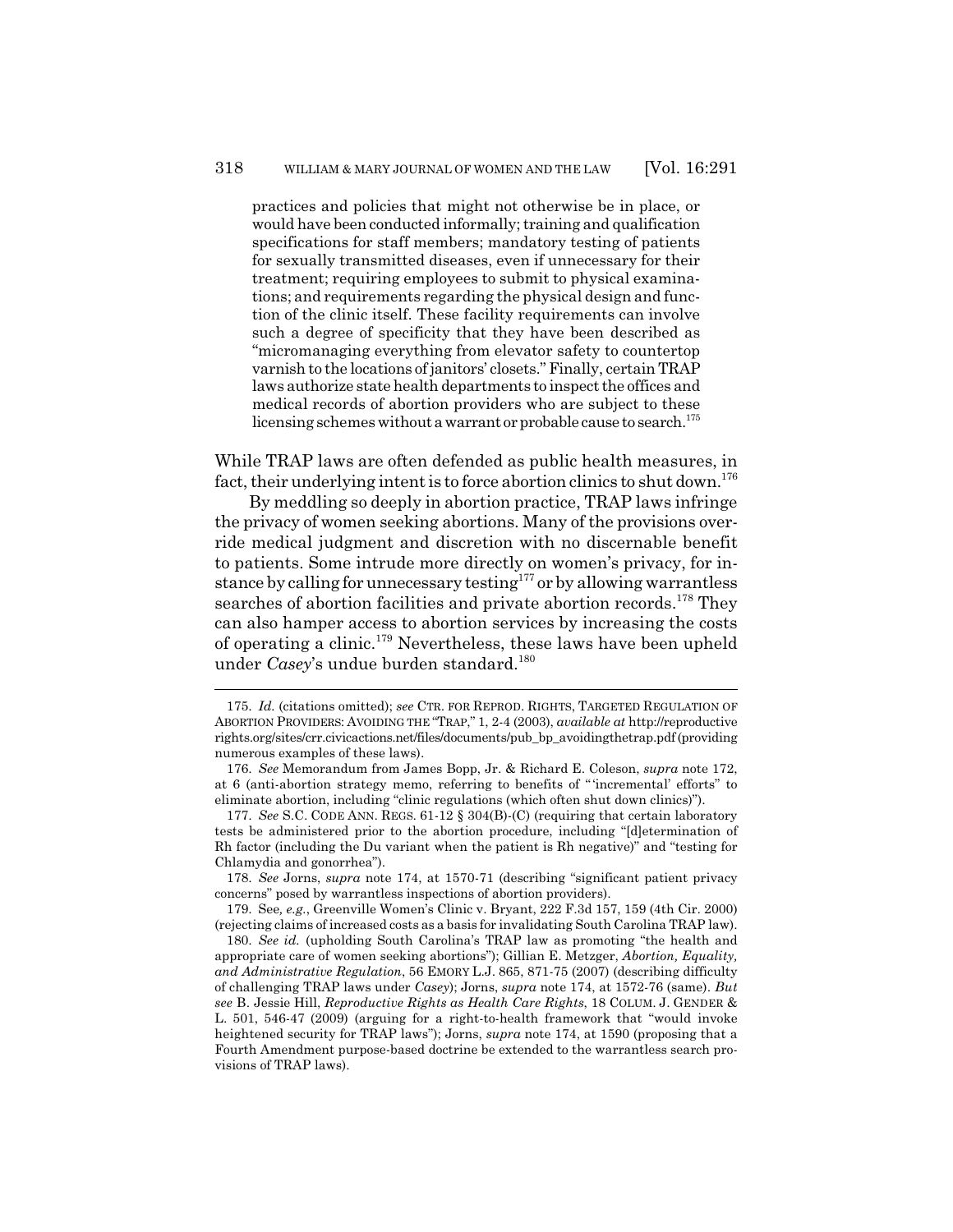As discussed in Part III.A, some state legislatures use so-called "informed consent" laws to control the physician-patient dialogue.<sup>181</sup> South Dakota's informed consent law requires doctors to tell abortion patients that the abortion will "'terminate[] the life of a whole, separate, unique, living human being.'"182 While South Dakota has defended this statement as simply conveying accurate, scientific information to the abortion patient, the law's clear purpose is to force abortion providers to transmit the state's own moral judgment on abortion.183 Abortion providers promptly challenged this law in federal court, alleging in part that it violated their freedom of speech.<sup>184</sup> In *Planned Parenthood Minnesota, North Dakota, South Dakota v. Rounds*, the Eighth Circuit ruled that the requirement was permissible because, although "the State cannot compel an individual simply to state the State's ideological message," it can require doctors "to provide truthful, non-misleading information relevant to a patient's decision to have an abortion, even if that information might also encourage the patient to choose childbirth over abortion."185 In reaching this conclusion, the Court in *Rounds* relied upon Justice Kennedy's expansive reading of the undue burden standard in *Carhart II*. 186

Fetal pain measures are another example of laws that impede physician discretion and intrude on the doctor-patient relationship.187 As Harper Jean Tobin argues,

Fetal pain provisions are purportedly aimed at encouraging women to request anesthetic to make the procedure more humane. However, legislative histories and the laws' proponents suggest another purpose: to shock women choosing abortion into abandoning that choice. Even if their aim is not actually to frighten and discourage, false or misleading fetal pain provisions are just as objectionable as those addressing, for example breast cancer risk. They may unnecessarily exacerbate the anxiety women feel during and after the abortion and anesthetic measures carry a real risk of complications for the patient.<sup>188</sup>

<sup>181.</sup> *Judicial Evasion*, *supra* note 118, at 34-40.

<sup>182.</sup> Hill, *supra* note 180, at 540 n.166 (quoting Planned Parenthood Minn., N.D., S.D. v. Rounds, 530 F.3d 724, 726 (8th Cir. 2008) (en banc) and citing the South Dakota informed consent statute).

<sup>183.</sup> *Id.* at 539-40.

<sup>184.</sup> *Id.*

<sup>185.</sup> *Rounds*, 530 F.3d at 734-35; *see also Judicial Evasion*, *supra* note 118, at 39-40 (discussing *Rounds*).

<sup>186.</sup> *Rounds*, 530 F.3d at 734-35.

<sup>187.</sup> *See* Harper Jean Tobin, *Confronting Misinformation on Abortion: Informed Consent, Deference, and Fetal Pain Laws*, 17 COLUM. J. GENDER & L. 122, 140-49 (2008) (discussing and analyzing fetal pain laws in context of medical informed consent principles). Several states have passed such laws, and Congress has considered a fetal pain measure, the Unborn Child Pain Awareness Act of 2006. *Id.* at 141 n.169.

<sup>188.</sup> *Id.* at 148 (citations omitted).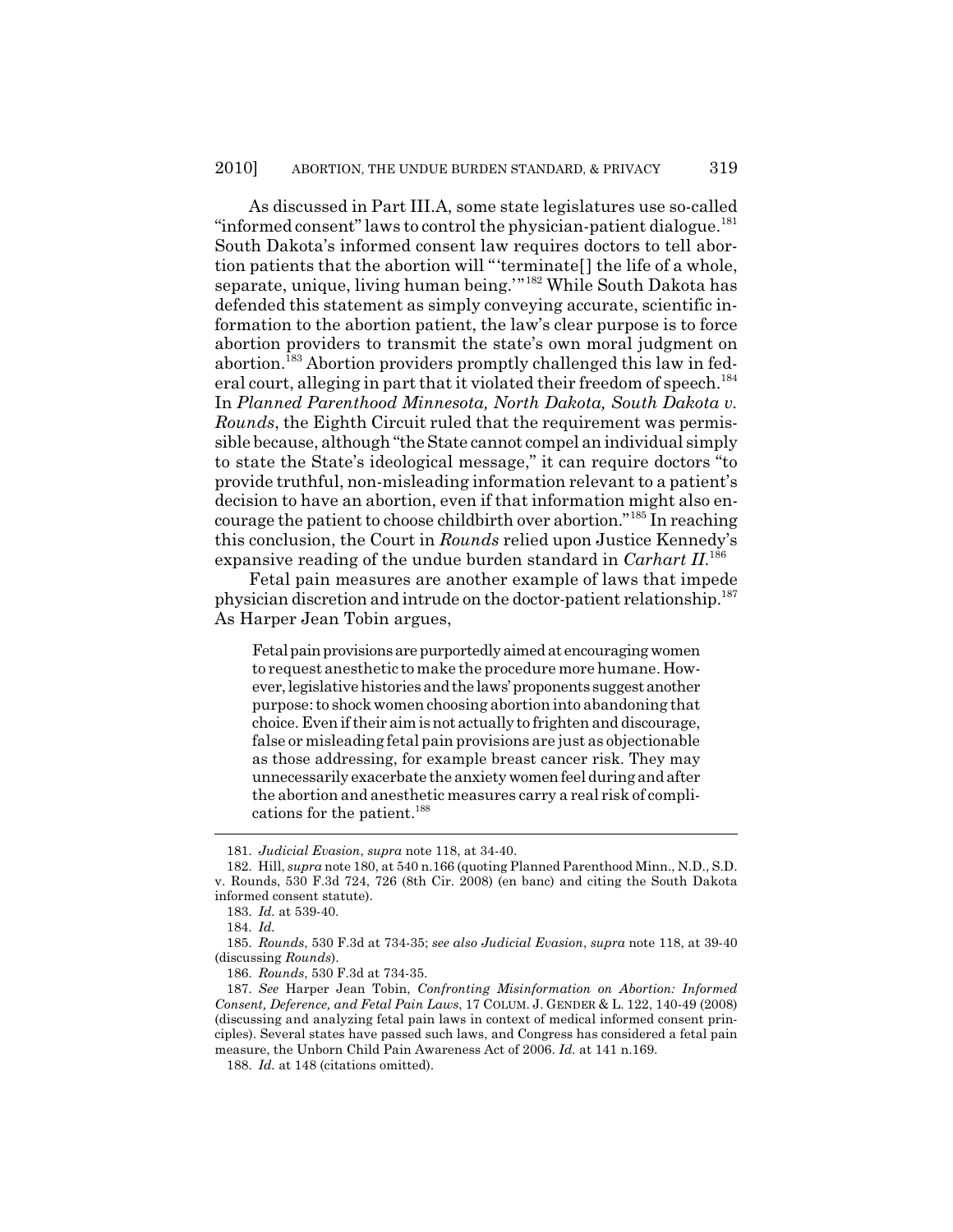Some of these laws attempt to dissuade a woman from having an abortion by requiring that she be informed that, "[b]y 20 weeks' gestation, the unborn child has the physical structures necessary to experience pain."189 Some states require doctors to administer anesthesia to the fetus if the woman consents.<sup>190</sup> While the laws requiring this information purport to provide "value-neutral, scientific information," they are in fact aimed at making women reconsider their decision to end the pregnancy by conjuring an image of fetuses as morally indistinguishable from babies.191 What is not reflected in the information is the uncertainty within the scientific community regarding whether and when these fetuses actually do perceive pain.192 Laws that require physicians to offer to anesthetize the fetus go beyond mere intrusion into the doctor-patient dialog. These laws encourage the administration of a procedure that is not without medical risks to the women, not for health and safety reasons but to discourage abortions.

Ultrasound requirements similarly insert the state into the provider-patient relationship by co-opting the abortion provider to deliver the state's anti-abortion message.<sup>193</sup> Some states require that a physician perform an ultrasound on the fetus before it is aborted and that the woman complete a form acknowledging either that she has viewed the ultrasound or that the physician offered her the chance to do so and she refused.<sup>194</sup> "The core and motivating belief [behind these statutes] is that a woman who sees her baby's image on a screen will be less likely to abort."195 Oklahoma's law mandates that an ultrasound be performed, and while the woman may avert her eyes, she is forced to listen to the technician describe what the ultrasound shows.<sup>196</sup> It is far from clear whether these laws would be held unconstitutional under *Casey*, especially under Justice Kennedy's interpretation of that decision.

Abortion procedure bans are yet another vehicle for government intervention into medical decision-making. In the late 1990s,

194. Sanger, *supra* note 139, at 357-58.

<sup>189.</sup> ARK. CODE ANN. §§ 20-16-1103, -1105 (2005); *see Judicial Evasion*, *supra* note 118, at 43-45 (describing fetal pain laws and the motives underlying them).

<sup>190.</sup> ARK. CODE ANN. § 20-16-1104 (2005).

<sup>191.</sup> *Judicial Evasion*, *supra* note 118, at 44.

<sup>192.</sup> *See id.* at 45 ("Although the laws purport to reflect scientific research showing that fetuses may experience pain after a certain stage of pregnancy, the scientific community is divided on this claim.").

<sup>193.</sup> *See, e.g.*, S.C. CODE ANN. § 44-41-330 (2007) (outlining the information a physician is required to provide a patient prior to performing the requested abortion).

<sup>195.</sup> *Id.* at 358.

<sup>196.</sup> OKLA. STAT. tit. 63, § 1-738.3b (2009). This law has been enjoined by a state trial court as violating the Oklahoma Constitution's "single-subject" requirement. An appeal is pending. Center for Reproductive Rights, Nova Health Systems. v. Henry (OK), http:// reproductiverights.org/en/case/nova-health-systems-v-henry-ok (last visited Jan. 24, 2010).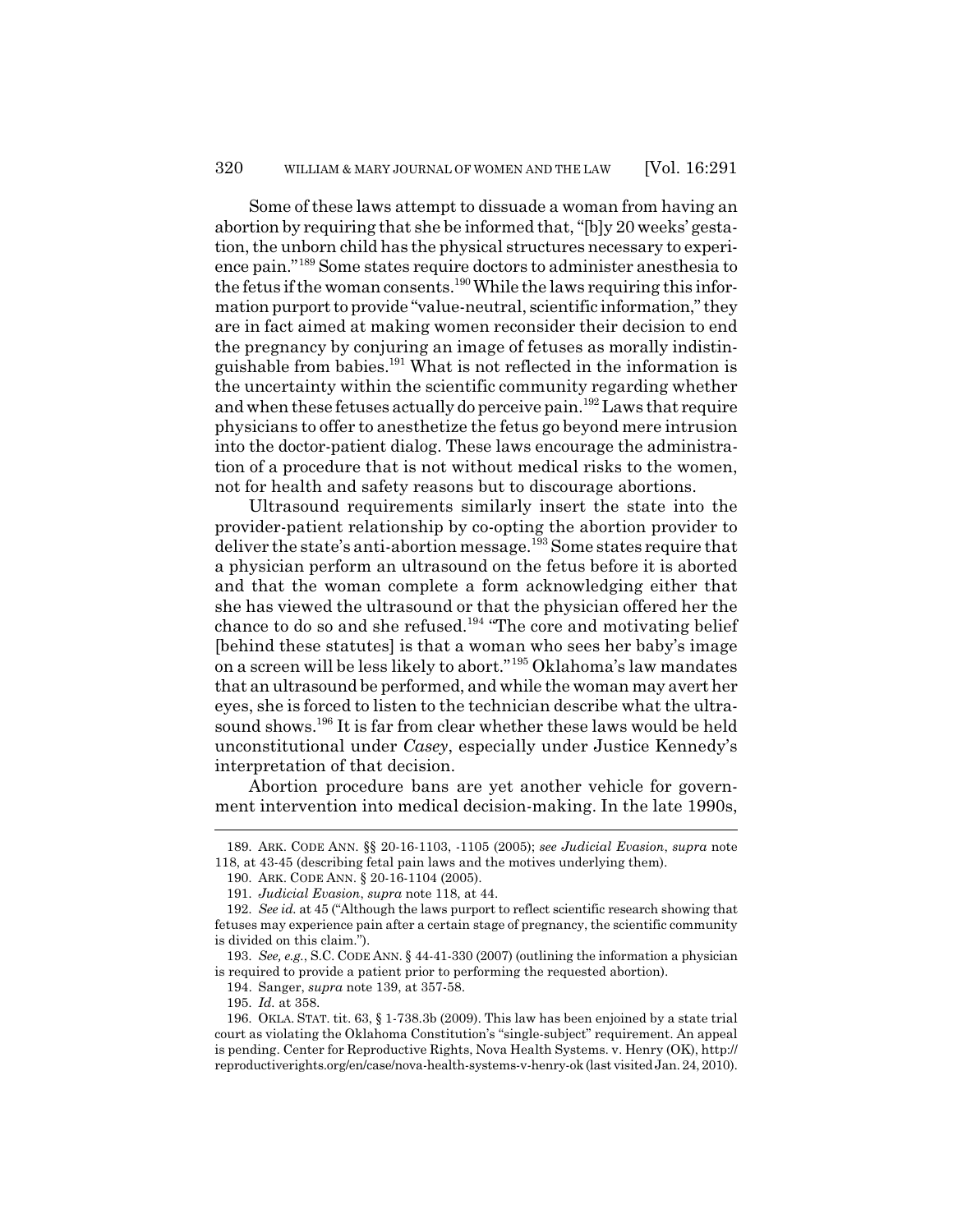numerous states passed so-called "partial-birth abortion" bans, laws that purported to ban a single abortion method but in fact were much broader in scope.197 As with other abortion restrictions, the bans were presented in part as protecting women's health.198 Other state interests cited in support of these bans included "concern for the life of the unborn," $199\degree$ "prevent[ing] cruelty to partially born children," $200\degree$ "preserv[ing] the integrity of the medical profession,"<sup>201</sup> and "protect[ing] fetal dignity by fending off a 'coarsening' of the culture that would lead to widespread indifference to the lives of newborns and 'all vulnerable and innocent human life.'"<sup>202</sup> However, it is welldocumented that the bans were deliberately created as part of a political strategy to appeal to moderates on the abortion issue, while gradually whittling away the ultimate right to choose abortion.<sup>203</sup> In fact, the bans potentially endangered women's health by forbidding doctors to use procedures that might well be the safest for some women and by failing to include an exception allowing the banned methods to be used when necessary to protect a woman's health.<sup>204</sup>

In 2007, the Supreme Court upheld a federal ban virtually identical to the Nebraska ban the Court had invalidated in 2000.205 Justice Kennedy wrote the majority opinion, demonstrating that his interpretation of the undue burden standard now controls and that the standard permits the government to micromanage the medical details

204. *See Carhart I*, 530 U.S. at 932 (discussing Nebraska's failure to demonstrate that "banning [the partial-birth abortion procedure] without a health exception may not create significant health risks for women").

205. *Carhart II*, 550 U.S. at 156.

<sup>197.</sup> *See* Stenberg v. Carhart (*Carhart I*), 530 U.S. 914 (2000) (striking down Nebraska's ban as imposing an undue burden because it prohibited too many procedures and lacked a health exception); *see also Judicial Evasion*, *supra* note 118, at 47-53 (describing "partial-birth abortion" bans).

<sup>198.</sup> *Judicial Evasion*, *supra* note 118, at 26, 49-50 (describing findings underlying the federal Partial-Birth Abortion Ban Act of 2003); *see also* Borgmann, *supra* note 3, at 700 ("Although the 'partial-birth abortion' bans' proponents argue that the procedure they claim to target is never medically necessary and in fact is sometimes dangerous to women, this has never been the professed motive for the bans.").

<sup>199.</sup> *Carhart I*, 530 U.S. at 930.

<sup>200.</sup> *Id.*

<sup>201.</sup> *Id.*

<sup>202.</sup> *Judicial Evasion*, *supra* note 118, at 29-30 (quoting Gonzales v. Carhart (*Carhart II*), 550 U.S. 124, 157 (2007)).

<sup>203.</sup> *See, e.g.*, Siegel, *supra* note 118, at 1651-52 (documenting and analyzing shift to "woman-protective" anti-abortion argument); Cynthia Gorney, *Gambling with Abortion*, HARPER'S MAGAZINE, Nov. 2004, at 33, 39, 41-42 (discussing political strategy behind "partial-birth abortion" bans); Memorandum from James Bopp, Jr. & Richard E. Coleson, *supra* note 172, at 6 (advocating incrementalist strategy for banning abortion in order to "change hearts and minds"); *see also* Caitlin E. Borgmann, *Rethinking Judicial Deference to Legislative Fact-Finding*, 84 IND. L.J. 1, 21-24 (2009) (describing the legislative push in the 1990s to ban so-called "partial birth abortion" as a public relations campaign intended to foster public outrage against abortion generally).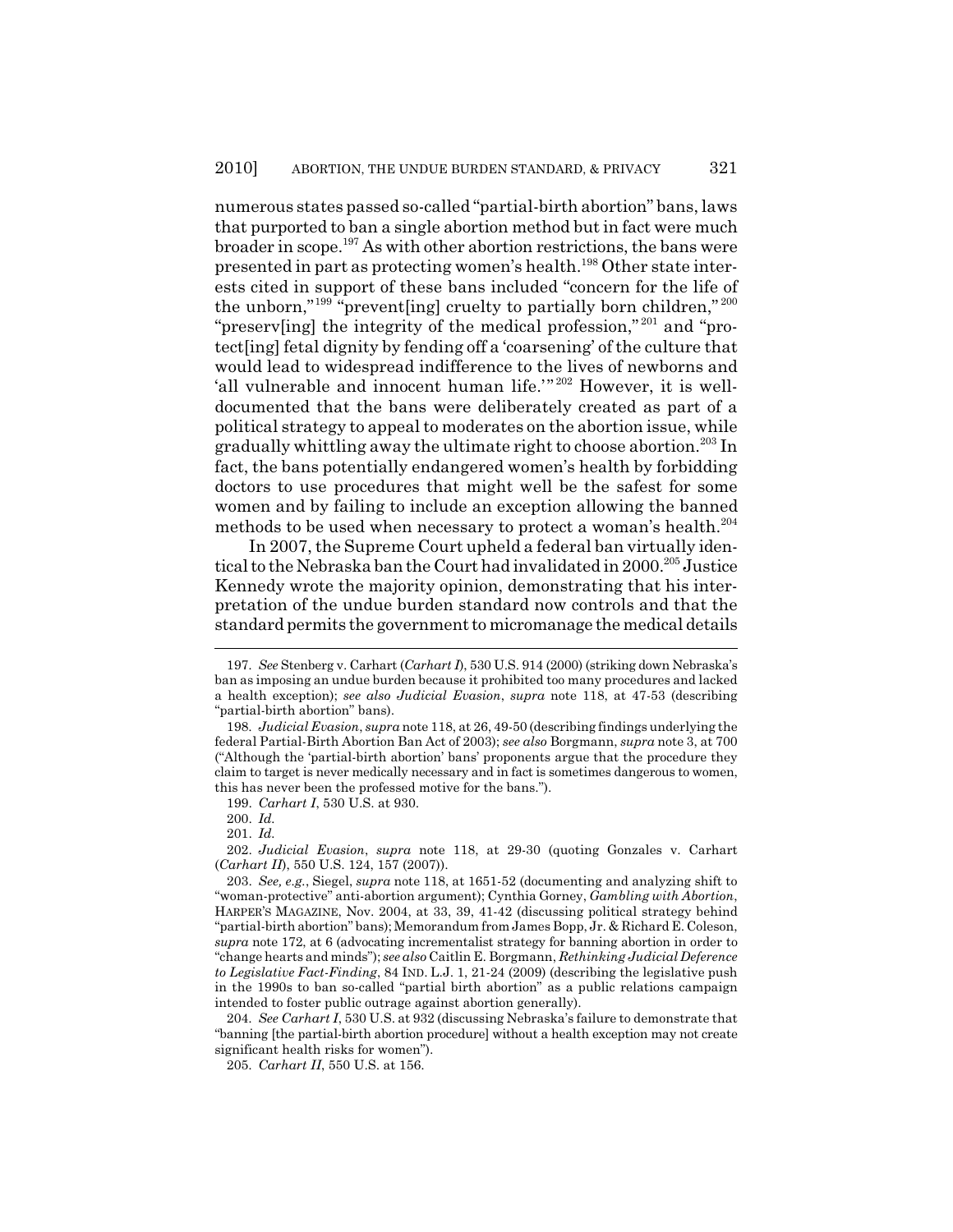of abortion without a clear public health or safety rationale.206 Moreover, Justice Kennedy approved such a restriction even though it did not clearly vindicate the state's interest in the fetus, since according to the state (and the Court), the ban would not prevent a single abortion from occurring but instead would merely require doctors to use other methods.<sup>207</sup>

These kinds of restrictions no longer need to be justified as public health or safety measures. Under *Roe*, pre-viability regulation of abortion was permissible only if it advanced these goals.<sup>208</sup> But the myriad new encroachments on medical decision-making are now permissible thanks to *Casey*'s recognition of a state interest in the fetus sufficient to justify intrusive abortion regulations at all stages of pregnancy.

#### *D. Violations of Bodily Integrity*

Some would argue that any law designed to pressure or coerce a woman into continuing an unwanted or untenable pregnancy violates her bodily integrity.209 Even under a narrower conception of bodily integrity, it is clear that several of the new abortion restrictions directly invade the sanctuary of a woman's body. TRAP laws that require unnecessary testing and laws that give a woman no choice but to submit to an ultrasound subject a woman to physical interventions without regard to whether she or her physicians thinks it in her best medical interests. Likewise, abortion procedure bans force doctors to tailor their methods to vindicate not the woman's safety but some vaguely articulated moral indignation on the part of the state.<sup>210</sup>

<sup>206.</sup> *See Judicial Evasion*, *supra* note 118, at 50 (quoting Hope Clinic v. Ryan, 195 F.3d 857, 878 (7th Cir. 1999) (Posner, J., dissenting) ("These statutes do not seek to protect the lives or health of pregnant women, or of anybody else. . . . But as banning "partial birth" abortions is not intended to improve the health of women . . . it cannot be defended as a health regulation.")).

<sup>207.</sup> *Carhart II*, 550 U.S. at 181 (Ginsburg, J., dissenting).

<sup>208.</sup> As Justice Stewart, concurring in *Roe v. Wade*, noted:

<sup>[</sup>Among] [t]he asserted state interests [for the challenged abortion law] are protection of the health and safety of the pregnant woman . . . . These are legitimate objectives, amply sufficient to permit a State to regulate abortions as it does other surgical procedures . . . . But such legislation is not before us, and I think the Court today has thoroughly demonstrated that these state interests cannot constitutionally support the broad abridgment of personal liberty worked by the existing Texas law.

Roe v. Wade, 410 U.S. 113, 170-71 (1973) (Stewart, J., concurring).

<sup>209.</sup> Borgmann, *supra* note 75, at 603; *see, e.g.*, Judith Jarvis Thomson, *A Defense of Abortion*, 1 PHIL. & PUB. AFF. 47, 53 (1971) (arguing that abortion should be permitted even if the fetus is a person, since a woman has a right to defend her body against the invasion of an unwanted pregnancy).

<sup>210.</sup> *See supra* notes 198-202 and accompanying text (discussing asserted state interests supporting "partial-birth abortion" bans).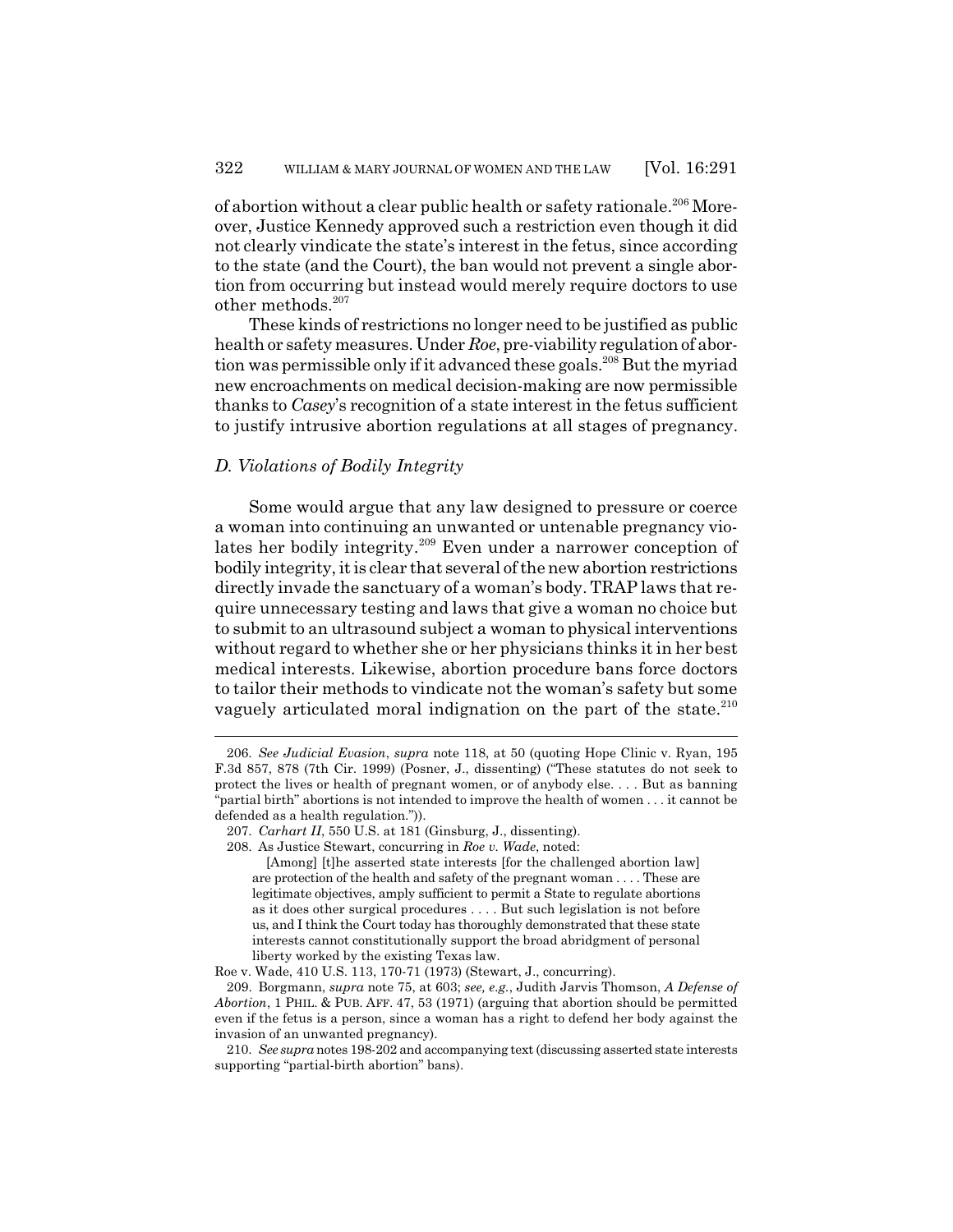Women may be forced to resort to a different, and perhaps more uncomfortable or emotionally traumatic, abortion procedure, $211$  or to undergo the injection of substances into the uterus in order to ensure fetal demise before an abortion.212 Fetal pain laws so far do not mandate that a doctor anesthetize a fetus against an abortion patient's will. Even so, the biased and misleading way in which these laws present information to women seeking abortion furnishes a subtle coercion.213 What woman would refuse fetal anesthesia upon being told in so many words that her "unborn child" will otherwise suffer during an abortion?

Abortion restrictions that utilize the woman's own body to pressure her not to exercise her right to abortion are particularly invidious violations of bodily integrity. In the early stages of pregnancy, women can deliberate privately about whether to continue the pregnancy because they usually do not feel or look pregnant.<sup>214</sup> Mandatory ultrasounds undermine a woman's feeling of control regarding the profoundly personal and disruptive, if not frightening, circumstance of an unintended pregnancy.<sup>215</sup> "Mandatory ultrasound is meant to solidify the idea of a child so that the norms of maternal solicitude and protection begin to take hold." 216 Required ultrasounds, then, use a woman's body to conjure an image of the fetus as a baby in order to convince the woman that she is already a mother and that she should continue with the pregnancy. Fetal pain measures similarly make a physically intrusive claim upon the woman's body in order to vivify the state's moral message opposing abortion. If all of these measures are ultimately upheld under the undue burden standard, it will be thanks to *Casey*'s expanded solicitude for the state's interest in the embryo or fetus.<sup>217</sup>

<sup>211.</sup> *But see* David J. Garrow, *Significant Risks:* Gonzales v. Carhart *and the Future of Abortion Law*, 2007 SUP. CT. REV. 1, 33-34 (predicting that *Carhart II* will not have a significant impact on abortion practice).

<sup>212.</sup> *See Carhart II*, 550 U.S. at 147 (discussing potential use of digoxin injections as a way to evade bans' proscriptions); Garrow, *supra* note 211, at 31-34 (arguing that "*Gonzales v Carhart* [sic] has done little more than require the modest number of physicians who perform intact D&Es to utilize in all late second-trimester procedures an injection protocol that most of them already used and that credible clinical studies hold to be completely safe").

<sup>213.</sup> *See* Tobin, *supra* note 187, at 148-49 (describing the emotional trauma fetal pain laws can impose on women).

<sup>214.</sup> Sanger, *supra* note 139, at 382.

<sup>215.</sup> *Id.*

<sup>216.</sup> *Id.* at 383.

<sup>217.</sup> *But cf.* Neal Devins, *How Planned Parenthood v. Casey (Pretty Much) Settled the Abortion Wars*, 118 YALE L.J. 1318, 1336-37 (2009) ("The few states that have pushed the *Casey* boundaries have not succeeded in spurring on a wave of stringent antiabortion regulation. . . . Outside of partial-birth abortion, where two states (Louisiana and Nebraska) enacted partial-birth bans that mirrored the federal law approved in [*Gonzales*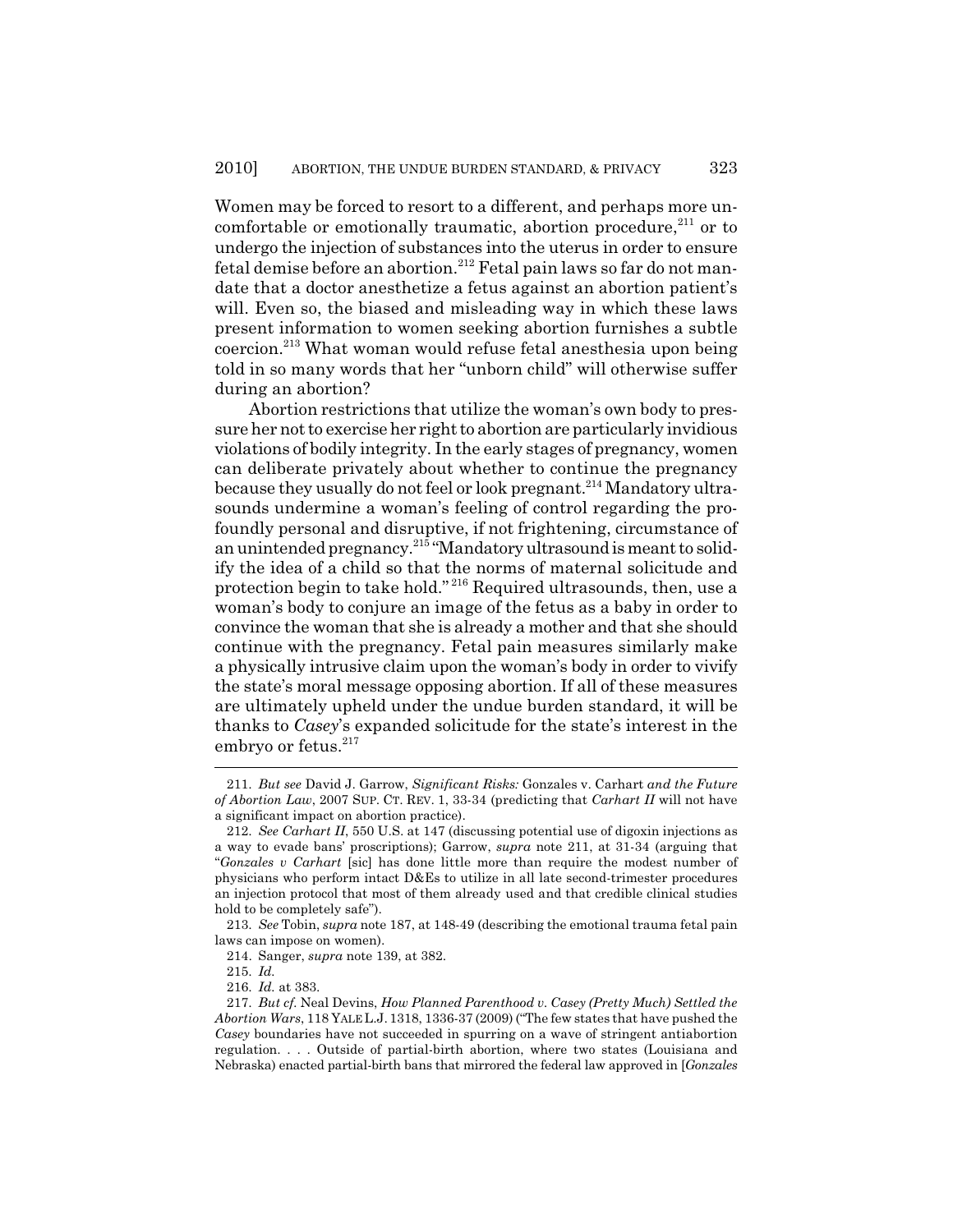# CONCLUSION: THE PARADOX OF PRIVACY UNDER THE UNDUE BURDEN STANDARD

Abortion is not the only medical context in which a state may intrude on privacy concerns without the need to justify its regulations as related to public health or safety. In the right-to-die cases, states have asserted justifications including the protection of the integrity of the medical profession, protection of vulnerable patients, and protection of life.218 However, in the abortion context, the *Roe* framework provided that pre-viability laws could not be justified on any grounds other than the woman's health. Thus, it was *Casey* that opened the door to other, morally based government justifications for pre-viability regulations of abortion that do not impose substantial obstacles to abortion access.

The "compromise" that *Casey* struck is an untenable one. *Casey* held that the state may regulate abortion throughout pregnancy, even for the sole purpose of vindicating its interest in the embryo or fetus, so long as these restrictions are "truthful and not misleading" and do not prevent a woman from obtaining an abortion.<sup>219</sup> This encouraged legislatures to pass abortion restrictions in fact based on moral norms but couched as grounded in scientific evidence.<sup>220</sup> Although the regulations discussed in this Article do not directly prevent a woman from getting an abortion, they sharply invade women's privacy in making a decision about abortion. Justice Kennedy, however, seems willing to tolerate such intensely intrusive restrictions on the abortion decision so long as women are still assured the ultimate choice. $^{221}$ Women must now go through a kind of public shaming in order to "earn" their abortions. They are forced to endure state-scripted speeches from their physicians conveying the state's claim that an abortion kills a child.<sup>222</sup> They are told that the abortion will make that

*v.] Carhart*, states do not see the Court's apparent shift on abortion rights as a rallying call to enact a new wave of stringent antiabortion restrictions.").

<sup>218.</sup> *See* Washington v. Glucksberg, 521 U.S. 702, 728, 731 (1997) (discussing the legitimate interests promoted by the state's ban on physician-assisted suicide).

<sup>219.</sup> Planned Parenthood of Se. Pa. v. Casey, 505 U.S. 833, 874 (1992) ("The fact that a law which serves a valid purpose, one not designed to strike at the right itself, has the incidental effect of making it more difficult or expensive to procure an abortion cannot be enough to invalidate it.").

<sup>220.</sup> *Judicial Evasion*, *supra* note 118, at 56.

<sup>221.</sup> *See* Borgmann, *supra* note 3, at 702 (discussing Justice Kennedy's later opinion in *Carhart II*, in which he "openly displayed virulent personal revulsion at abortion," "point[ed] an accusing finger at Justice O'Connor . . . [and] gave every impression of a Justice who had been lured into joining *Casey*'s controlling opinion on the assumption that the decision would rarely interfere with states' discretion in enacting abortion restrictions").

<sup>222.</sup> *But see* Borgmann, *supra* note 75, at 586-99 (questioning the consistency and credibility of claims that abortion is tantamount to murder).